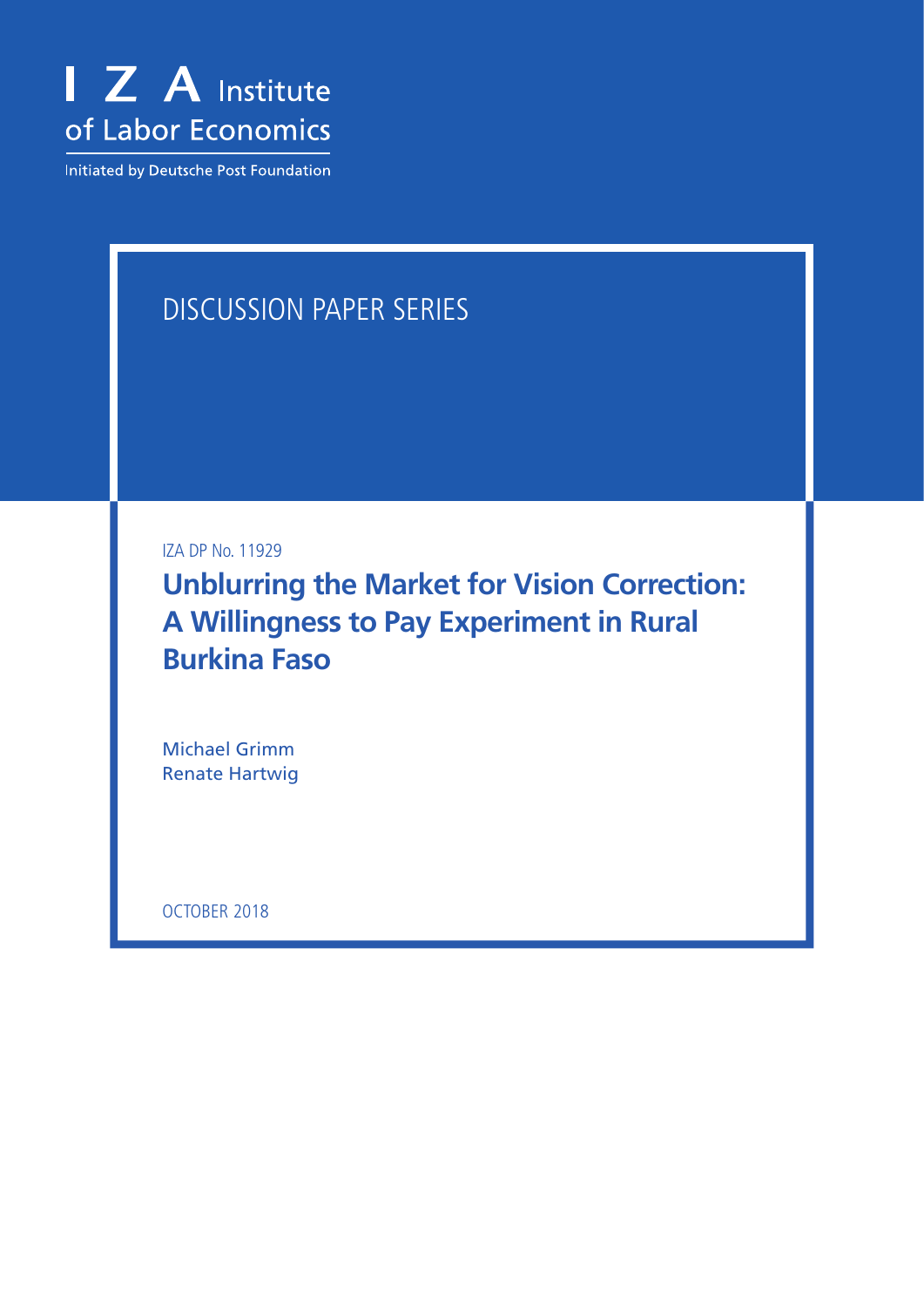

Initiated by Deutsche Post Foundation

# DISCUSSION PAPER SERIES

IZA DP No. 11929

# **Unblurring the Market for Vision Correction: A Willingness to Pay Experiment in Rural Burkina Faso**

**Michael Grimm** *University of Passau, Erasmus University Rotterdam, IZA and RWI*

**Renate Hartwig** *University of Namur and University of Passau*

OCTOBER 2018

Any opinions expressed in this paper are those of the author(s) and not those of IZA. Research published in this series may include views on policy, but IZA takes no institutional policy positions. The IZA research network is committed to the IZA Guiding Principles of Research Integrity.

The IZA Institute of Labor Economics is an independent economic research institute that conducts research in labor economics and offers evidence-based policy advice on labor market issues. Supported by the Deutsche Post Foundation, IZA runs the world's largest network of economists, whose research aims to provide answers to the global labor market challenges of our time. Our key objective is to build bridges between academic research, policymakers and society.

IZA Discussion Papers often represent preliminary work and are circulated to encourage discussion. Citation of such a paper should account for its provisional character. A revised version may be available directly from the author.

| IZA – Institute of Labor Economics                 |                                                      |             |  |
|----------------------------------------------------|------------------------------------------------------|-------------|--|
| Schaumburg-Lippe-Straße 5-9<br>53113 Bonn, Germany | Phone: +49-228-3894-0<br>Email: publications@iza.org | www.iza.org |  |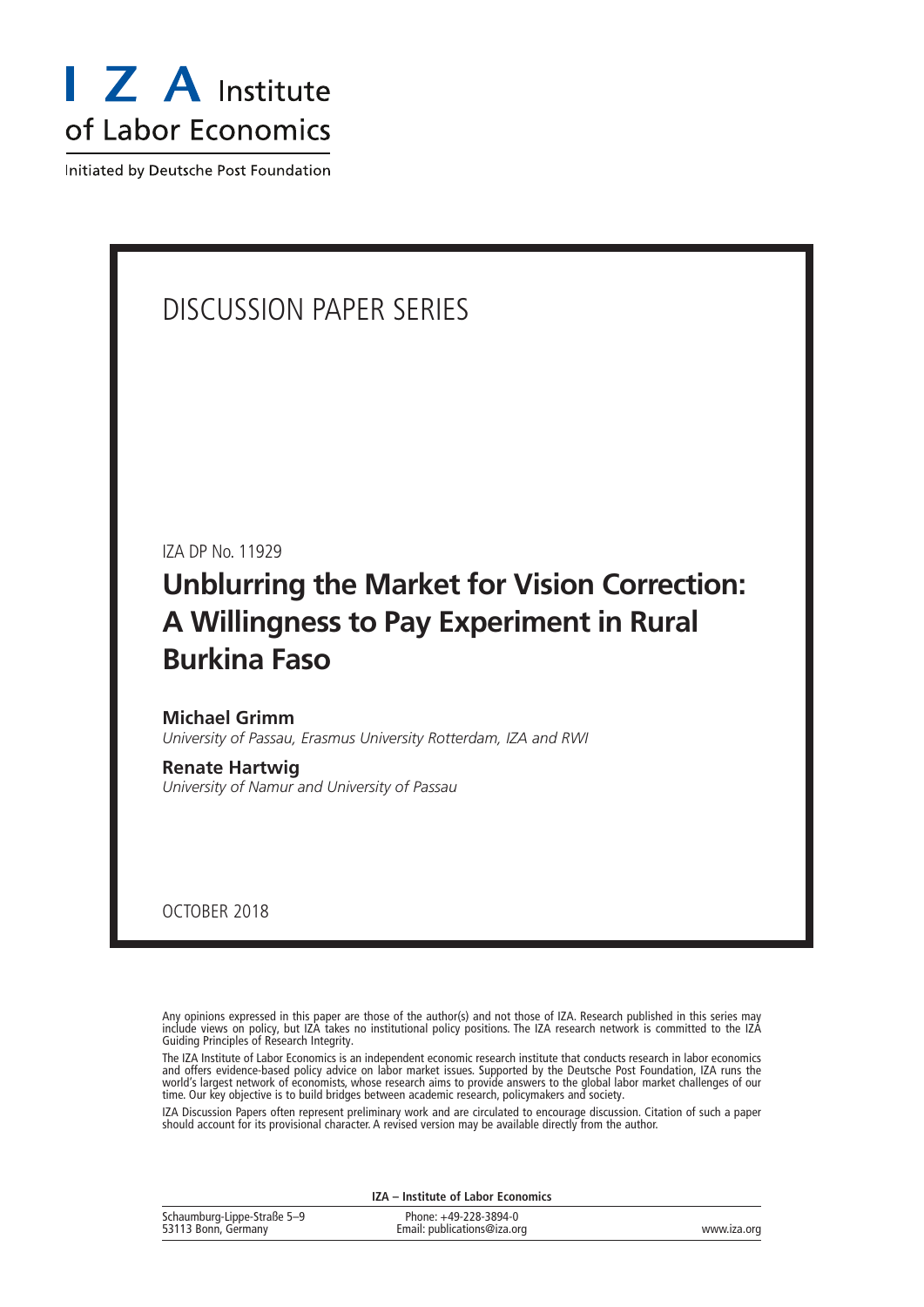# ABSTRACT

# **Unblurring the Market for Vision Correction: A Willingness to Pay Experiment in Rural Burkina Faso\***

We assess the willingness to pay (WTP) for eyeglasses in an adult population in rural Burkina Faso using a variant of the Becker-DeGroot-Marschak (BDM) method. We combine the BDM approach with video and deferred payment options to analyze the role of information and liquidity constraints. Furthermore, we exploit variation in reservation and transaction prices to study potential screening and sunk cost effects. Our main results show that, consistent with the over-exclusion perspective documented for essential health products, the willingness to pay for glasses is low, amounting to 20% of the current market price. Information provided through a video raises the willingness to pay for corrective glasses by 16%. In contrast, deferred payment does not affect the willingness to pay. Finally, we find no evidence of screening or sunk cost effects. Overall our results lend support to subsidization of eyeglasses in a resource poor setting.

**JEL Classification:** D11, D12, D83, I15 **Keywords:** eyeglasses, information constraint, liquidity constraint, willingness to pay, Burkina Faso

#### **Corresponding author:**

Renate Hartwig Centre de Recherche en Économie du Développement (CRED) University of Namur Rempart de la vierge 8 5000 Namur Belgium E-mail: renate.hartwig@unamur.be

<sup>\*</sup> We thank Franziska Schießl for excellent research assistance. Furthermore, we are grateful for valuable comments from the seminar participants at the University of Passau and Wageningen University. Renate Hartwig acknowledges financial support from the Fonds de la Recherche Scientifique (F.R.S.- FNRS) – Mandate No. 6335.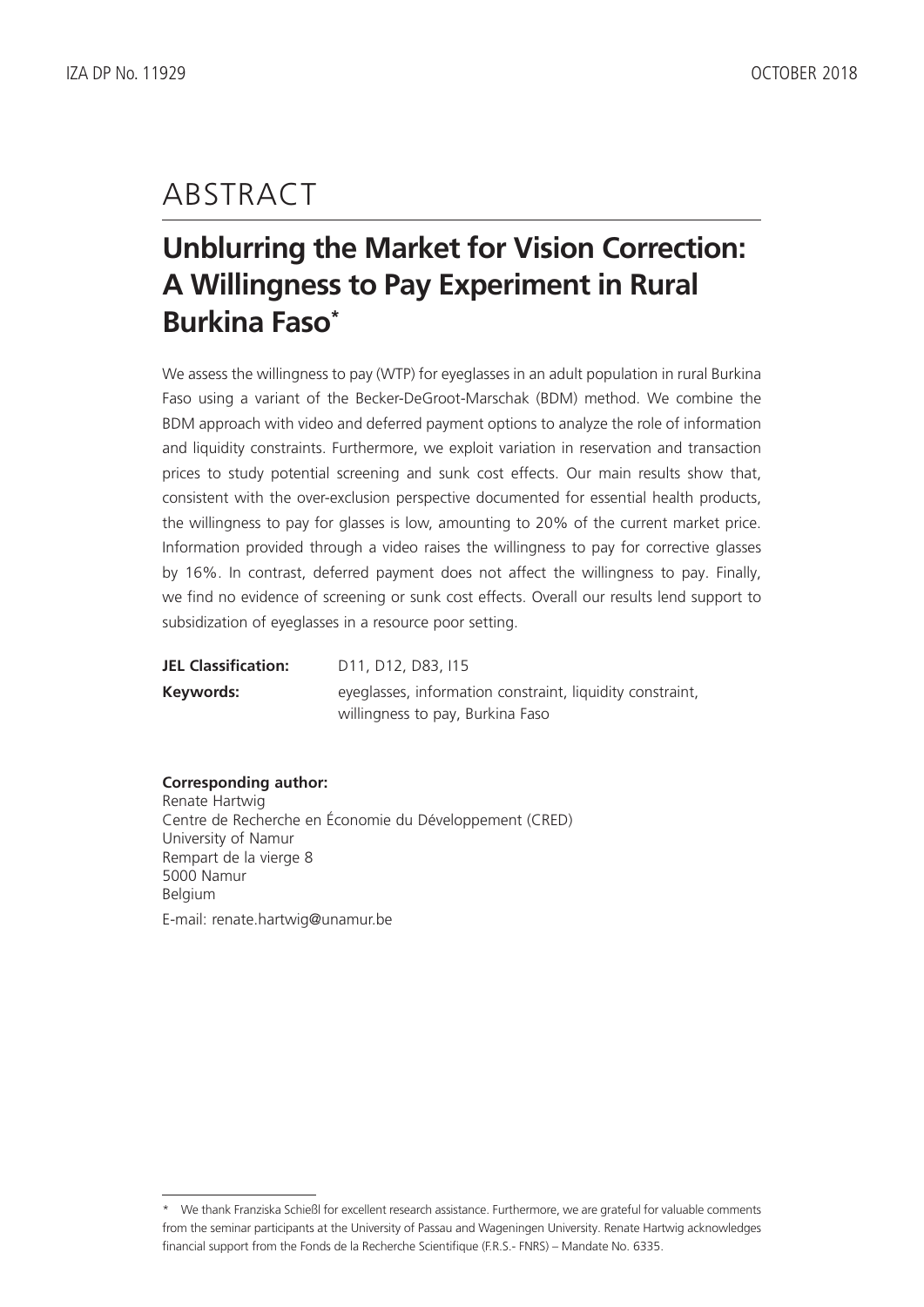## **1 Introduction**

Following the articles by [Kremer and Miguel](#page-23-0) [\(2007\)](#page-23-0), [Cohen and Dupas](#page-22-0) [\(2010\)](#page-22-0) and [Ashraf](#page-21-0) [et al.](#page-21-0) [\(2010\)](#page-21-0), there has been a mounting debate on cost sharing and over-inclusion vs. over-exclusion of the poor in new product markets. So far, the literature concentrated on preventive health products, such as insecticide-treated bed nets (ITNs), point of use water treatments and improved cook stoves [\(Ahuja et al., 2010,](#page-21-1) [2015;](#page-21-2) [Ashraf et al., 2010;](#page-21-0) [Bates](#page-21-3) [et al., 2012;](#page-21-3) [Beltramo et al., 2015;](#page-21-4) [Cohen and Dupas, 2010;](#page-22-0) [Devoto et al., 2012;](#page-22-1) [Dupas,](#page-22-2) [2014;](#page-22-2) [Tarozzi et al., 2014\)](#page-23-1).<sup>[1](#page--1-0)</sup> Preventive health products contributing to lower disease transmission and mortality have positive externalities which in turn provide a strong argument for subsidization particularly when product uptake has been sub-optimally low [\(Bates et al., 2012\)](#page-21-3).

However, the case for product subsidies is not an obvious one because subsidization may have various, potentially opposing welfare effects. As already mentioned, positive externalities may provide the strongest argument for subsidization. Liquidity constraints may be another. Particularly when the lack of liquidity prevents the uptake of welfare improving products leading to over-exclusion of the poor [\(Tarozzi et al., 2014\)](#page-23-1). A third argument in favor may be learning effects. Subsidies may reduce the cost of experimenting and thus enable households to learn (faster) about the product benefits [\(Bryan et al.,](#page-22-3) [2014\)](#page-22-3).[2](#page--1-0) When information and consequently adoption expands the need for subsidies may reduce over time.<sup>[3](#page--1-0)</sup> On the other hand, product subsidies are also heavily contested. At the macro level, subsidies may lead to welfare losses if the cost of financing outweigh the benefits.[4](#page--1-0) By lowering net prices, subsidies undermine the allocative mechanism of prices. This may lead to over-inclusion and skew the pool of buyers towards individuals with a low willingness to pay and low use intensity (the so called 'screening effect'). Another argument against subsidies are sunk cost effects. Sunk cost effects are based on the idea that people appreciate a product more and consequently use it more if they paid a higher price for it [\(Bagwell and Riordan, 1991;](#page-21-5) [Thaler, 1980\)](#page-23-2). A fourth counterargument are anchoring effects [\(Koszegi and Rabin, 2006;](#page-23-3) [Dupas, 2014\)](#page-22-2). When buyers have reference-dependent preferences and anchor expected prices on the lower (subsidized) price experienced in the past they have a lower utility of purchasing the same product in the future. Hence, strong anchoring may prevent product markets from taking off.

The empirical evidence on these effects particularly for preventive health products has been accumulating rapidly. However, evidence from curative health products and

<sup>&</sup>lt;sup>1</sup>More recently, it also extended to other domains, such as sustainable energy. See [Meriggi et al.](#page-23-4) [\(2017\)](#page-23-4) for an example.

<sup>2</sup>Learning effects could also extend to social or geographic networks and affect the adoption decision of other households [\(Conley and Udry, 2010\)](#page-22-4).

<sup>&</sup>lt;sup>3</sup>Note that, as information spreads, information and learning effects could also depress the willingness to pay if products turn out to render fewer benefits than initially expected [\(Fischer et al., 2014\)](#page-22-5).

<sup>4</sup>We refrain from the macro level analysis and debate in this paper.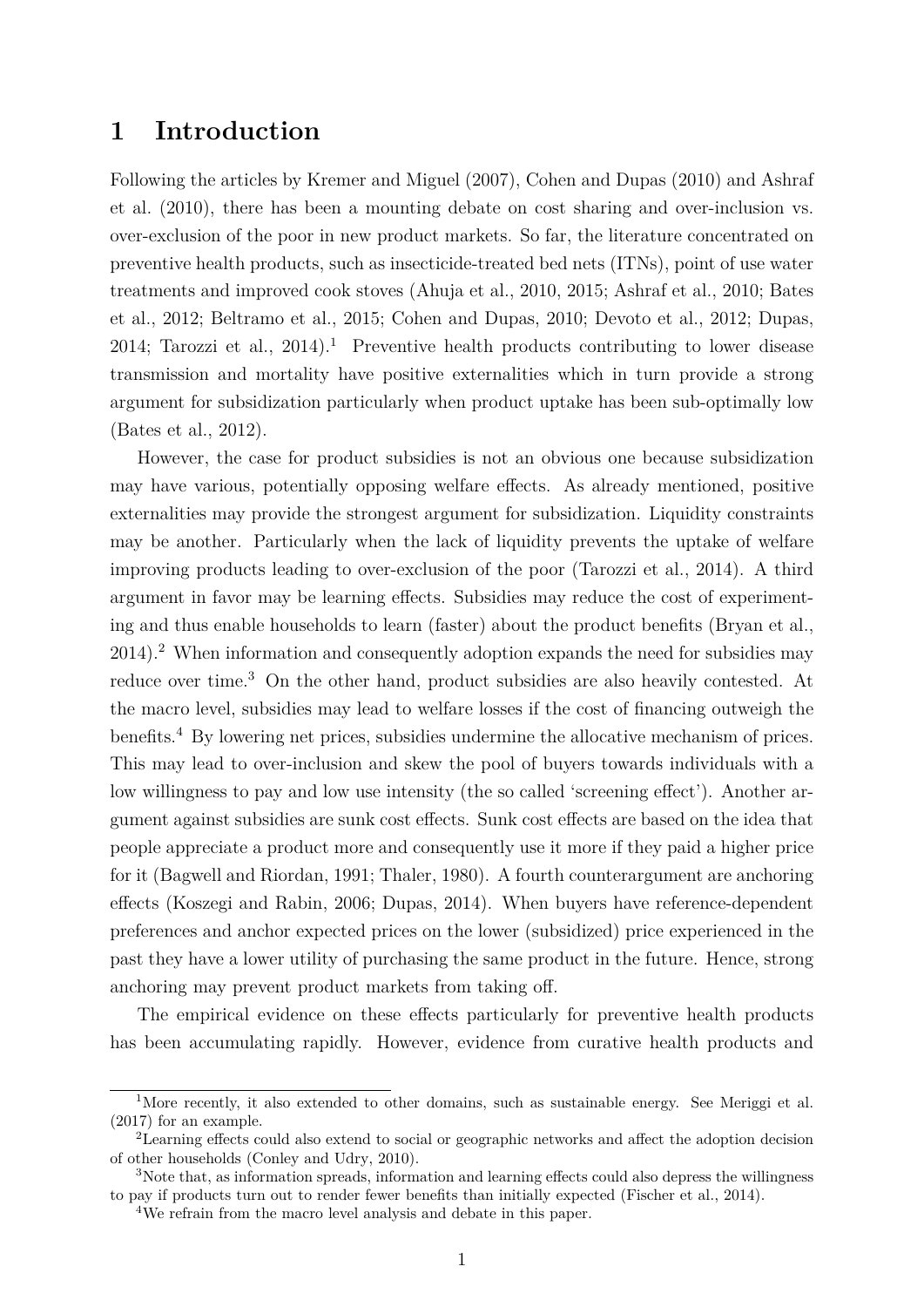products outside the health domain is still scarce. For preventive health products such as ITNs, studies show that the demand, is very price elastic [\(Ahuja et al., 2010,](#page-21-1) [2015;](#page-21-2) [Bates](#page-21-3) [et al., 2012;](#page-21-3) [Cohen and Dupas, 2010;](#page-22-0) [Dupas, 2014\)](#page-22-2). But, relaxing liquidity constraints through micro loans and time payments increases uptake [\(Beltramo et al., 2015;](#page-21-4) [Devoto](#page-22-1) [et al., 2012;](#page-22-1) [Tarozzi et al., 2014\)](#page-23-1). Evidence on screening effects are mixed. For ITNs [Cohen and Dupas](#page-22-0) [\(2010\)](#page-22-0) find no evidence of screening effects. [Ashraf et al.](#page-21-0) [\(2010\)](#page-21-0) on the other hand show that households with a greater willingness to pay are also more likely to use the water disinfectant studied. Concerning sunk cost and anchoring effects, the existing literature does not find any support – neither for preventive health products [\(Ashraf et al., 2010;](#page-21-0) [Dupas, 2014\)](#page-22-2), nor for products outside the health domain [\(Meriggi](#page-23-4) [et al., 2017\)](#page-23-4).

Building on this literature we study the introduction of a new, curative health product. More specifically, we study the adoption of low-cost eyeglasses (see Figure [A1](#page-37-0) in the Appendix) among an adult population in rural Burkina Faso. Thus far there is very little evidence on the WTP for eyeglasses for adults. The only other study that has looked into this is by [Glewwe and Schaffer](#page-22-6) [\(2014\)](#page-22-6) who study the productive effects of eyeglasses among basket weavers in Rwanda. In contrast to the approach we are using in this paper, [Glewwe and Schaffer](#page-22-6) [\(2014\)](#page-22-6) rely on self-reported WTP, which ranges between 1,300 and 10,000 RWF (4.9 to 37.9 international  $\hat{\mathcal{F}}$ ).<sup>[5](#page--1-0)</sup> Another aspect, which makes this an interesting product to study is the potentially high demand for eyeglasses, particularly in developing countries: The [World Economic Forum](#page-23-5) [\(2016\)](#page-23-5) estimates that currently one third of the world population – 2.5 bn people – are in need of glasses with  $80\%$  of them living in developing countries.<sup>[6](#page--1-0)</sup> Concerning the economic implications of the potential undersupply of eyeglasses [Smith](#page-23-6) [\(2009\)](#page-23-6) estimated that in 2007 uncorrected refractive error – which can be cured through eyeglasses – resulted in a global economic productivity loss of 268.8 bn international \$. Even under the most conservative assumptions, this estimated productivity loss is about one thousand times greater than the number of cases they assumed which led them to conclude that there would be a net economic gain, if each affected individual would be provided with appropriate glasses for less than 1,000 international \$ [\(Smith, 2009\)](#page-23-6). The current undersupply and the estimated productivity gain might provide a strong case for subsidization. However, the productive effects are second order and the importance of these effects might also depend on the severity of impairment. Productivity gains from mild impairment might be negligible. Therefore, these effects might only gain importance at higher degrees of impairment and thus also apply to a much smaller group.[7](#page--1-0)

<sup>5</sup>We use the 2013 conversion factor of 264 from the World Bank International Comparison Program database.

 ${}^{6}$ [Bourne et al.](#page-22-7) [\(2017\)](#page-22-7) provide more moderate figures, estimating that 405.1 mio suffer from visual impairment worldwide. The leading cause is uncorrected refractive error (>50%) [Flaxman et al.](#page-22-8) [\(2017\)](#page-22-8). Despite these more moderate estimates, the authors do expect rapid growth in the prevalence of refractive error in the next years. For 2020 they predict a 20% increase [\(Flaxman et al., 2017\)](#page-22-8).

<sup>&</sup>lt;sup>7</sup>Aside from productivity effects, social benefits could also arise from lower risk of accidents for which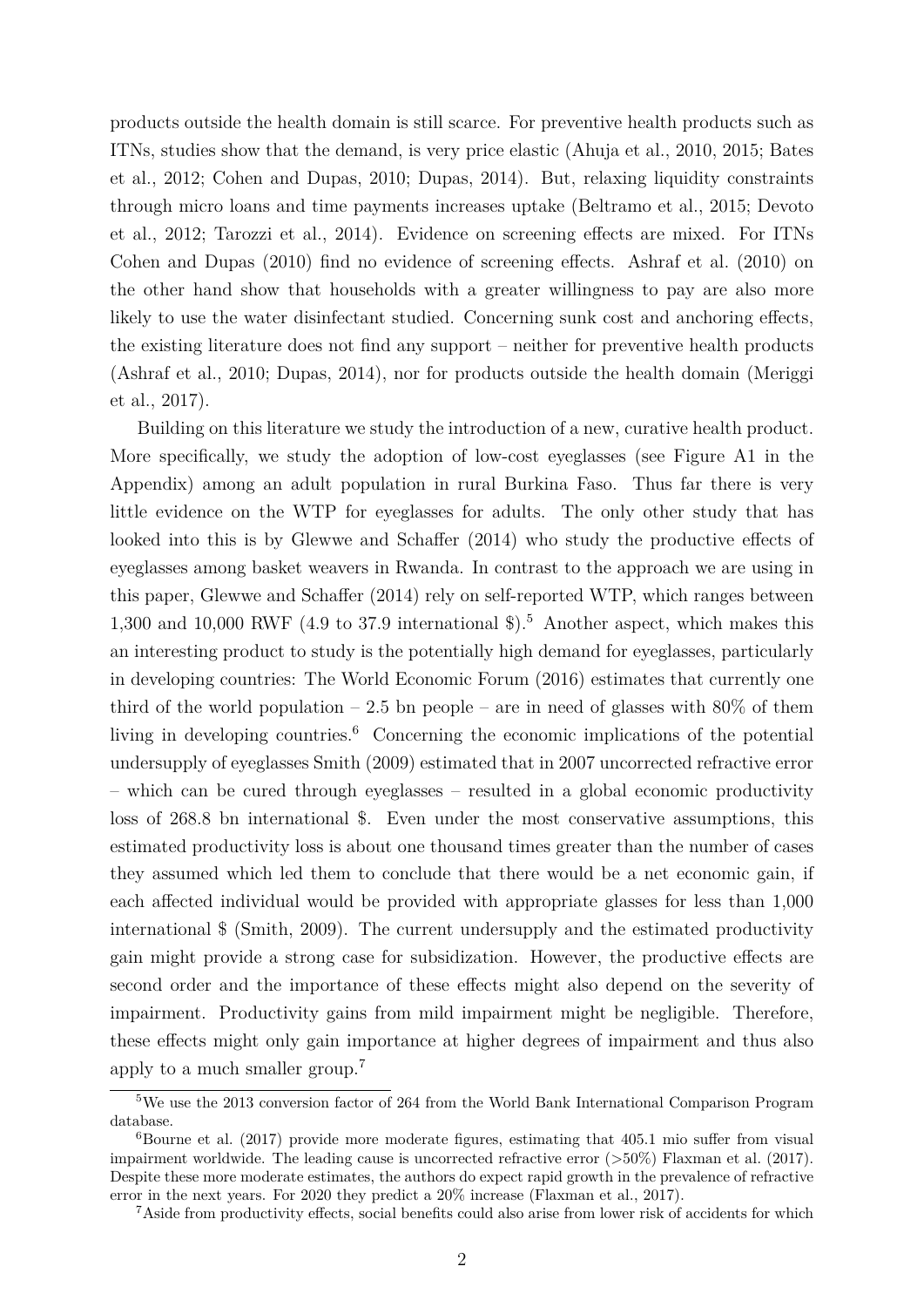Eyeglasses do primarily have a curative purpose. Compared to preventive health products, such as ITNs and water filters, where the benefits, i.e. a reduction in malaria and diarrhea are only experienced with a delay, the benefit of the glasses in form of better vision is experienced immediately but concentrated on the user. Hence, in the absence of positive externalities or being unable to quantify them, it might still be debatable if and to what extend eyeglasses should be subsidized or how viable it is to sell this product through the market in a highly resource constrained setting.

In this paper we aim to present an integrated approach to study over-inclusion vs. over-exclusion of a new, curative health product from a micro level perspective. Our specific objective is threefold: First, to study over-exclusion we use a Becker-DeGroot-Marshak (BDM) design to illicit the willingness to pay for eyeglasses. This approach enables us to trace out the full demand schedule and compute uptake rates for a broad range of prices rather than uptake for different prices [\(Berry et al., 2015\)](#page-21-6). Second, given that our study is conducted in rural Burkina Faso – a highly resource constrained context – we augment the BDM mechanism with video and deferred payment options in order to also assess the role of information and liquidity constraints – arguably two of the most important constraints – in this setting. Third, inspired by [Ashraf et al.](#page-21-0) [\(2010\)](#page-21-0), we use the initial willingness to pay and the actual transaction price which was randomly drawn at the village level to study screening and sunk cost effects.

This study has two contributions. It is one of the few studies that have applied the BDM method in the field in a developing country context. Other examples are studies by [Berry et al.](#page-21-6) [\(2015\)](#page-21-6) and [Raymond P. Guiteras et al.](#page-23-7) [\(2016\)](#page-23-7) in Ghana and Bangladesh respectively eliciting the WTP for water filters and [Grimm et al.](#page-22-9) [\(2017\)](#page-22-9) and [Meriggi](#page-23-4) [et al.](#page-23-4) [\(2017\)](#page-23-4) for off-grid solar technologies in Rwanda and Cameroon. In contrast to these other studies, we combine the BDM approach with an information and credit treatment to study the interaction between the willingness to pay and information and liquidity constraints in more detail.<sup>[8](#page--1-0)</sup> Furthermore, we contribute to the debate on cost sharing for health. While the debate has thus far largely concentrated on preventive health products, we are looking at a curative product and with eye health at an issue which has been understudied.

Our empirical results are as follows: The demand curve for eyeglasses is downward sloping and only a very small group of respondents would buy the glasses at the current market price. We find that lifting information constraints through an educational video has a positive effect and increases the willingness to pay for corrective glasses by 16%. In contrast, lifting liquidity constraints by deferring payment equivalent to a one week zero-interest loan does not affect the willingness to pay. We do not find evidence of a sunk cost effect, i.e. the price paid does not affect the use of eyeglasses. Similarly there

the same reasoning concerning the degree of impairment applies.

<sup>8</sup>[Grimm et al.](#page-22-9) [\(2017\)](#page-22-9) also combine the BDM approach with a credit treatment but do not have an information treatment.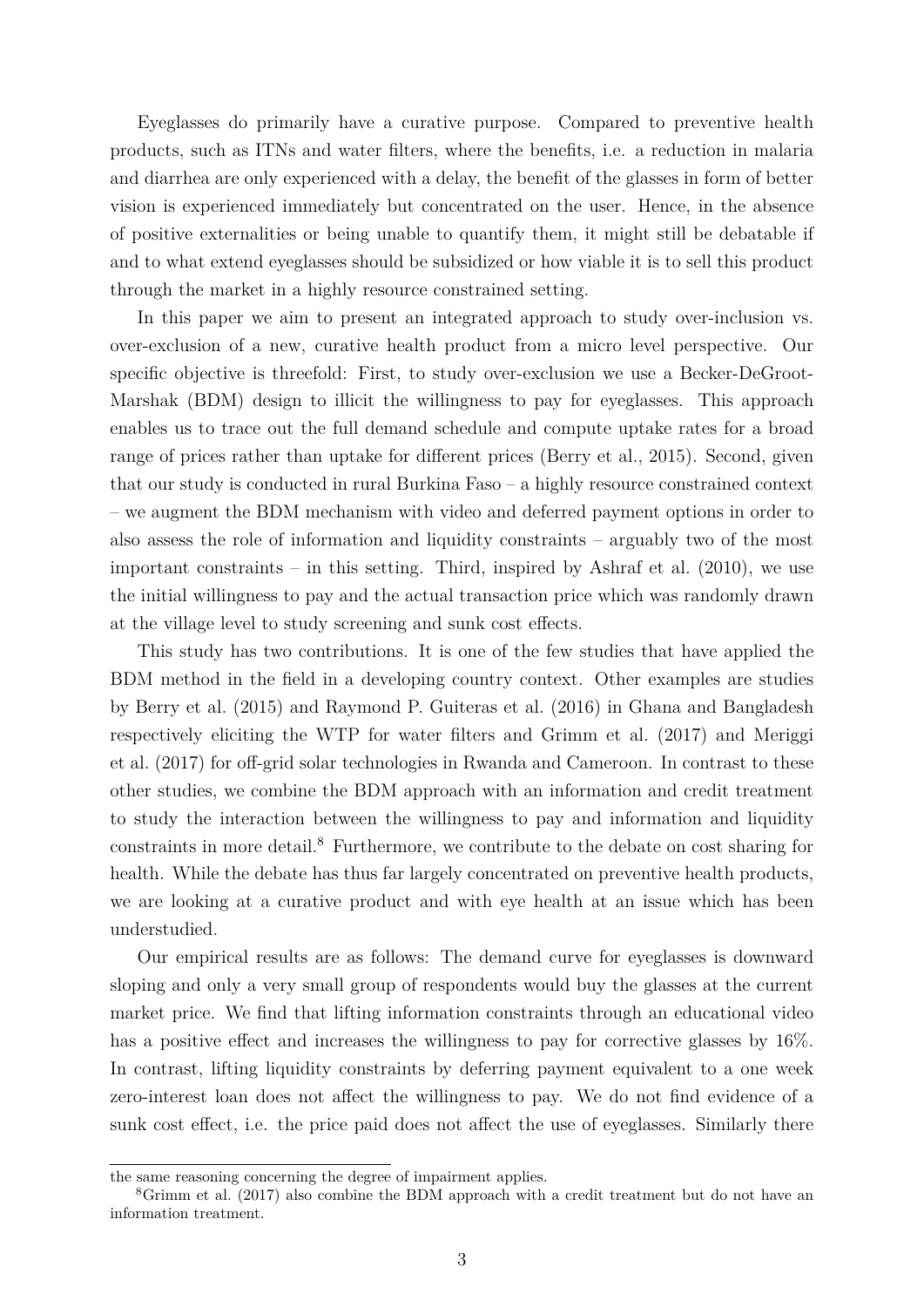is also no evidence of a screening effect, i.e. respondents with a low willingness to pay do not use the product less. Finally, we also do not find evidence for anchoring even though we only have indicative evidence on this aspect.

The remainder of this paper is organized as follows: Section [2](#page-6-0) presents a conceptual framework linking the willingness to pay to information and liquidity constraints and other correlates of interest. In Section [3](#page-8-0) we describe the context, experimental set-up and data. Section [4](#page-15-0) contains the empirical results. In Section [5](#page-19-0) we discuss the factors which might explain the neglect of the deferred payment option and Section [6](#page-20-0) concludes.

## <span id="page-6-0"></span>**2 Conceptual framework**

The conceptual framework aims to guide our empirical analysis and outlines how we think about different factors influencing the willingness to pay for eyeglasses and their subsequent use.

### **2.1 Factors influencing the willingness to pay for eyeglasses**

#### **2.1.1 Information constraint**

It is assumed that the consumer has initial expectations about the benefits of the product. These benefits are positively correlated with the price the consumer is willing to pay. We further assume that the consumer does not have full information and thus does not know the true benefit of the product or doubts the claims of the vendor. Such a lack of information would drive a wedge between the market price and the willingness to pay. It is assumed that consumers rather underestimate than overestimate the benefits. Formally, this could be presented by a factor  $\gamma$  with  $0 < \gamma < 1$  with which the consumer discounts the market price  $p^*$ . The willingness to pay in the presence of an information constraint  $p^{ic}$  would thus be defined as  $p^{ic} = \gamma p^*$ . Hence, lifting the information constraint would imply that  $\gamma$  approaches one, narrowing the gap between the willingness to pay and the market price.<sup>[9](#page--1-0)</sup>

#### **2.1.2 Liquidity constraint**

A liquidity constrained consumer is unable to purchase eyeglasses if the disposable income, i.e. the income that remains after all subsistence expenses have been made, all taxes paid and all transfers received,  $y^d$  is less than the market price  $p^*$ . Thus, in the absence of credit, the disposable income marks the upper bound of the willingness to pay. Previous research

<sup>9</sup> If the consumer overestimates the potential benefits as consequence of the information constraint *γ* should be bigger than one. This could be the case if, for example, the consumer expects that eyeglasses cure illnesses other than refractive error such as cataract or blindness. If this would be the case, the WTP would be above the efficient price  $p^*$  and the higher price would increase the producer surplus. In our setting it is unlikely to apply. The opticians in our experiment clearly communicated that in the case of cataract eyeglasses cannot cure the illness but only increase comfort for the user.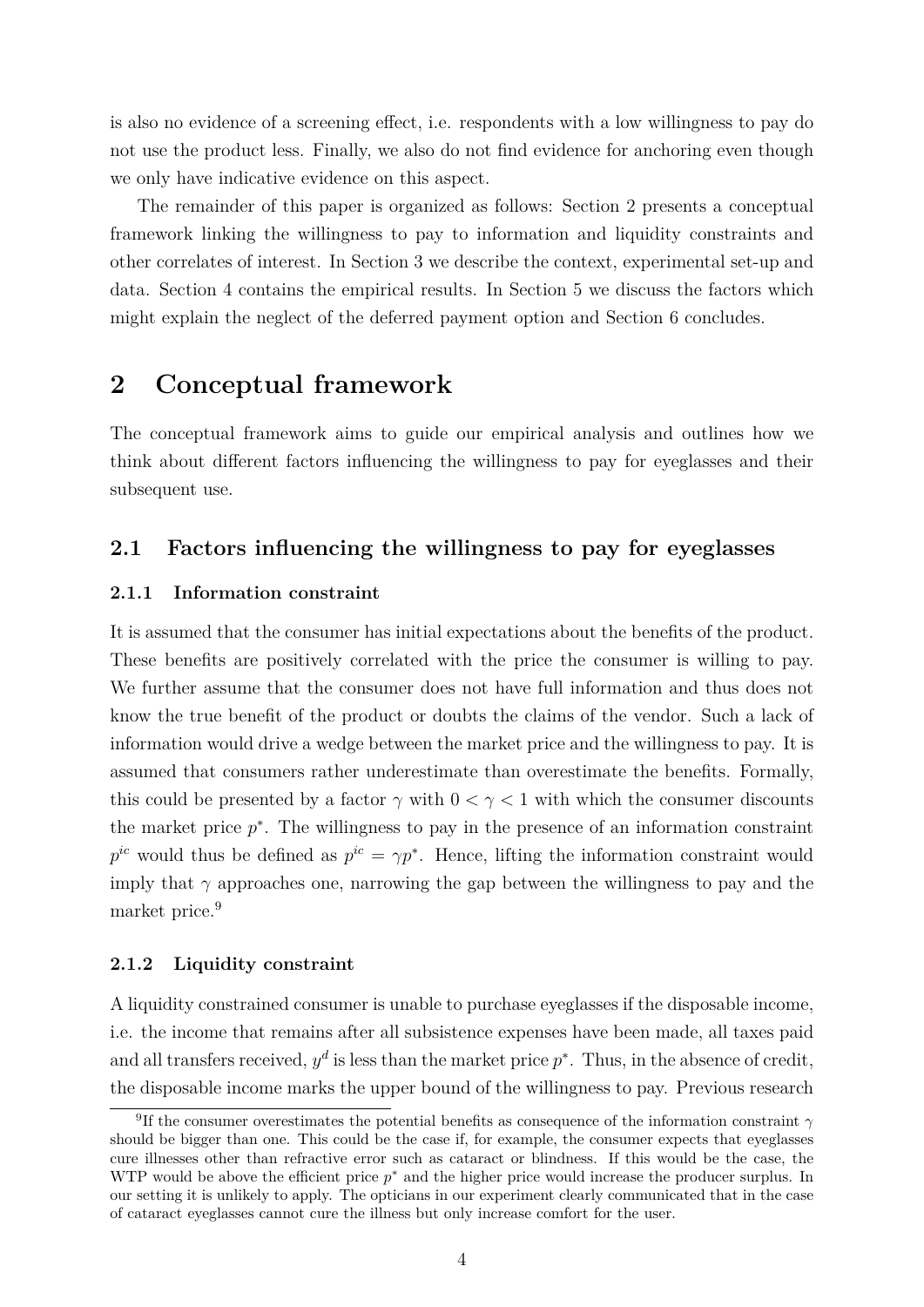has shown that lifting liquidity constraints through micro loans and time payments has a positive effect on the willingness to pay and product uptake [\(Beltramo et al., 2015;](#page-21-4) [Devoto et al., 2012;](#page-22-1) [Tarozzi et al., 2014\)](#page-23-1). Hence, we expect that also for eyeglasses, lifting the liquidity constraint by offering a zero-interest loan increases the willingness to pay for glasses.

#### **2.1.3 Other factors**

Apart from information and liquidity constraints we expect that a number of other factors also influence the willingness to pay. Closely related to the liquidity constraint, proxies for income *y* and wealth, *W*, should also be closely related to the stated willingness to pay, i.e. we expect income richer and wealthier consumers to exhibit a higher willingness to pay. Similarly, educated or rather literate consumers should also exhibit a higher willingness to pay. This could be driven by different underlying factors: We might expect literate consumers to have better (access to) information to begin with. Furthermore, given that they are able to read and write their expected benefits might be higher than for consumers where eyeglasses would not affect their ability to read. Related to this latter point, we would also expect that the extend of the vision problem matters for the willingness to pay. Consumers with require major correction might be willing to pay more for eyeglasses than consumers with low refractive errors and whose vision is therefore only marginally affected. Similarly, consumers who have experienced eye infections and related illnesses in the past, for which they might also have incurred health costs *H* might be willing to pay more for eyeglasses if they expect the incidence of illness and health costs incurred to reduce when wearing eyeglasses. Coming back to the initial expectations about the benefits of eyeglasses, another aspect that might influence the stated willingness to pay for eyeglasses are expectations about productivity and in consequence income gains due to eyeglasses. Eyeglasses may allow the consumer to work more hours, increase the speed of production, commit less errors and thus improve the quality of their work or product which might result in higher prices, sales and income. In consequence, a consumer who expects positive productivity effects due to the glasses may also be willing to pay more. Finally, if the consumer expects that the risk of breaking of the eyeglasses is low, they might be willing to pay more. Hence, we expect a positive relationship between the WTP and the durability of the glasses.

### **2.2 Factors influencing the use of eyeglasses**

In the following we are briefly outlining some key factors affecting the use of eyeglasses.

#### **2.2.1 Degree of the vision problem**

First and foremost we expect that the use of eyeglasses is strongly determined by the degree of the refractive error. Consumers with higher dioptric correction are expected to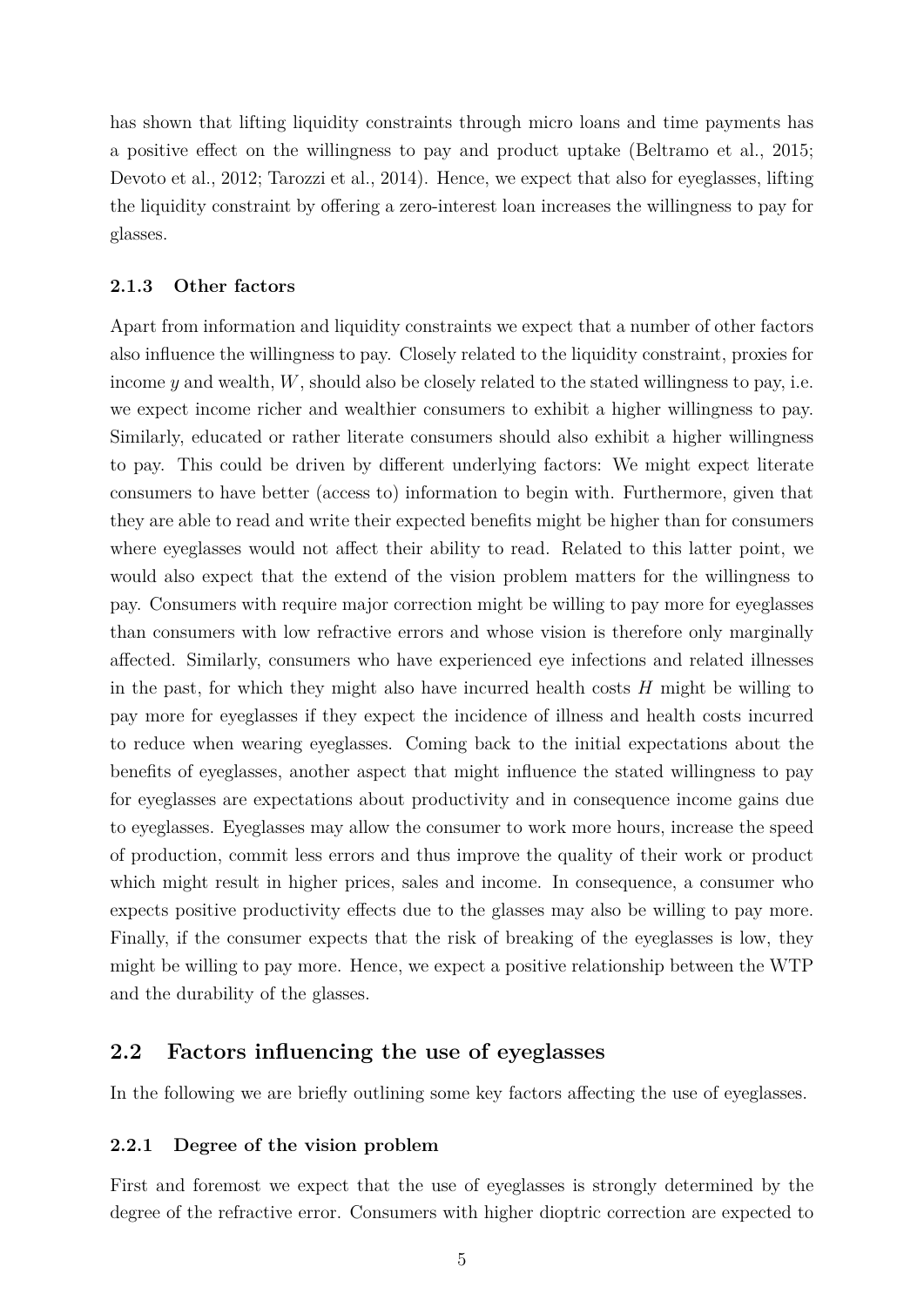wear glasses more often or permanently compared to consumers with minor corrections.

#### **2.2.2 Screening and sunk costs**

When screening effects are present, the marginal consumer is less likely to use eyeglasses than the average consumer. In consequence optimal subsidy levels would be lower. Empirically, if selection is taking place we would expect a statistically significant relationship between the willingness to pay and the use of eyeglasses.

If the consumer suffers from the sunk cost fallacy, subsidies might distort the use of eyeglasses and thus reduce their productive potential. Such a situation would lend support to lower levels of subsidization. Thus, empirically, if sunk costs are present we should see a statistically significant relationship between the transaction price and the use of eyeglasses.

## <span id="page-8-0"></span>**3 Experimental set-up**

### **3.1 Context**

This study was conducted in the rural area of the municipality of Kaya. Kaya is the seventh largest city in Burkina Faso. The city is located 100 km northeast of the capital Ouagadougou in the Centre North region of Burkina Faso. The municipality covers seven urban sectors and 71 villages and has a total population of 117,122 [\(Institute national](#page-22-10) [de la statistique et de la démographie, 2016\)](#page-22-10). The region is dominated by subsistence agriculture. There is no major industrial activity but the city of Kaya is known for its crafts sector, particularly leather goods. Given the economic structure, the region is poor. In 2014 47% of the population lived below the national poverty line [\(Institute national](#page-22-10) [de la statistique et de la démographie, 2016\)](#page-22-10). This is seven percentage points above the national average. The community was chosen because of its accessibility and because there is an under supply of opticians. The municipality has currently only two opticians, both located in the city of Kaya.

So far there are no national statistics on eye health and the prevalence of vision impairment in Burkina Faso. A study assessing the degree of avoidable blindness in the population aged 50 years and older conducted in the Centre West region in 2011 is the only source providing insights into the potential prevalence of vision impairment. Among this population, the prevalence of moderate to severe visual impairment amounts to 14.5% and only every fourth patient (27%) wears corrective glasses [\(Ministry of Health of Burkina](#page-23-8) [Faso, 2014\)](#page-23-8).<sup>[10](#page--1-0)</sup> At the national level, the Ministry of Health of Burkina Faso recognized the need to promote eye health and included the expansion of services to address vision

 $^{10}$ In our study, about 30% of the people that attended the vision screening were in need of glasses. This however is a selective group and not representative.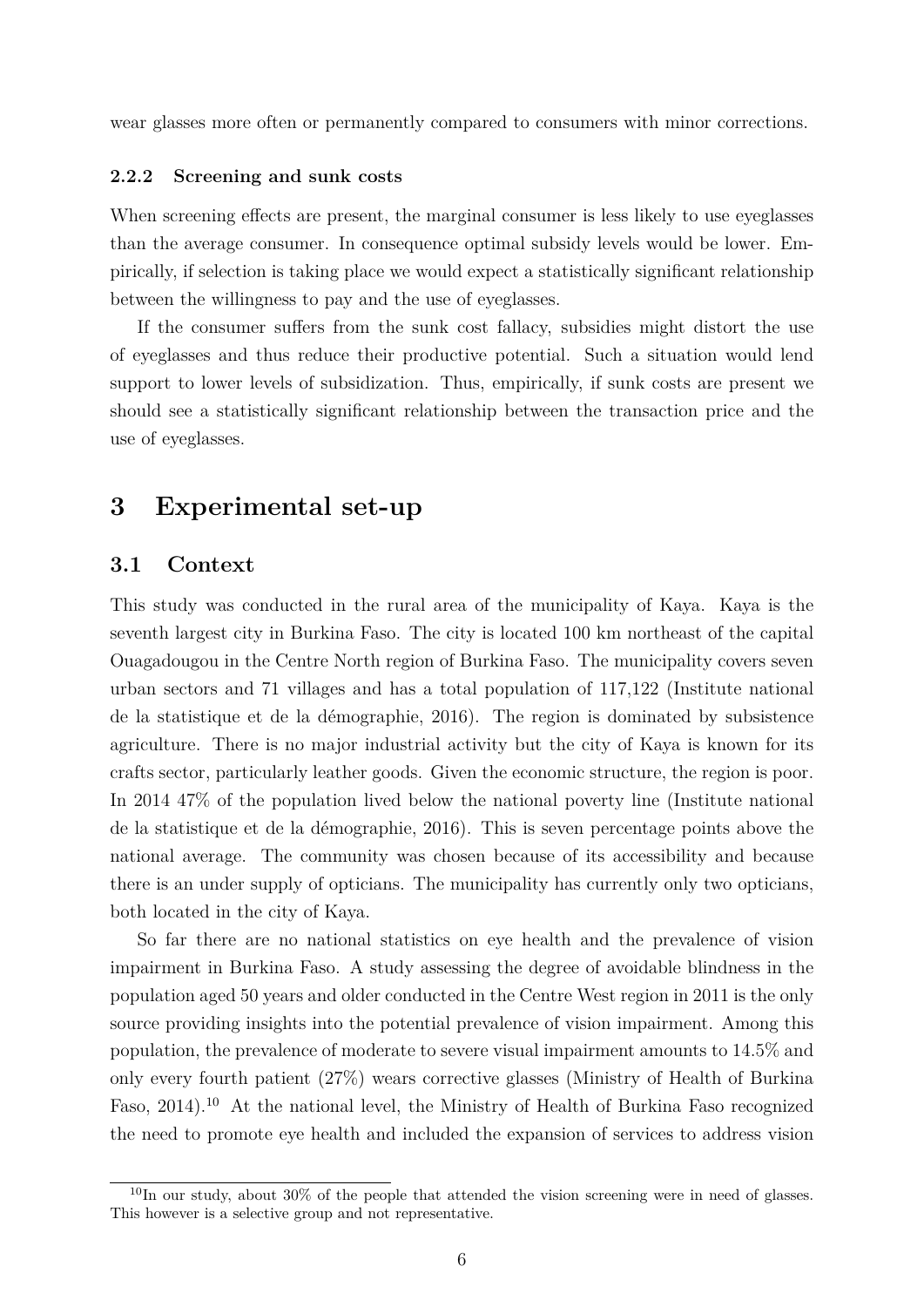and refractive errors as a focus area in the strategic plan for 2016-2020 [\(Ministry of Health](#page-23-9) of Burkina Faso,  $2016$ .<sup>[11](#page--1-0)</sup>

### **3.2 Design and implementation**

We study the willingness to pay for low cost eyeglasses produced and distributed by the NGO OneDollarGlasses (ODG). ODG is the umbrella organization registered in Germany. The local entities of ODG run under the name Good Vision Glasses (GVG). The glasses are locally produced, meaning that GVG employees produce the frames; the lenses are imported and then fitted into the frames on site (see Figur[eA1](#page-37-0) in the Appendix).

The first stage of this study was conducted in October and November 2017 in partnership with GVG. GVG provided trained opticians for eye testing and was in charge of informing the selected villages about the upcoming visit offering free vision screening and a subsequent sale.<sup>[12](#page--1-0)</sup>

The study was conducted in 21 out of the 71 villages of the municipality of Kaya. Villages were selected based on four criteria: Accessibility by road; availability of a room to conduct the vision screening; not subject to marketing events and free distribution of glasses by GVG or other NGOs; not in close proximity to each other or villages which have been subject to marketing events and free distribution in the past. At the village level, participants for our study were not randomly selected but self-select into participating in the vision screening. Given the sample selection our study does not pretend to be representative of the overall population in the study area.<sup>[13](#page--1-0)</sup>

With each participant we conducted a Becker-De-Groot-Marschack bidding game [\(Becker et al., 1964\)](#page-21-7). Using the BDM method, participants make a bid for the product but can only purchase the product if the stated price is at or above a randomly drawn price. The random price is also the price to be paid in the end. We opted for the BDM approach, because unlike stated WTP approaches, it provides us with an incentive compatible measure of maximum willingness to pay, which is also a credible measure of the consumer's expected utility associated with purchasing the product.<sup>[14](#page--1-0)</sup> If the bidder overstated his or her real reservation price, he or she would have to buy the product at a price higher than his or her actual valuation. In contrast, by understating the real reservation price, he or she might miss a purchase opportunity at a price that was less than or equal to his or her valuation. Another useful feature of the BDM approach is, that it allows

<sup>&</sup>lt;sup>11</sup>Prior to the strategic plan from 2009 to 2013 the Ministry planned to implement 15 programs. By 2016 2 were ongoing; 13 have not been realized [\(Ministry of Health of Burkina Faso, 2016\)](#page-23-9).

<sup>&</sup>lt;sup>12</sup>During the implementation of the study we only referred to the local subsidiary GoodVisionGlasses and have not used the name of the NGO OneDollarGlasses to avoid any priming on the potential price. <sup>13</sup>For representative data of the region see [Kouanda et al.](#page-23-10) [\(2013\)](#page-23-10).

<sup>&</sup>lt;sup>14</sup>Given the incentivized nature the approach should yield revealed preferences. However, in light of the particular nature of the experiment the bid could also be seen as a stated preference. Revealed preferences could be observed after the game in the sense that people approach the experimenters with the wish to buy the product once the collective price has been drawn. We only had two such cases occurring after the experiment.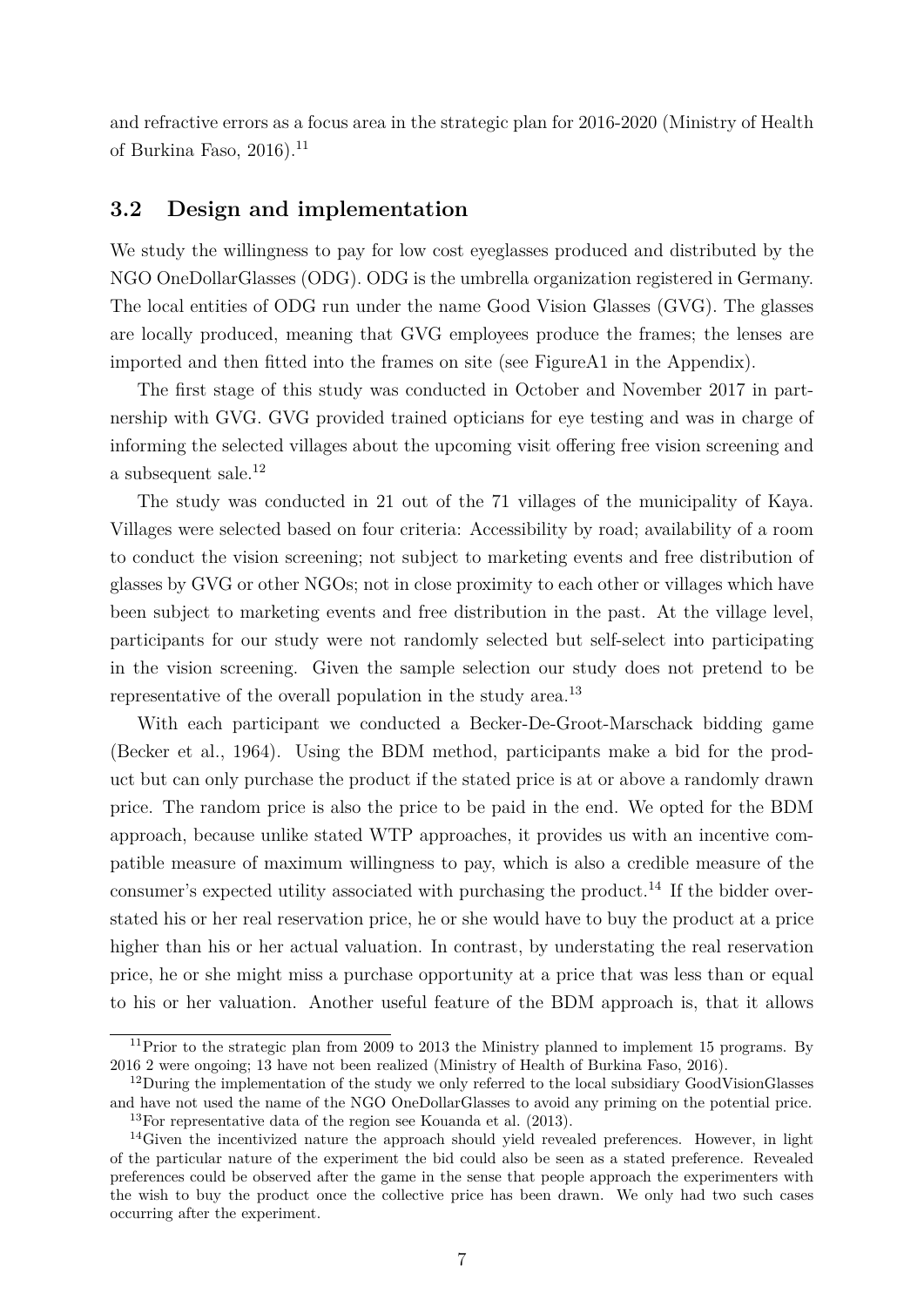for observing exact point-of-purchase prices, i.e. it allows for drawing a detailed demand curve. It yields more precise, high resolution data on the households WTP compared to a take it or leave it approach, which provides only WTP bounds. Compared to the Vickery second-price auction the BDM set-up prevents collusion between bidders because they do not bid against each other but against a random price. The BDM method, however, has been criticized for its complexity. To ensure that participants fully understand the bidding game and consequences, we conducted hypothetical practice rounds with a common product in the local context - a sack of rice.[15](#page--1-0) Responses to the practice rounds did not point to problems in understanding the task at hand.

Furthermore, we combined the BDM approach with two treatments to which participants have been randomly assigned: An information treatment and a deferred payment treatment. The information treatment consisted of a three-minute video showing people in different situations of daily life wearing glasses. It further included accounts of five people on their experience with glasses and the impact they had on their life.[16](#page--1-0) The deferred payment treatment consisted of an extension of the payment period to one week (comparable to a zero interest loan for one week). More precisely the deferred payment option required an upfront payment of 25% of the price drawn at the day of the vision screening. The remainder would be collected one week later. Only once the second installment was paid respondents would receive their glasses.

In each village, the experimental process was as follows: The free vision screening and sale was publicly announced in the villages two to three days prior to the event. On the day itself, all people present were tested. After the eye-test, each participant was informed of their results, i.e. if they suffered from ametropia and/or cataract and the required dioptric adjustment. In our sample, participants were prescribed two kinds of glasses depending on their vision impairment: corrective glasses or sunglasses in case the participant suffered from cataract.<sup>[17](#page--1-0)</sup> Following the eye-test, participants which were prescribed the glasses were randomly assigned into one of four groups (Figure [1\)](#page-24-0) representing the different treatments and assigned to an enumerator. Depending on the assigned group, participants were shown the video and/or informed about the deferred payment option prior to making their bid. Moreover, prior to their bid, participants were given a pair of glasses to have the physical experience, look at them in detail and try them on. Hence, participants could immediately experience the benefit of better vision. Before the bid it was carefully explained that the bid made was non-negotiable and that bids could not be changed retrospectively. In addition the bidding mechanism was illustrated using a product familiar to the participant – a sack of rice – as mentioned above. Throughout this process, enumerators repeatedly inquired if the participant understood the mechanism. Furthermore, they were given instructions to not continue to the bid until the participant

 $15$ For more discussion on the BDM methods see [Berry et al.](#page-21-6) [\(2015\)](#page-21-6).

<sup>&</sup>lt;sup>16</sup>The video is in the local language Moorè and available from the authors upon request.

<sup>&</sup>lt;sup>17</sup>The sunglasses for cataract patients do not substantially improve their vision, this can only be done with an operation, but they increase comfort because they reduce glare and restrain on the eye.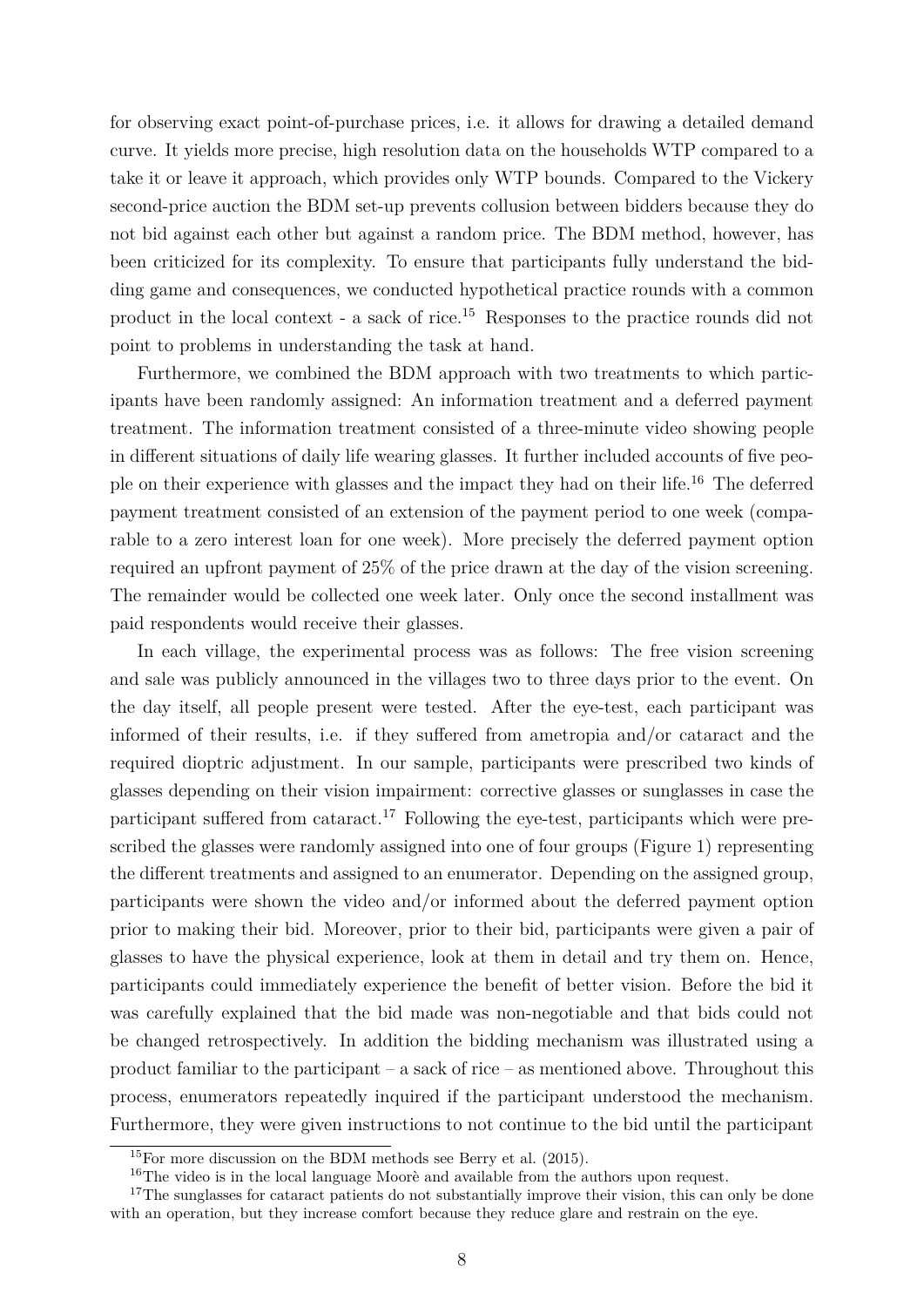understood the mechanism. Following their bid, each participant was administered a short questionnaire to collect information on his or her socio-economic background, problems with eyesight and other health conditions, experiences with glasses and perceptions on the product, perceived benefits and disadvantages.[18](#page--1-0) The survey was intentionally conducted after the bid was made. This was done to avoid distorting effects on the participant's behavior. We were very careful not to give the participants any hint concerning the current market price of the eyeglasses. During the bidding and the survey the participants were separated and enumerators worked in parallel to avoid communication between participants so that price statements would not be influenced by other people's statements and views. Furthermore, neither the enumerators nor participants were informed about the price range in the draw in order to avoid strategic bidding and thus bias the willingness to pay. The strike price was drawn in the presence of all participants, after all interviews were finalized. We decided to draw prices at the village level to avoid social tensions when two or more people in the same village would have had to pay different prices. If anything, the draw at the village level does add salience to the price level, which could bias the results towards sunk cost and anchoring effects.

#### [Figure 1 here]

The study comprised in total of 412 participants split over the four groups. The study population included all participants that attended the vision screening and were prescribed glasses. It represents 30% of the population that attended the vision screening. GVG glasses sell for 5,000 CFA F in the GVG shop in Kaya. This amount however does not reflect the full costs involved for people in our study area who want to buy the glasses. The (public) transport costs between the villages selected in this study and Kaya range between 400 and 1,000 CFA F. The prices in the draw ranged between 400 and 2,500 CFA F. The prices actually drawn lay between 400 and 1,500 CFA F. Hence, prices were heavily subsidized compared to the market price. Participants were not informed of the subsidy they received and only learned about the price they should pay for the glasses. Of the 412 participants 310 (75.2%) made a bid at or above the drawn price. All participants eligible to buy the glasses did so. Given that no participant declined to pay for the glasses after the prices were drawn we have no reason to believe that the bids did not represent their true willingness to pay.

While the initial bidding experiment comprised of participants needing corrective glasses  $(N=217)$  and those receiving sunglasses, the second stage of this study conducted in April 2018 – six months after the initial stage – concentrated only on participants

<sup>&</sup>lt;sup>18</sup>All participants were asked for their informed consent to participate in the biding game and the survey. Authorization from the Ministry of Health of Burkina Faso has been obtained prior to the study implementation. The study has also received the approval of the ethics committee of the University of Passau.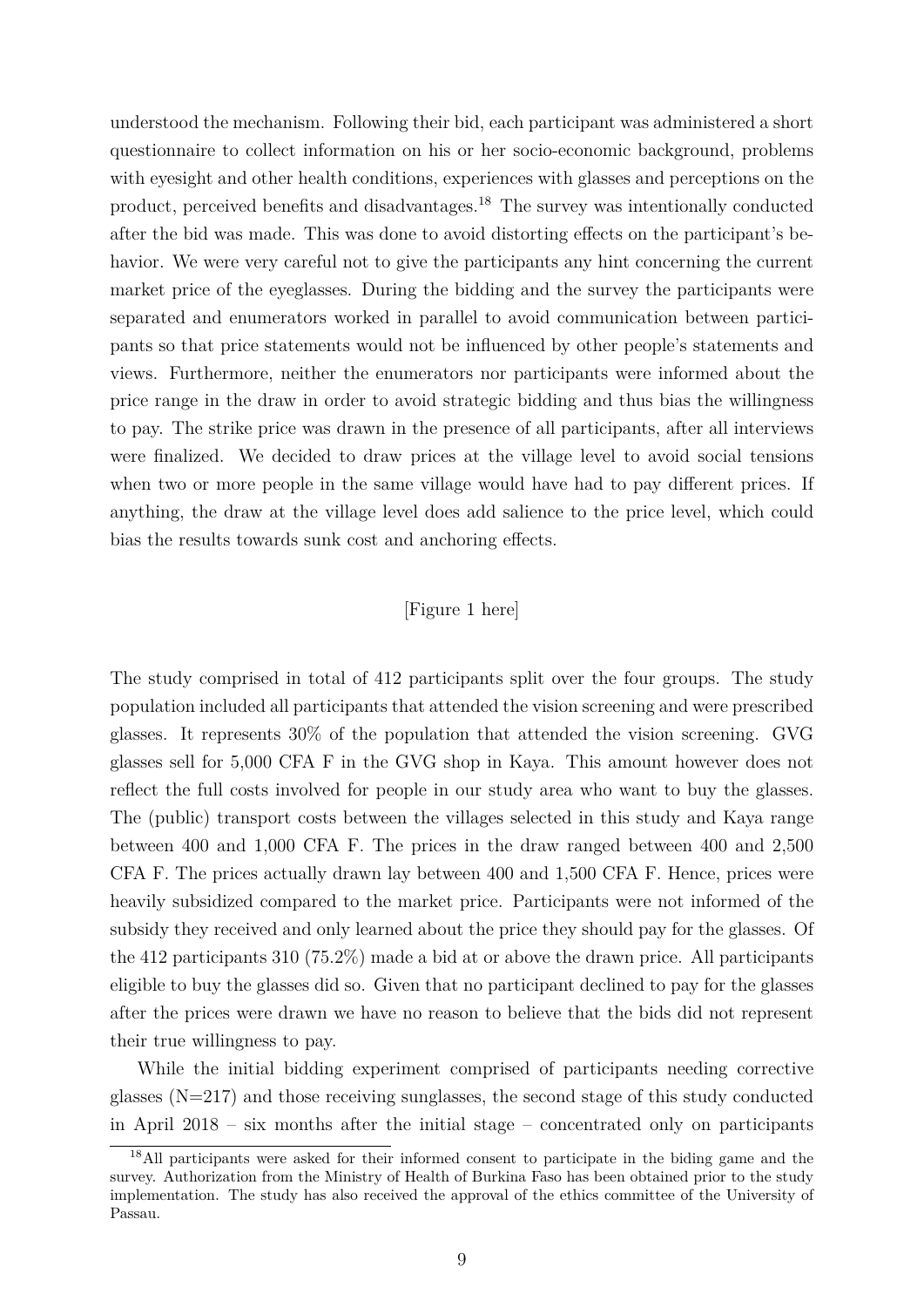receiving corrective glasses. Furthermore, since we are interested in studying screening and sunk cost effects, the sample was further reduced to only those participants which actually received the glasses, i.e. which offered a price at or higher than the randomly drawn price  $(N=171)$ . The 171 participants are distributed across the 21 villages initially sampled. Out of 171 participants targeted we managed to revisit and interview 130 (76%) (see Table A1 for a detailed breakdown of the participant status in the follow-up). In the second stage, the visits to the villages and participants were unannounced. The main intention was to verify if participants were wearing their glasses usually. In addition we administered another short questionnaire and collected information on the current condition of the glasses, their use (self-reported but also reported by a family member and a neighbor), and satisfaction with the glasses. The survey further also included a question on the self-reported willingness to pay now that they have had the glasses for half a year and if they recommended the glasses to other people in their social network.

### **3.3 Sample characteristics and balance**

Tables [1](#page-29-0) to [3](#page-31-0) summarize the key characteristics of our sample population included in the initial stage of the study. Our full sample is 60% male, 40% female. The average age is 57.5 years. The majority of participants are married (83%) and live mostly in polygamous unions. Households are large with 12.5 members on average. The sample is 95% Mossi – the dominant ethnicity in Burkina Faso. Literacy is low. 81% never attended school and only 17% of the respondents are able to read and write. The study population is mainly engaged in subsistence agriculture: 72% are farmers, 5% are agricultural workers, 16% are inactive, only 2% are in formal employment (detailed split not shown in Table [2\)](#page-30-0). The study population is poor. The average reported monthly cash income amounts to 28,000 CFA F (ca. 128 international  $\ell$ )<sup>[19](#page--1-0)</sup> or 3,600 CFA F in per capita terms. Based on the reported monthly income  $43\%$  of the sample live below the [20](#page--1-0)14 poverty line.<sup>20</sup> Financial penetration is low. Only 25% of the sample population have a bank account. Access to formal bank credit is low. Informal borrowing from family and friends is the rule. The study population reports productive losses associated with their vision problem. 63% state that they think that their work is negatively affected by their vision problem. In the months prior to the survey, respondents were unable to work for at least one day due to eye related problems. The reported revenue lost due to their incapacity to work is high and might be overstated as it is almost equivalent to the reported average monthly income. Awareness of defective vision is high. 87% of the study participants said that they knew they had a vision problem prior to taking the test (Table [3\)](#page-31-0). In addition,

<sup>19</sup>We use the 2016 PPP conversion factor for private consumption amounting to 218.37 from the World Bank International Comparison Program database.

 $20$  For the households in our sample for which we have information on income, poverty is lower than the regional average, which is estimated at 47% but above the national average of 40.1% [\(Institute national](#page-22-10) [de la statistique et de la démographie, 2016\)](#page-22-10).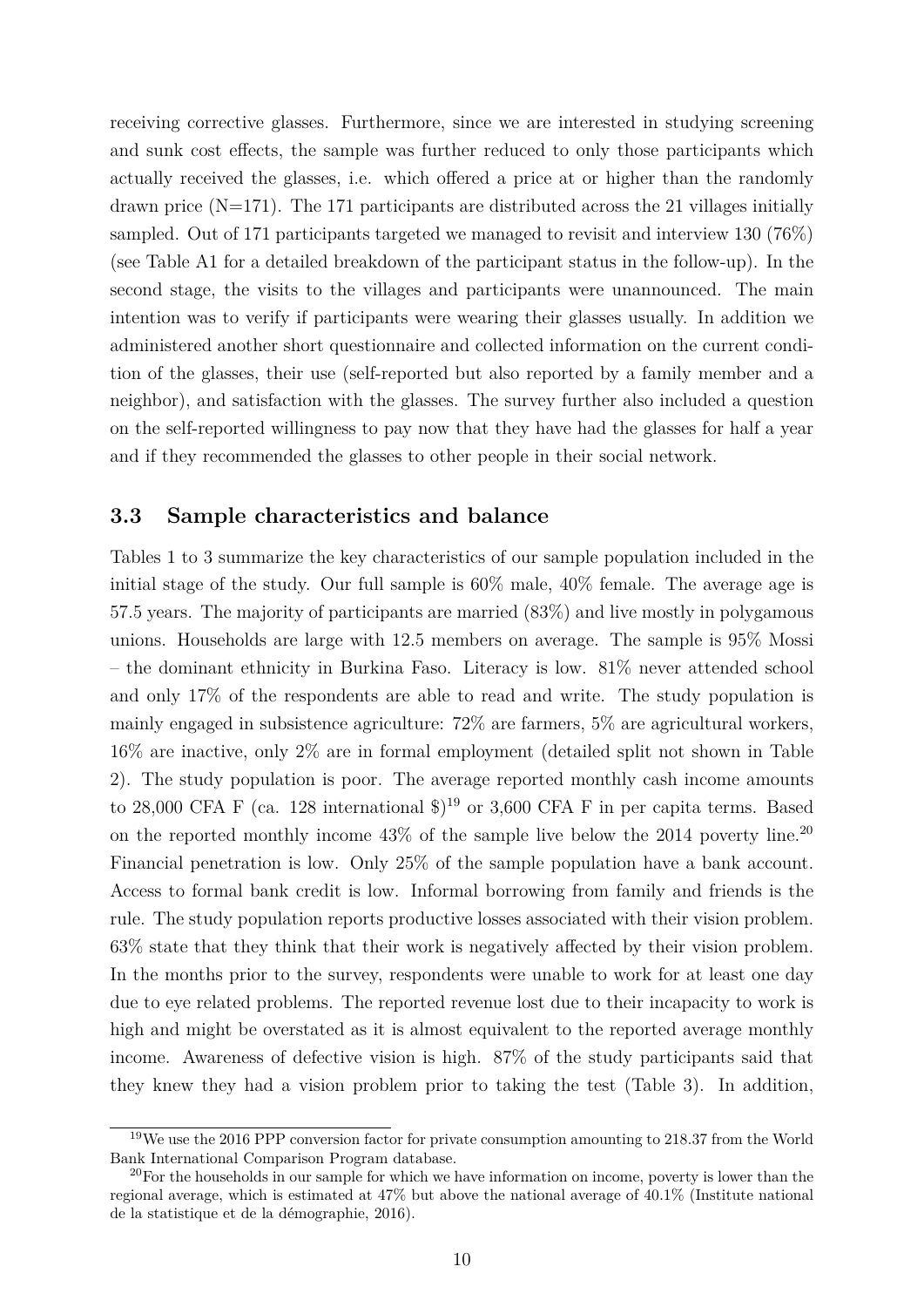other eye related illnesses are common and respondents suffered from infections (44%), trachoma and dry or watery eyes in the past.

[Tables 1-3 here]

Table [4](#page-32-0) displays the main summary statistics of the sample and the analysis of the randomization. Column 1 displays again means of the characteristics of the full sample. Columns 2 to 7 display the p-values testing for differences in means between the treatment groups. We observe only one marginally significant difference between group 1 (the control group which did not see the video and were not offered the deferred payment option) and group 3 (the group that was offered the deferred payment option but did not see the video). While in group 1 33.6% of the participants report at least one chronic illness, in group 3, the share is  $22.8\%$  (p $< 0.1$ ). In light of this difference only, we consider the sample to be balanced.

#### [Table 4 here]

Table [5](#page-33-0) shows the summary statistics of the participants that received corrective glasses included in the follow-up. Participants in the follow-up are clearly different from the average participant of the full sample. For example, they are on average more often male and younger. Comparing the baseline characteristics of those that we could trace in the second stage of the study and those that could not be re-interviewed, the only significant differences noted are in the marital status and literacy of the participants. We formally tested for attrition within a regression framework and differences persist (see Table [A2](#page-39-0) for detailed results). The difference in literacy is a concern for our variables of interest, particularly considering the use of the glasses and we control for literacy status in all our regressions.

[Table 5 here]

### **3.4 Econometric specification**

In the following we present the econometric models we estimate as part of our analysis. In a first step, we use the data from the first stage of the experiment to look at the treatment effects and correlates of the willingness to pay within a regression framework coherent with the conceptual framework presented in Section [2.](#page-6-0) The estimation equation is as follows: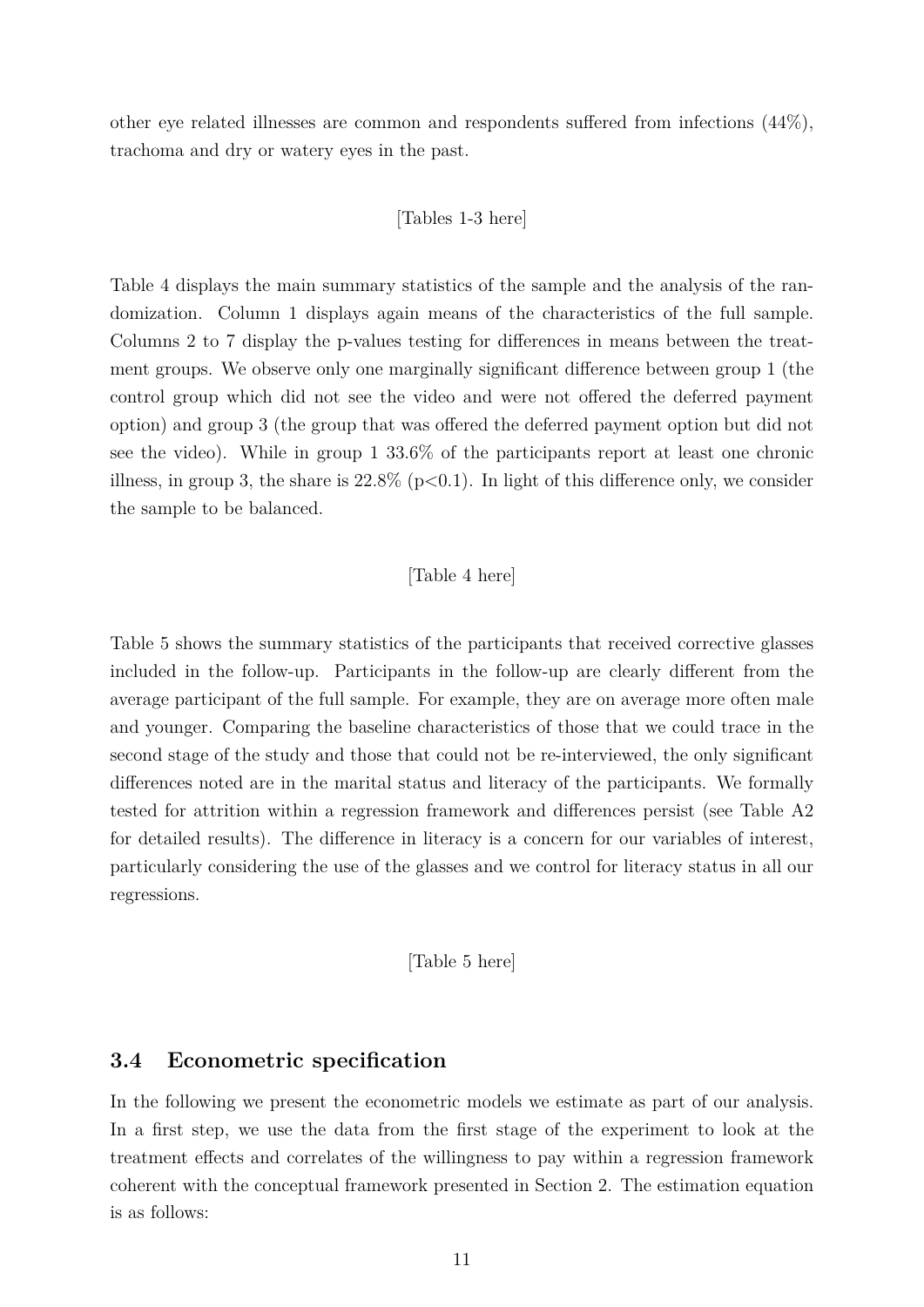$$
WTP_{ij} = \alpha + \beta_1 V_i + \beta_2 C_i + X_{ij}' \beta_3 + \epsilon_{ij}
$$
\n
$$
(3.1)
$$

The dependent variable in our first model is the stated bid of respondent *i* in village *j*. To analyze the role of our information and credit treatment we include two dummy variables  $V_i$  and  $C_i$  respectively. Furthermore, we include a vector of controls  $X_{ij}$ . This vector includes controls for socio-economic characteristics of the respondent: gender, age, literacy, chronic illness, occupation, household size and wealth proxied by vehicle ownership. Furthermore, we also include controls on the respondents eyesight and covariates to proxy other potential benefits. These include variables if the participant experienced eye infections previously as indicator of potential previous health costs, the expected durability of the glasses as indicator for the risk of breaking and an index on expected work related benefits. The survey included a module on expected work related benefits of eyeglasses. The respondents were asked to rate different statements related to the speed, accuracy and overall quality of work (see Table [A3](#page-40-0) in the Appendix for details). Based on the answers to these 4 questions, we ran a factor analysis to build an index on the expected productive benefits. It has to be noted that the work related questions were only asked to participants which were still active. Hence, including the benefits index in the regression reduces the sample size. We cluster standard errors at the village level.

The rest of the analysis concentrates on the sub-sample of the respondents that have received corrective glasses and combines data from both stages of the experiment. To probe the sunk cost effect, we investigate weather the paid price  $P_j$  which was randomly drawn at the village level affects the use of the glasses. The outcome of interest is  $U_{ij}$  and measures the use by the number of days the respondent has been wearing the glasses in the seven days preceding our visit.<sup>[21](#page--1-0)</sup> Similarly, we probe the screening effect by analyzing the relation between the frequency of eyeglass use and the initial willingness to pay  $(WTP_{ij})$ . Again, standard errors are clustered a the village level. The model we estimate reads as follows:

$$
U_{ij} = \alpha + \beta_1 P_j + \beta_2 W T P_{ij} + \beta_3 V_i + \beta_4 C_i X'_{ij} \beta_5 + \epsilon_{ij}
$$
\n(3.2)

Since our use variable is censored we run OLS as well as tobit regressions.

Our design does not allow us to properly identify anchoring effects since we only have self-reported information on the willingness to pay in the second stage of the experiment. Hence, we can only provide descriptive evidence on this aspect.

 $21$ To test the robustness of our results we re-run the estimates with the use reported by a family member and a neighbor as alternative. Furthermore, we also estimated regressions with the indicator variable if the respondent has always been wearing glasses as outcome.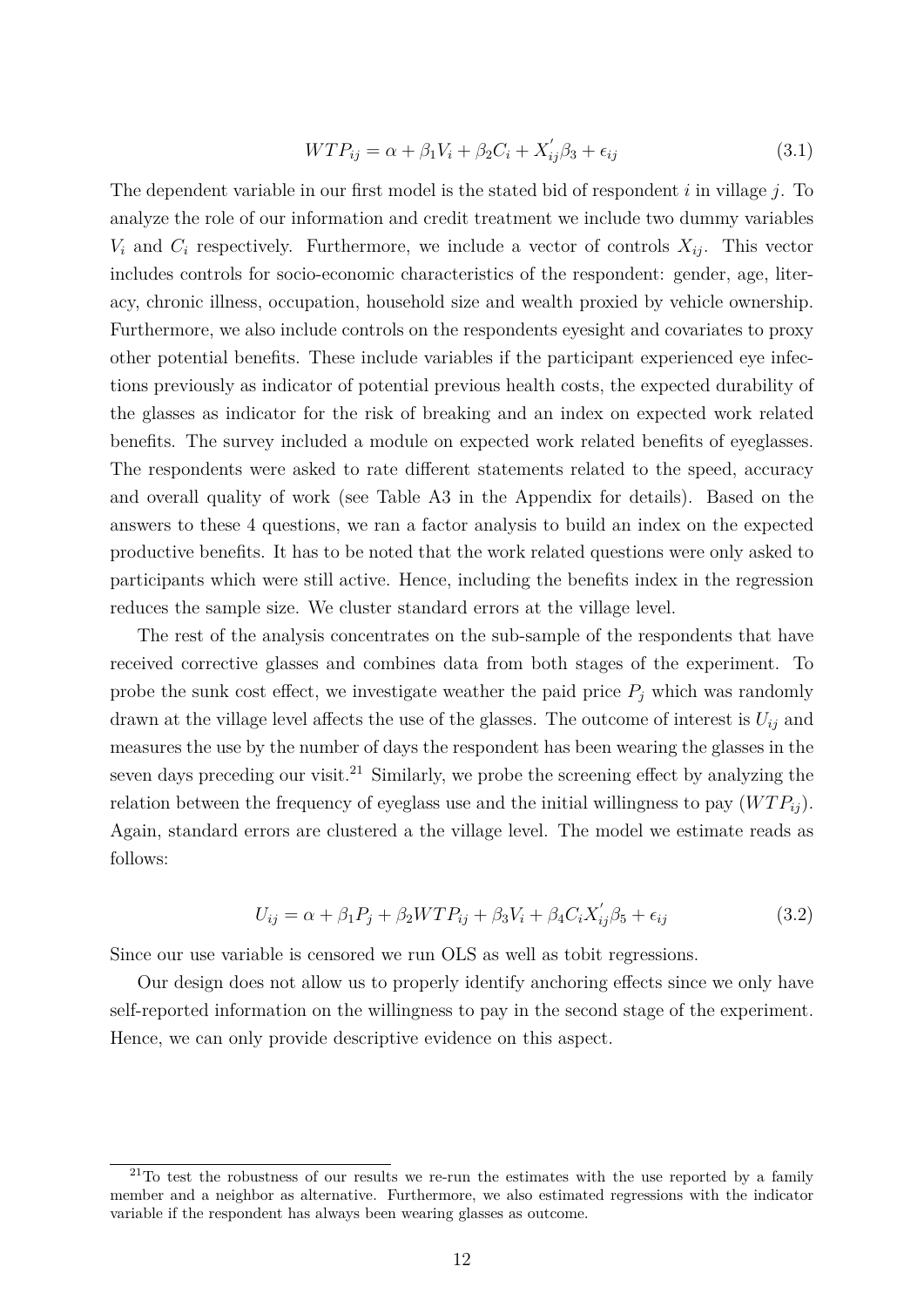## <span id="page-15-0"></span>**4 Results**

This section presents the results of our BDM approach on eliciting the individual willingness to pay. It presents the demand curves and price elasticities, the effect of the information and credit treatment and further correlates of the willingness to pay. After discussing the findings from the first stage of the experiment we also discuss the effects of the transaction and strike prices on usage and potential anchoring.

### **4.1 Willingness to pay**

The bids range from 100 CFA F to 5,000 CFA F. The distribution is highly skewed to the left. The median willingness to pay is 1,000 CFA F. The average willingness to pay over the full sample, irrespective of the treatment group and type of glasses is 1,136 CFA F (5.2 international \$). This represents about one third of the monthly per capita income of the average household in our study population. Furthermore, it is equivalent to about 20% of the current market price of 5,000 CFA F in Burkina Faso. The bids made did not surpass the current market price. Hence, at least in the rural context this price really marks the upper limit.

If we look at the willingness to pay by the different treatment groups, we see that Group 2 (video and direct payment) made on average the highest bids with 1,270 CFA F (Figure [2\)](#page-25-0). The price statements of the deferred payment groups are the lowest.<sup>[22](#page--1-0)</sup> Even though it was offered, no participant has been taking up the option. The fact, that the deferred payment option was not taken does not rule out income constraints as factor influencing the willingness to pay. However, it suggests that it is not due to a pure liquidity constraint. We will come back to this in Section [5](#page-19-0) when discussing reasons why the deferred payment option was not used.

Differentiating by the type of glasses, the average willingness to pay for corrective glasses is 1,263 CFA F. The price that cataract patients are willing to pay is significantly lower at 995 CFA F (p=0.0004) (Figure 3).

[Figures 2-3 here]

#### **4.2 Demand**

Figure [4](#page-26-0) shows the demand curve across all 21 villages using data from the 412 respondents. Figures [5](#page-26-1) and [6](#page-26-2) show the demand curves by type of glasses and the groups seeing the video and not seeing the video respectively. There are several features of the demand

<sup>&</sup>lt;sup>22</sup>There is no statistically significant difference between the groups ( $p=0.213$ ).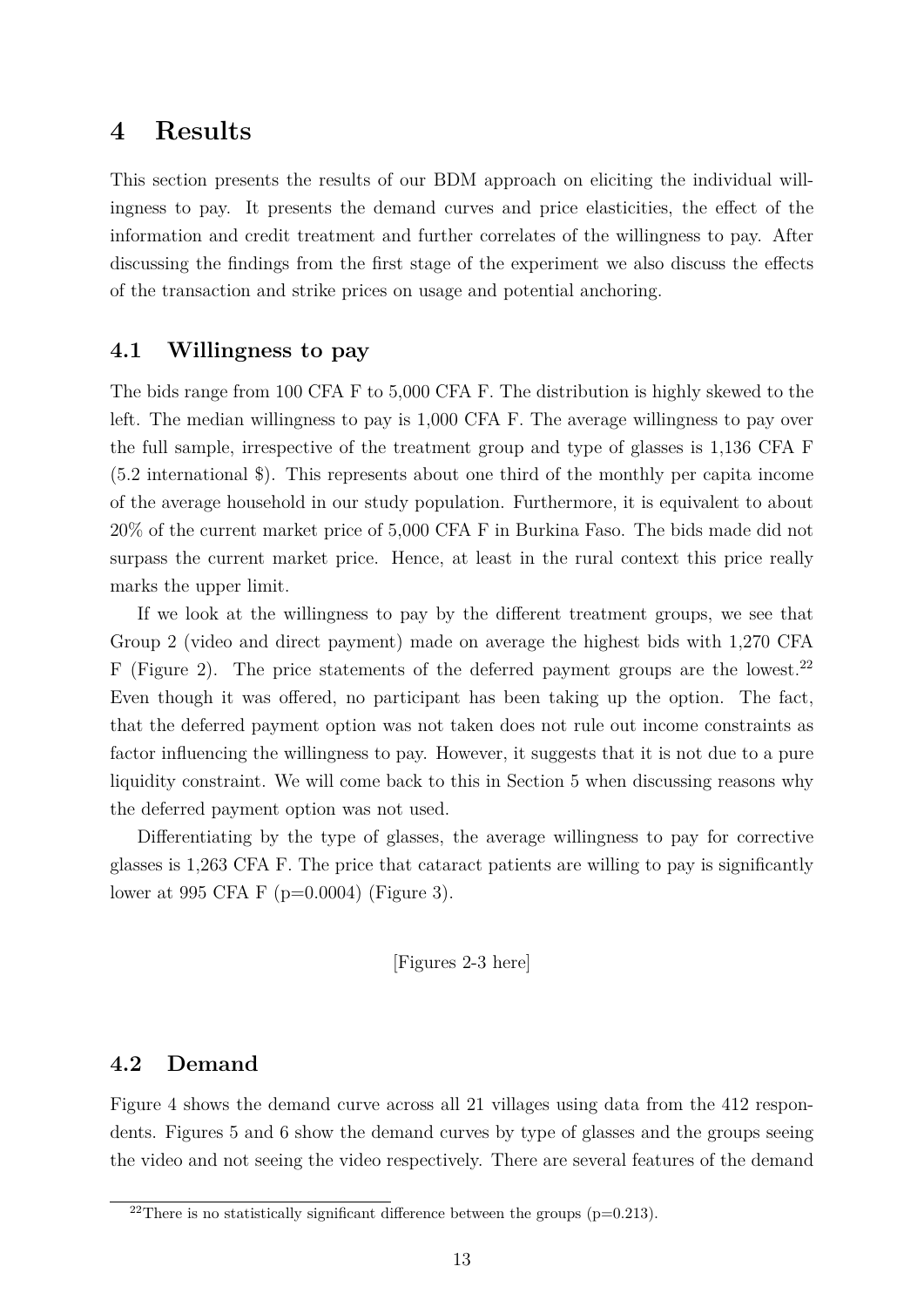curve worth noting. First, the demand curve for eyeglasses is, as expected, downward sloping meaning that the probability of purchasing glasses is decreasing in the price. The WTP is low, relative to the market price of the glasses: The median bid corresponds to 20% of the market price. This result is consistent with the relatively low willingness to pay for water treatment and other health products found in other studies [\(Ahuja et al.,](#page-21-2) [2015;](#page-21-2) [Berry et al., 2015\)](#page-21-6). Furthermore, such price elastic demand is also consistent with concerns about over-exclusion of the poor. If 90% of the respondents would have to be catered for through the 'market', the price would have to be as low as 600 CFA F (2.7 international \$). Put differently, with the current market price, subsidies of 4,400 CFA F would be necessary to achieve this level of uptake. Figure [5](#page-26-1) shows that the demand curve for corrective glasses lies above the curve for cataract patients. Cataract patience who just received sunglasses are not willing to pay as much as other respondents. To some extent this might also be correlated with age. Cataract patients are on average older (60 vs 55 years) and also more commonly economically inactive (20.5 vs. 11.5%) and might thus also have less financial resources which they control. Figure [6](#page-26-2) shows that the video shifts the demand up, i.e. uptake is higher for any price. For example, for a price of 1,500 CFA F, the uptake among respondents not being exposed to the video is just 30%. For respondents that saw the video it is 40%.

#### [Figures 4-6 here]

Figure [7](#page-27-0) displays the price elasticity of demand at prices from 0 to 3,000 CFA F calculated from the willingness to pay data. The figure suggests that demand is inelastic at low prices and that demand decreases drastically once prices increase. This has also been observed by [Berry et al.](#page-21-6) [\(2015\)](#page-21-6), for example. But generally evidence from other health products is mixed: [Cohen and Dupas](#page-22-0) [\(2010\)](#page-22-0) find that demand falls sharply at any positive price; [Ashraf et al.](#page-21-0) [\(2010\)](#page-21-0) and [Cohen et al.](#page-22-11) [\(2015\)](#page-22-11) find less sensitivity at zero.

[Figure 7 here]

### **4.3 Treatment effects and correlates of the willingness to pay**

In the following we are presenting the regression results on the video and payment treatment. Furthermore, we are also investigating which other factors influence the WTP. These results aim to test the hypotheses outlined in the conceptual framework. They provide further information on the over-exclusion concern and can inform potential pricing policies.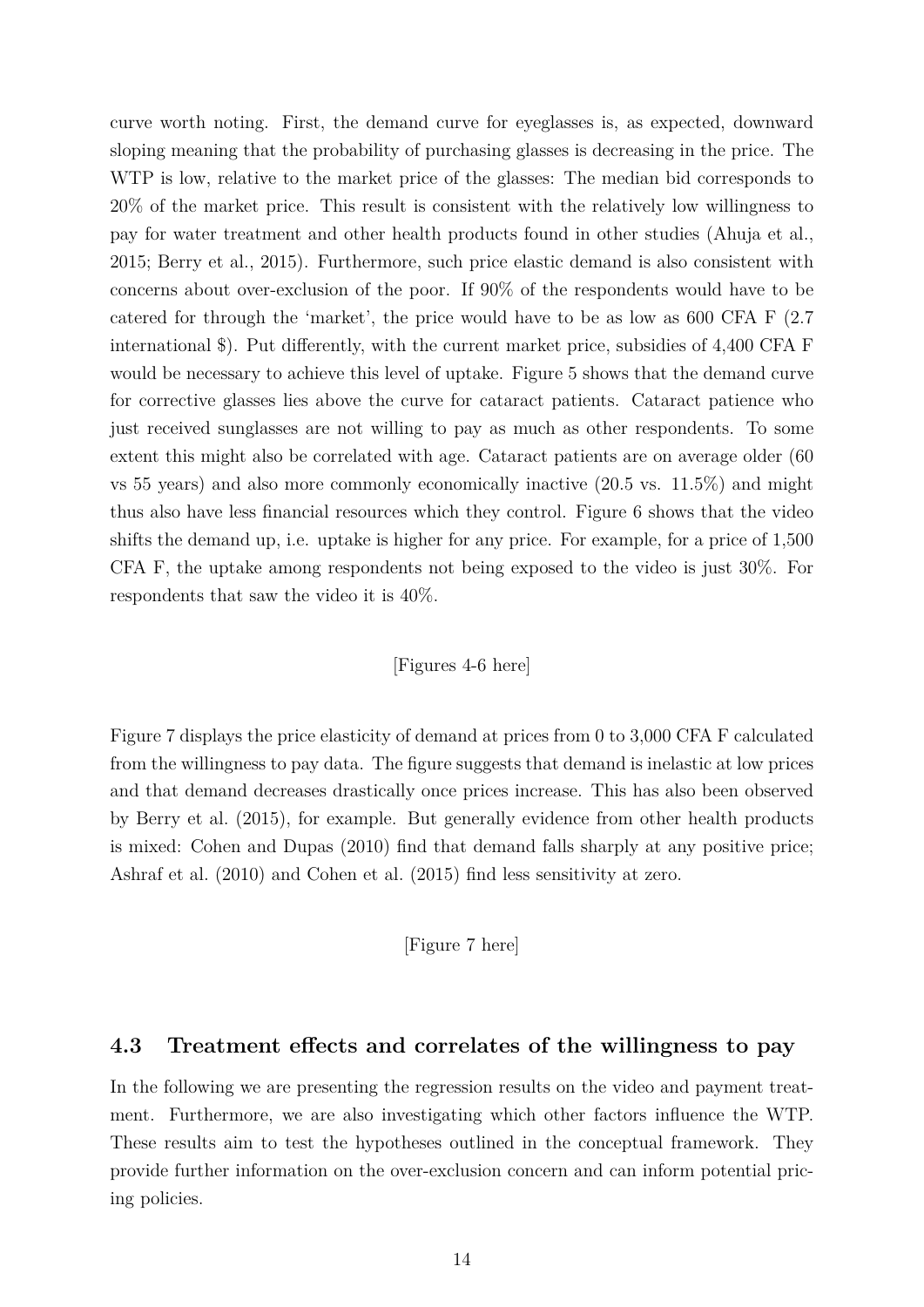Tables [6](#page-34-0) and [7](#page-35-0) present the regression results for the full sample and by the type of glasses, respectively.

Over the full sample (Table [6\)](#page-34-0), the WTP is negatively related to age and illiteracy and chronic illness and occupation. An additional year of age reduces the WTP by 0.4%. As hypothesized in the conceptual framework literacy increases the WTP by 29 to 35%. Chronically ill show on average a 10 to 12% lower WTP. In line with expectations, the results also show that, at least in this context, households' wealth proxied by the occupation of the participant and wealth influences the willingness to pay for the product. Subsistence farmers show a 10 to 24% lower WTP than others. Having a motorcycle compared to only owning a bicycle for transport raises the WTP by just over 20%.

Looking at the covariates proxying different aspects of the potential benefits of wearing eyeglasses we see that the degree of refractive error is positively associated with the willingness to pay. However, the coefficient is not statistically significant. Participants with severe refractive error do thus not exhibit a higher willingness to pay for glasses than those with minor corrections. Previous eye infections, which might be an indicator of previous health care costs incurred however do have a positive and significant effect on the WTP. Similarly, the expected duration also shows a positive correlation, however the effect is economically small. The expected productive benefits (Column 4) do not affect the price bids.

The treatments do not have a significant influence in the overall sample. Table [7](#page-35-0) shows the regression results separately for the two types of glasses prescribed. For corrective glasses, the video treatment has a positive and statistically significant effect on the WTP. These results suggest that the video increases the willingness to pay for corrective glasses by 11 to 16%. While the other covariates keep their sign, they loose significance, likely due to low power in the split sample. Nevertheless, wealth seems to play an important role for the willingness to pay. Wealth proxied by motorcycle ownership remains positive and statistically significant in both sub-sample analyses. For corrective glasses, the willingness to pay is further influenced by the literacy status of the respondent. For cataract patients, previous experience of eye infections seem to remain an important factor influencing the stated WTP.

The results from our treatment interventions are in contrast to the findings documented in other studies. Concerning information constraints [Beltramo et al.](#page-21-4) [\(2015\)](#page-21-4), for example, find no improvements in the WTP for fuel efficient cookstoves when providing households with simple marketing messages. In comparison to their approach, our video treatment not only comprised of a one-sentence message but also provided participants with a visual image and first hand user accounts which might render the information provided more salient. Concerning the role of liquidity constraints, the studies by [Tarozzi](#page-23-1) [et al.](#page-23-1) [\(2014\)](#page-23-1) and [Beltramo et al.](#page-21-4) [\(2015\)](#page-21-4) both show that lifting liquidity constraints through micro loans and time payments can have positive effects on WTP and adoption. We however do not find any effect of the time payment on the WTP.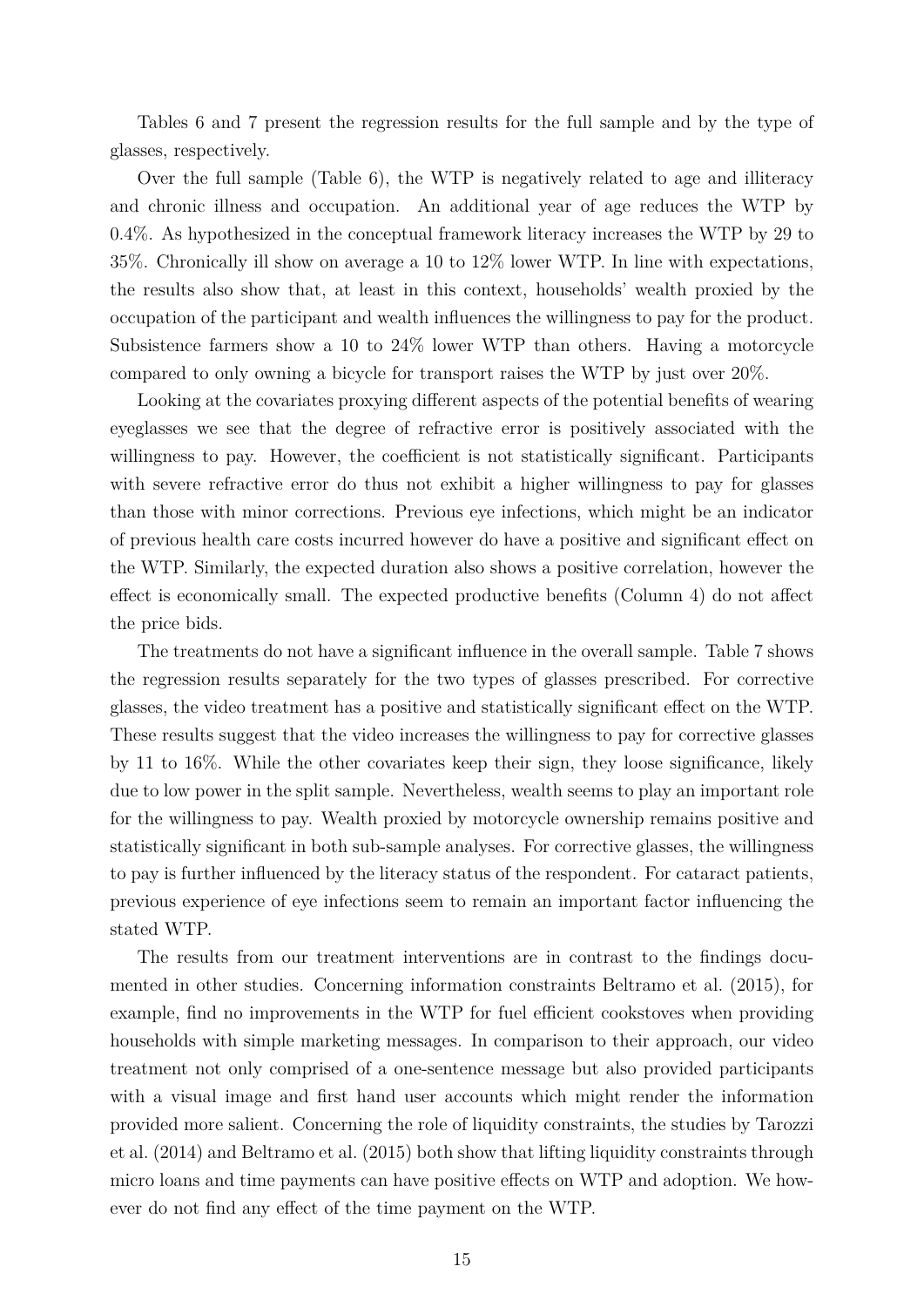### **4.4 Sunk costs, screening and anchoring**

Our results on the willingness to pay and the demand for eyeglasses are consistent with the over-exclusion perspective for essential health products i.e. poor people may be unable to purchase the product they value and which brings significant benefits to them. The inability to pay might be due to a liquidity or wealth constraint. Taking the results of our time payment treatment at face value it would suggest that this is not the case. An alternative explanation for a low willingness to pay might be screening effects. People might bid less because they expect to use the glasses less frequently anyways. To probe whether this is the case we regress the variation in eyeglass usage on the willingness to pay as detailed in Section [3.](#page-8-0) The results are reported in Table [8.](#page-36-0) The results indicate a weak negative effect of the WTP on usage meaning that people with a higher willingness tend to use the eyeglasses less. This differs from the findings by [Ashraf et al.](#page-21-0) [\(2010\)](#page-21-0) and [Meriggi et al.](#page-23-4) [\(2017\)](#page-23-4).

The results in Table [8](#page-36-0) also give information on potential sunk costs effects. Since our design creates exogenous variation in the prices paid orthogonal to the WTP, we can explore weather the prices paid have an effect on the use of eyeglasses holding WTP constant. This is not the case. We do not find any statistically significant effect of the price paid on use and thus also no evidence for the existence of sunk cost effects. The results also hold when we use the usage rates reported by family members and neighbors instead of the self-reported one.<sup>[23](#page--1-0)</sup>

Since our sample on eyeglass usage comprises of only 130 observations the absence of screening and sunk cost effects might be due to small sample size.<sup>[24](#page--1-0)</sup> Back of the envelope power calculations suggest that with a sample of 130 and standard assumptions on power and significance (0.8 respectively 0.05) the minimum detectable effect size in our case would be 0.24.

#### [Table 8 here]

Looking at the other covariates suggest that the elder and illiterate are less likely to use their eyeglasses. Also wealthier participants are found to have used their glasses less. In line with expectations we see that participants with higher refractive error are significantly

<sup>&</sup>lt;sup>23</sup>The self-reported use and use reported by a family member are very similar. Neighbours report on average a lower use and hence present a lower bound. Detailed results on these alternative outcomes are available from the authors upon request.

<sup>&</sup>lt;sup>24</sup>Note that [Cohen and Dupas](#page-22-0) [\(2010\)](#page-22-0) also only have a sample of maximum 120 observations when testing for these effects in their study.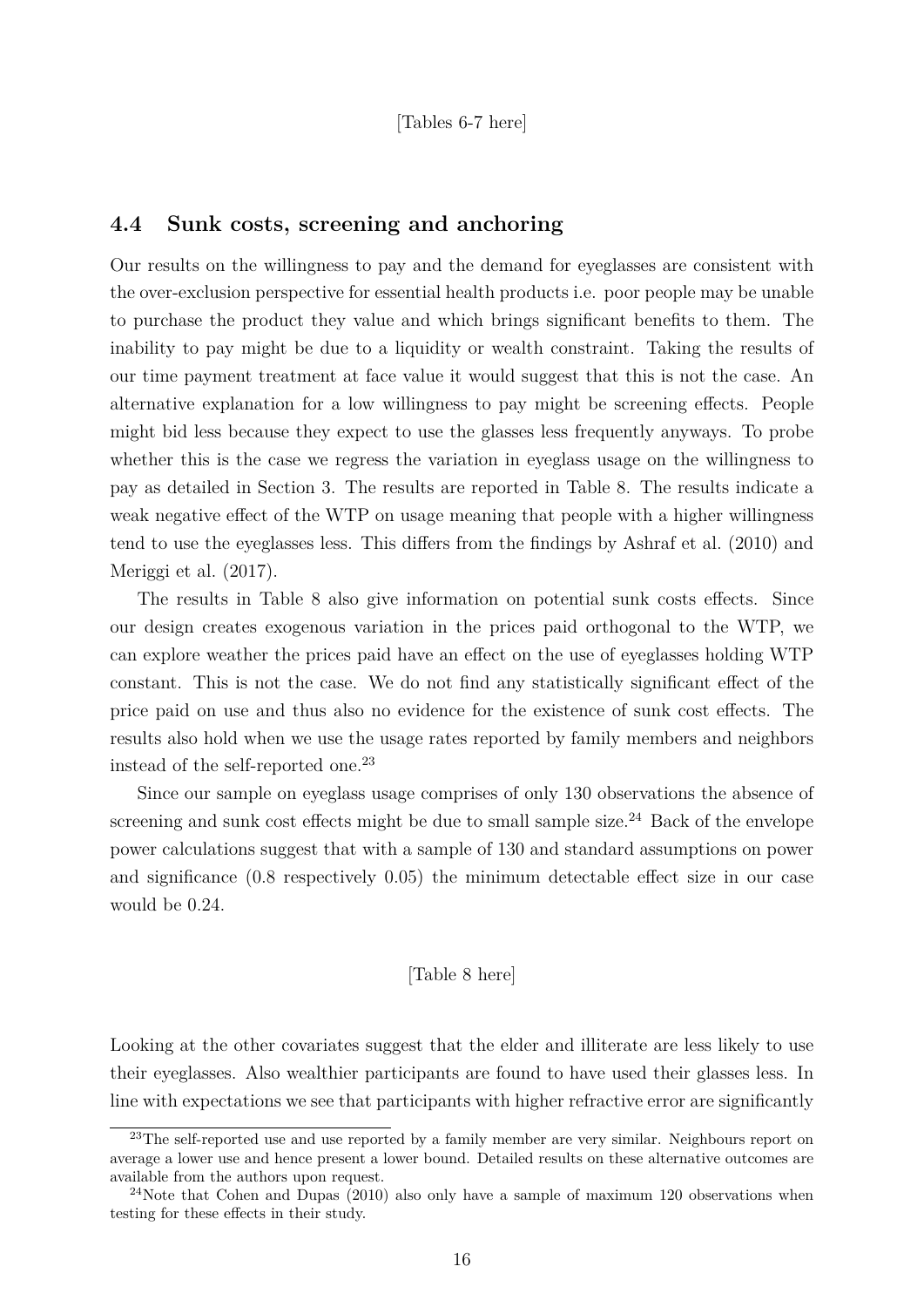more likely to use glasses than those with minor corrections. Figure [8](#page-28-0) shows this difference also graphically.

#### [Figure 8 here]

Our design does not allow us to formally test anchoring effects but we have information on the willingness to pay, although self-reported, from the follow-up survey conducted in April 2018. Six months after receiving the glasses, participants report a higher WTP for eyeglasses than they proclaimed with their initial bid. In October/November 2017 the follow-up participants stated a willingness to pay of 1,499 CFA F. This compares to an average self-reported WTP of 2,703 CFA F six months later which represents an 80% increase compared to the initial willingness to pay. The reported increase speaks against potential anchoring effects. However, given the self-reported nature of the follow-up data, this conclusion has to be taken with a pinch of salt. Nevertheless, we have reason to believe that anchoring is not a concern in our setting. 97% of the participants stated they would buy the glasses again which provides further indicative evidence that the development of the market for eyeglasses might not be suppressed.

# <span id="page-19-0"></span>**5 Why did the respondents not make use of the credit treatment?**

To better understand why participants have not made use of the delayed payment option we conducted in-depths interviews with a smaller sub-sample. There are a number of aspects which could have been driving the decision to forego the zero interest credit offered. First, it could be that the transaction prices drawn did not require participants to take up credit. A second explanation could be informal borrowing. Even if formal credit is offered, participants might prefer to borrow informally from family and friends. Third, the lack of uptake could be due to a lack of trust in the credit provider. Given that the deferred payment option required an upfront payment of 25% of the price drawn at the village on the day, with the glasses given out a week later when the full amount was paid, a lack of trust in the provider coming back could be one explanation. Forth, since the design of the deferred payment option required participants to wait one week until their receive the eyeglasses, the neglect of the credit treatment might be due to impatience, i.e. participants not willing to wait to receive the product.

Based on field observations and reports during the in-depth interviews participants indeed stated to prefer borrowing from family and friends rather than from a formal provider particularly at small amounts, such as the ones required in our setting. Furthermore, during the fieldwork, of five people that considered to delay payment a family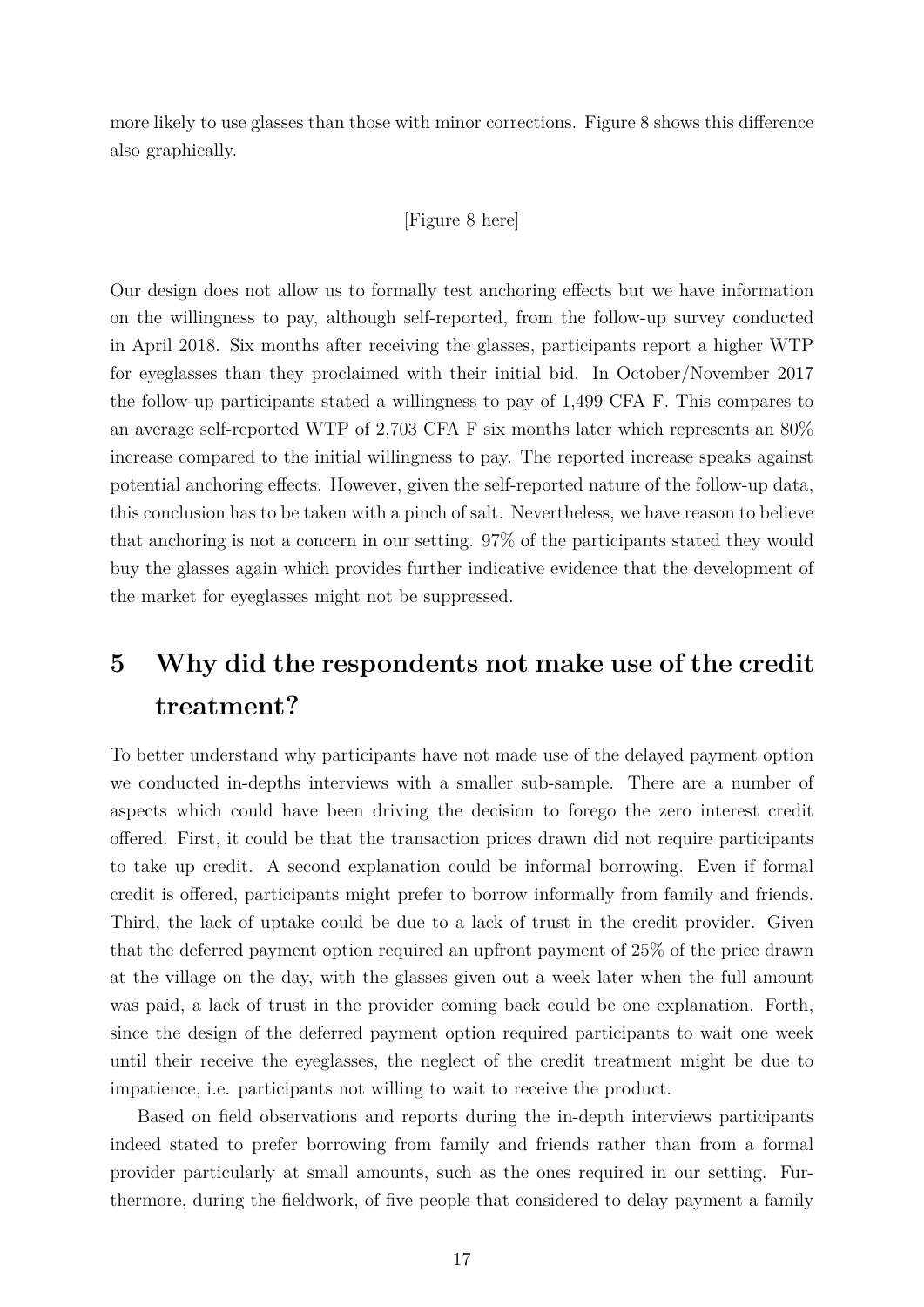member or neighbor immediately offered to pay for the participant once the price was drawn at the village level.<sup>[25](#page--1-0)</sup>

Participants clearly indicated that not using the deferred payment option was is not related to a lack of trust in us as credit providers. The main reason why they have preferred not to accept the zero interest credit is impatience. Participants consistently stated that given the opportunity to buy glasses with the NGO actually coming to their village and after having tried the glasses and experienced the vision improvement, they preferred to own the glasses immediately rather than waiting for another week. The stated impatience is also in line with the responses to the different time preference questions. In our setting the future is heavily discounted. In the survey where over 90% stated that they are generally impatient and consistently also preferred to take the money in a multiple price list (MPL) game immediately.

## <span id="page-20-0"></span>**6 Conclusion**

In this paper we assess the willingness to pay for eyeglasses among an adult population in rural Burkina Faso using a variant of the Becker-DeGroot-Marschak method. Our study aims to contribute to the emerging literature on over-exclusion and over-inclusion of the poor in new product markets. Given the resource constrained context, we combined the BDM approach with two treatments, an information treatment and a deferred payment treatment to probe into the role of information and liquidity constraints. The information treatment consists of a video with testimonies by other people which have obtained glasses. The credit treatment consists of an option to defer payment by one week similar to a one week zero interest loan. Following the initial experiment we also collected information on eyeglass usage six months later in order to investigate potential screening and sunk cost effects.

Our results show that the demand curve for eyeglasses is downward sloping and that less then one percent of the respondents in our sample would purchase the glasses when traded at the market price. The average willingness to pay for glasses is just 20% of the market price. This situation is consistent with the over-exclusion perspective documented for essential health products and lends support for subsidization. The low willingness to pay found in our study might be due to liquidity or wealth constraints. However, our treatment – an option to defer payment – which was intended to lift this constraint was not taken up by our study population. Qualitative evidence suggests that this is driven by the impatience of the participants to own the glasses. We also investigated into the role of information as alternative explanation. Here, in contrast to other studies, do we find positive evidence. Our video treatment raises the willingness to pay for corrective glasses by 11 to  $16\%$ .

 $^{25}$ Note, that the respondents were only with the interviewer when they made made their bids. Other villagers could only join once the price was drawn at the village level and the payments had to be made.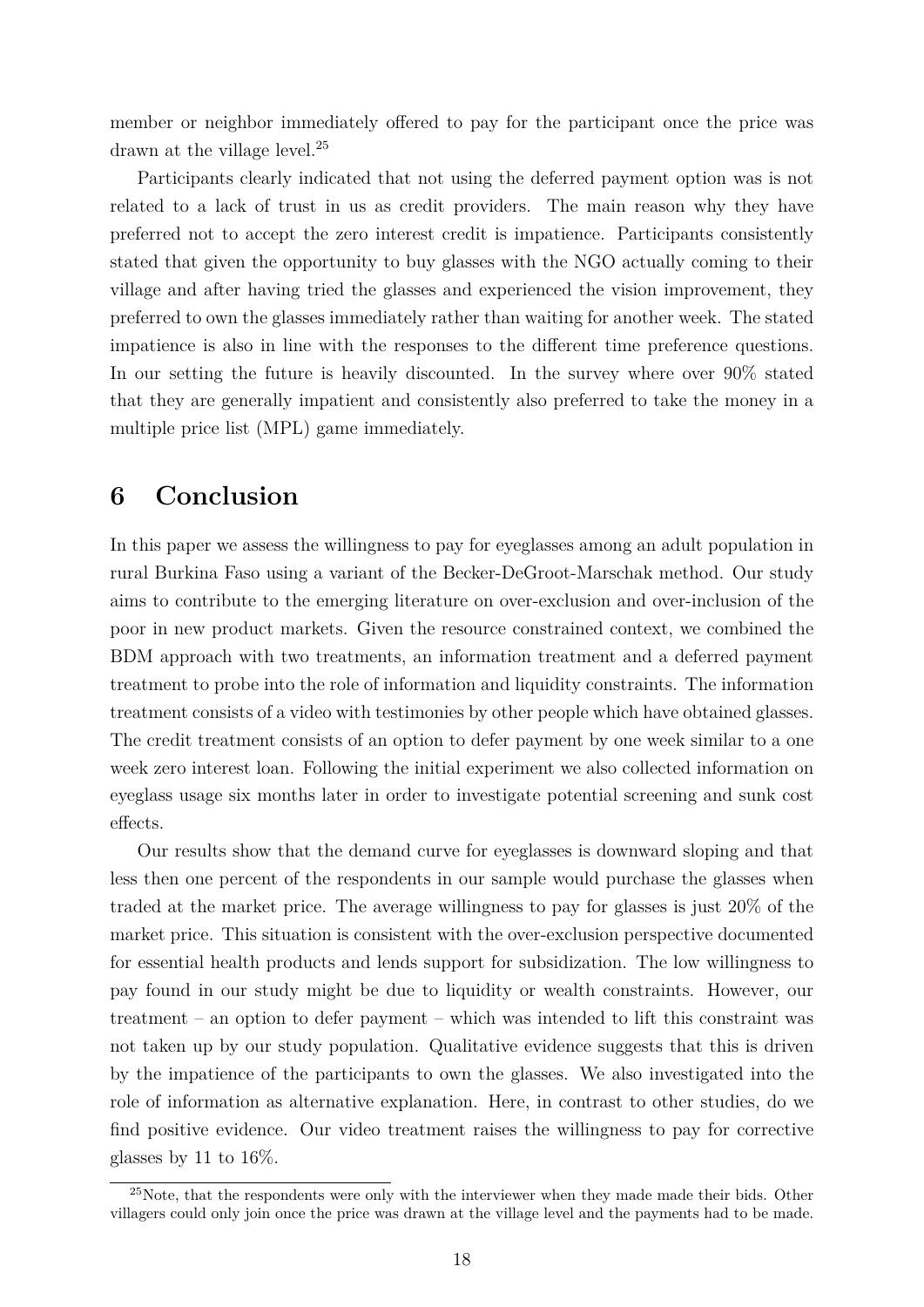Responding to the critics of subsidization we do not find evidence of screening and sunk cost effects. People bidding a low price do not use the glasses less than those with higher bids. Likewise the price paid does not affect usage. The absence of such effects however could be due to small sample problems. Furthermore, subjects do also not show evidence of anchoring. Even though we only have self-reported information on this aspect, the indicative evidence suggests that the WTP increases rather than decreases once the respondents had some time to test and experience the benefits of the glasses. Overall these findings strengthen rather then refute the argument for subsidization of eyeglasses in a resource poor setting as investigated here.

This work provides first insights into marketing eyeglasses in resource poor settings in order to address the potentially large undersupply in developing countries at the moment. In order to gain a more comprehensive view and to also be able to assess potential externalities, investigating the productive effects of eyeglasses in more detail provides a promising avenue for future research.

## **References**

- <span id="page-21-2"></span>Ahuja, A., S. Baird, J. H. Hicks, M. Kremer, E. Miguel, and S. Powers (2015). When should governments subsidize health? the case of mass deworming. *The World Bank Economic Review 29* (suppl 1), S9–S24.
- <span id="page-21-1"></span>Ahuja, A., M. Kremer, and A. P. Zwane (2010). Providing safe water: Evidence from randomized evaluations. *Annual Review of Resource Economics 2* (1), 237–256.
- <span id="page-21-0"></span>Ashraf, N., J. Berry, and J. M. Shapiro (2010). Can higher prices stimulate product use? evidence from a field experiment in zambia. *American Economic Review 100* (5), 2383–2413.
- <span id="page-21-5"></span>Bagwell, K. and M. H. Riordan (1991). High and declining prices signal product quality. *The American Economic Review 81* (1), 224–239.
- <span id="page-21-3"></span>Bates, M. A., R. Glennester, K. Gumede, Duflo, and Esther (2012). The price is wrong. (Special Issue 4).
- <span id="page-21-7"></span>Becker, G. M., M. H. Degroot, and J. Marschak (1964). Measuring utility by a singleresponse sequential method. *Behavioral Science 9* (3), 226–232.
- <span id="page-21-4"></span>Beltramo, T., G. Blalock, D. I. Levine, and A. M. Simons (2015). The effect of marketing messages and payment over time on willingness to pay for fuel-efficient cookstoves. *Journal of Economic Behavior & Organization 118*, 333–345.
- <span id="page-21-6"></span>Berry, J., G. Fischer, and R. P. Guiteras (December 2015). Eliciting and utilizing willingness-to-pay: Evidence from field trials in northern ghana.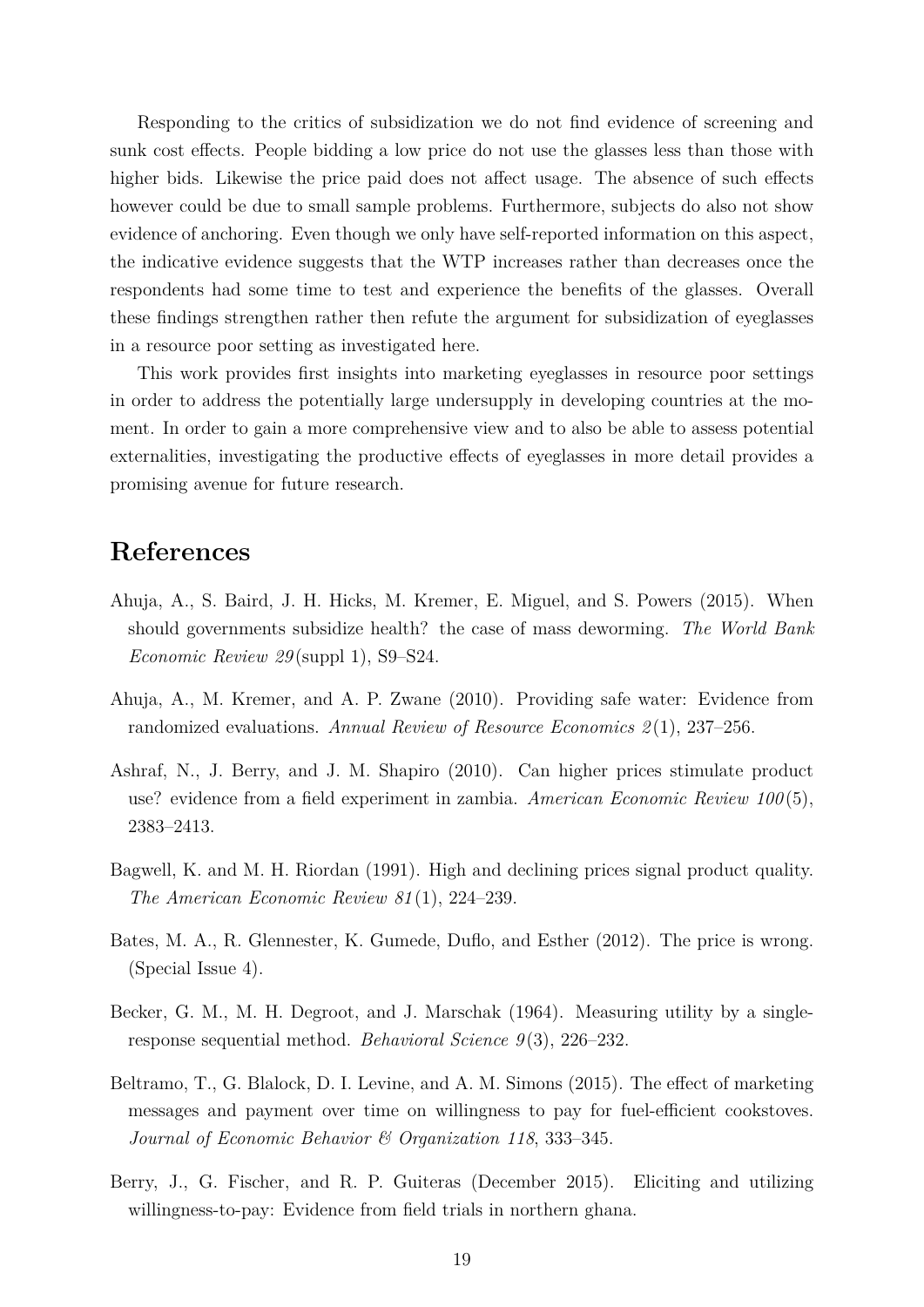- <span id="page-22-7"></span>Bourne, R. R. A., S. R. Flaxman, T. Braithwaite, M. V. Cicinelli, A. Das, and J. B. Jonas (2017). Magnitude, temporal trends, and projections of the global prevalence of blindness and distance and near vision impairment: A systematic review and metaanalysis. *The Lancet Global Health 5* (9), e888–e897.
- <span id="page-22-3"></span>Bryan, G., S. Chowdhury, and A. M. Mobarak (2014). Underinvestment in a profitable technology: The case of seasonal migration in bangladesh. *Econometrica 82* (5), 1671– 1748.
- <span id="page-22-0"></span>Cohen, J. and P. Dupas (2010). Free distribution or cost-sharing? evidence from a randomized malaria prevention experiment. *The Quarterly Journal of Economics 125* (1), 1–45.
- <span id="page-22-11"></span>Cohen, J., P. Dupas, and S. Schaner (2015). Price subsidies, diagnostic tests, and targeting of malaria treatment: Evidence from a randomized controlled trial. *American Economic Review 105* (2), 609–645.
- <span id="page-22-4"></span>Conley, T. G. and C. R. Udry (2010). Learning about a new technology: Pineapple in ghana. *American Economic Review 100* (1), 35–69.
- <span id="page-22-1"></span>Devoto, F., E. Duflo, P. Dupas, W. Parienté, and V. Pons (2012). Happiness on tap: Piped water adoption in urban morocco. *American Economic Journal: Economic Policy 4* (4), 68–99.
- <span id="page-22-2"></span>Dupas, P. (2014). Getting essential health products to their end users: subsidize, but how much? *Science (New York, N.Y.) 345* (6202), 1279–1281.
- <span id="page-22-5"></span>Fischer, G., D. Karlan, M. McConnell, and P. Raffler (2014). *To Charge or Not to Charge: Evidence from a Health Products Experiment in Uganda*. Cambridge, MA: National Bureau of Economic Research.
- <span id="page-22-8"></span>Flaxman, S. R., R. R. A. Bourne, S. Resnikoff, P. Ackland, T. Braithwaite, and M. V. Cicinelli (2017). Global causes of blindness and distance vision impairment 1990–2020: A systematic review and meta-analysis. *The Lancet Global Health 5* (12), e1221–e1234.
- <span id="page-22-6"></span>Glewwe, P. and J. Schaffer (2014). The impact of the provision on near vision glasses by the vision for the nation foundation on handicraft weavers' productivity in rwanda: Final report (january 28, 2014). Final Report (January 28, 2014).
- <span id="page-22-9"></span>Grimm, M., L. Lenz, J. Peters, and M. Sievert (2017). Demand for off-grid solar electricity: Experimental evidence from rwanda: Environment for development discussion paper series, efdp 17-15. Environment for Development Discussion Paper Series, EfDP 17-15.
- <span id="page-22-10"></span>Institute national de la statistique et de la démographie (2016). *Annuaire statistique 2015 de la region du Centre-Nord*. Ouagadougou: INSD.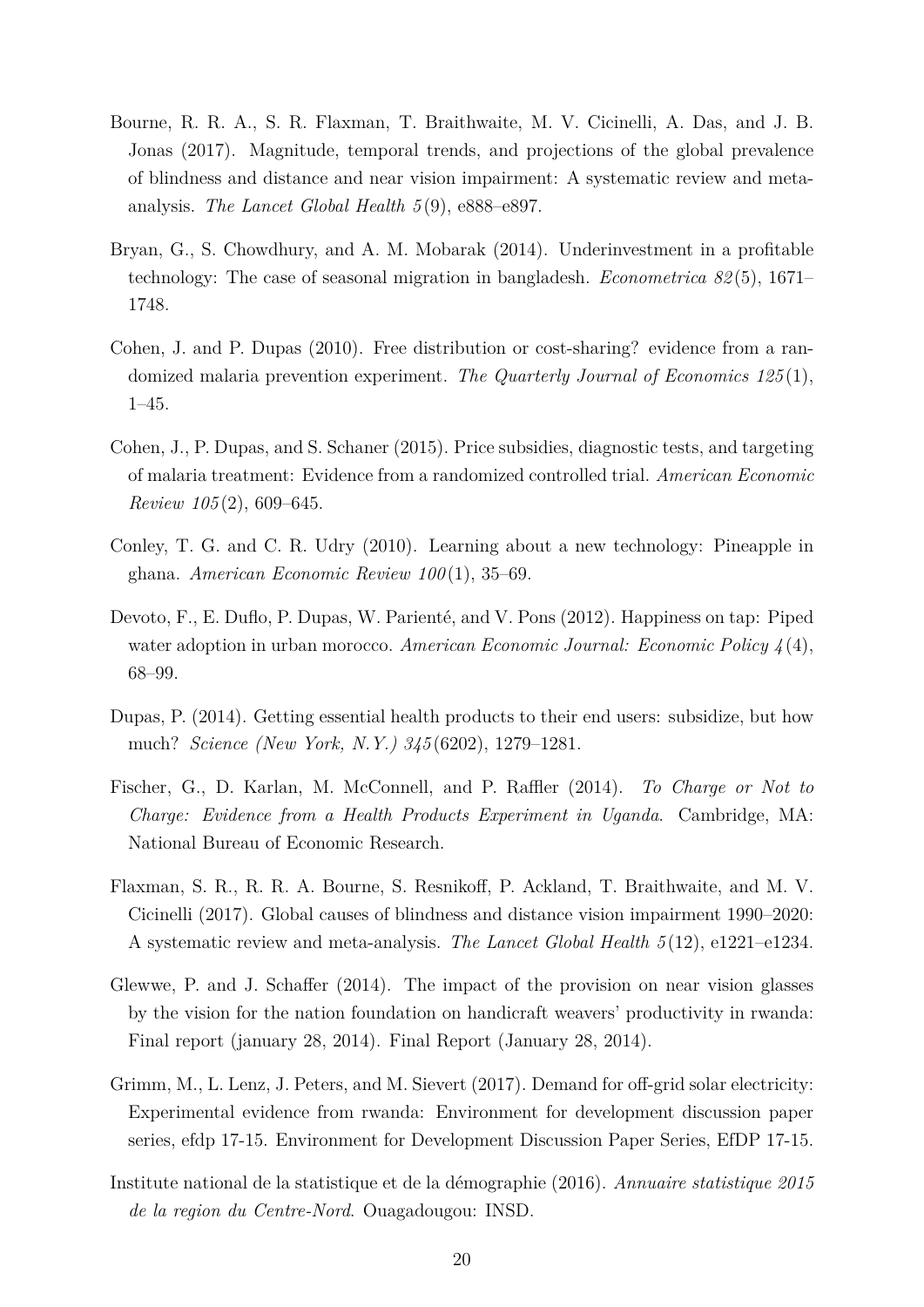- <span id="page-23-3"></span>Koszegi, B. and M. Rabin (2006). A model of reference-dependent preferences. *The Quarterly Journal of Economics 121* (4), 1133–1165.
- <span id="page-23-10"></span>Kouanda, S., A. Bado, M. Yaméogo, J. Nitièma, G. Yaméogo, F. Bocoum, T. Millogo, V. Ridde, S. Haddad, and B. Sondo (2013). The kaya hdss, burkina faso: a platform for epidemiological studies and health programme evaluation. *International journal of epidemiology 42* (3), 741–749.
- <span id="page-23-0"></span>Kremer, M. and E. Miguel (2007). The illusion of sustainability. *The Quarterly Journal of Economics 122* (3), 1007–1065.
- <span id="page-23-4"></span>Meriggi, N. F., E. Bulte, and A. M. Mobarak (2017). Subsidies for technology adoption: Experimental evidence from rural cameroon: Paper presented at the 2017 csae conference on economic development in africa. Paper presented at the 2017 CSAE Conference on Economic Development in Africa.
- <span id="page-23-8"></span>Ministry of Health of Burkina Faso (2014). Rapport de l'enquete d'appreciation rapide de la cecite evitable dans la region du centre ouest.
- <span id="page-23-9"></span>Ministry of Health of Burkina Faso (2016). Plan strategique de sante oculaire 2016-2020.
- <span id="page-23-7"></span>Raymond P. Guiteras, David I. Levine, Thomas Polley, and Brian Quistorff (01/01/2016). Credit constraints, discounting and investment in health: Evidence from micropayments for clean water in dhaka: Working paper. Working Paper.
- <span id="page-23-6"></span>Smith, T. S. (2009). Potential lost productivity resulting from the global burden of uncorrected refractive error. *Bulletin of the World Health Organization 87* (6), 431–437.
- <span id="page-23-1"></span>Tarozzi, A., A. Mahajan, B. Blackburn, D. Kopf, L. Krishnan, and J. Yoong (2014). Micro-loans, insecticide-treated bednets, and malaria: Evidence from a randomized controlled trial in orissa, india. *The American Economic Review 104* (7), 1909–1941.
- <span id="page-23-2"></span>Thaler, R. (1980). Toward a positive theory of consumer choice. *Journal of Economic Behavior & Organization 1* (1), 39–60.
- <span id="page-23-5"></span>World Economic Forum (2016). Eyeglasses for global development: Bridging the visual divide.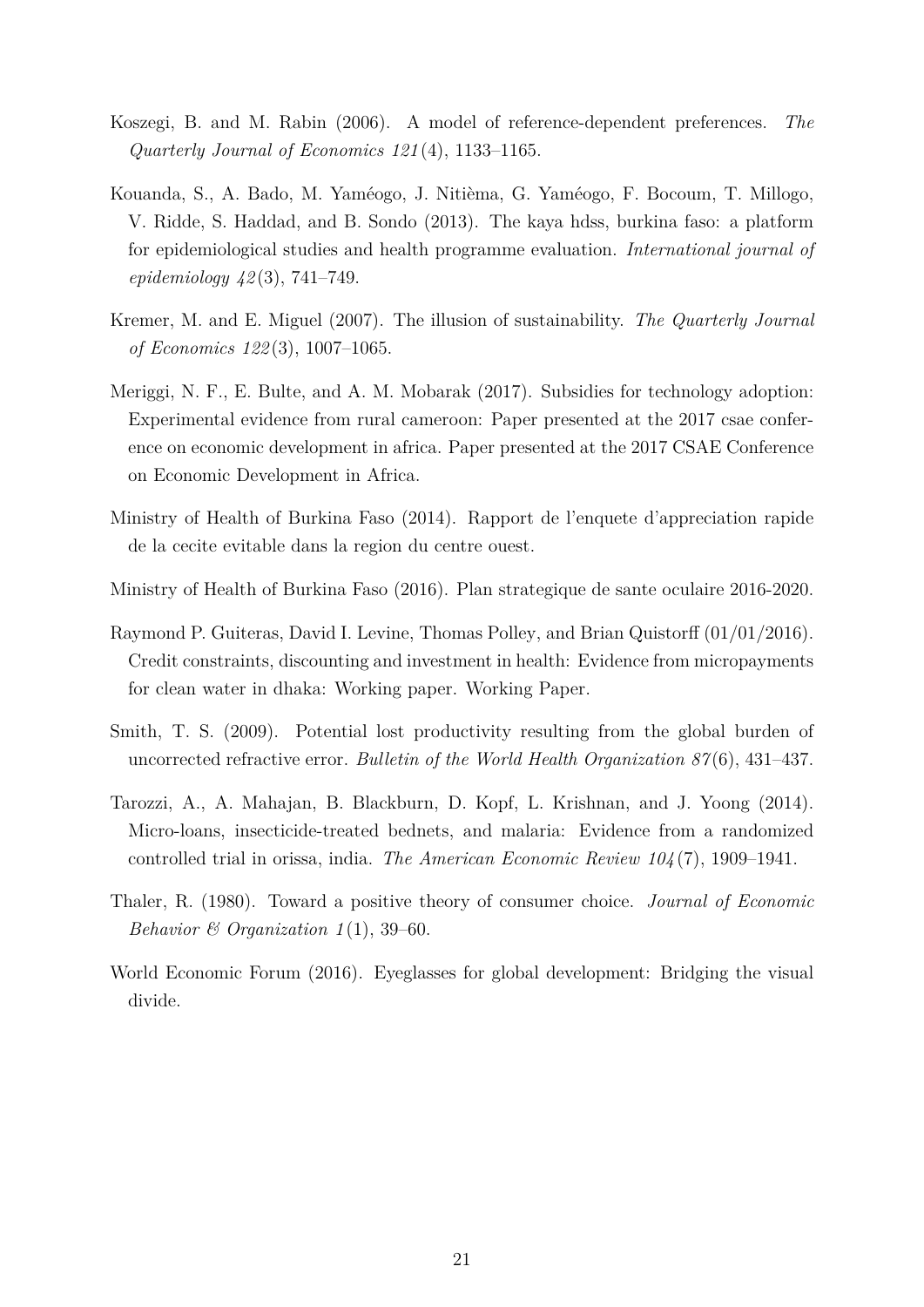**Figure 1:** Sample composition

<span id="page-24-0"></span>

|                               | wareness                                      |                                                   |
|-------------------------------|-----------------------------------------------|---------------------------------------------------|
| $\overline{P}$<br>a<br>y<br>m | Group 1:<br>- No video<br>- Immediate payment | <b>Group 2:</b><br>- Video<br>- Immediate payment |
| e<br>n<br>t                   | Group 3:<br>- No video<br>- Deferred payment  | Group 4:<br>- Video<br>- Deferred payment         |

Awareness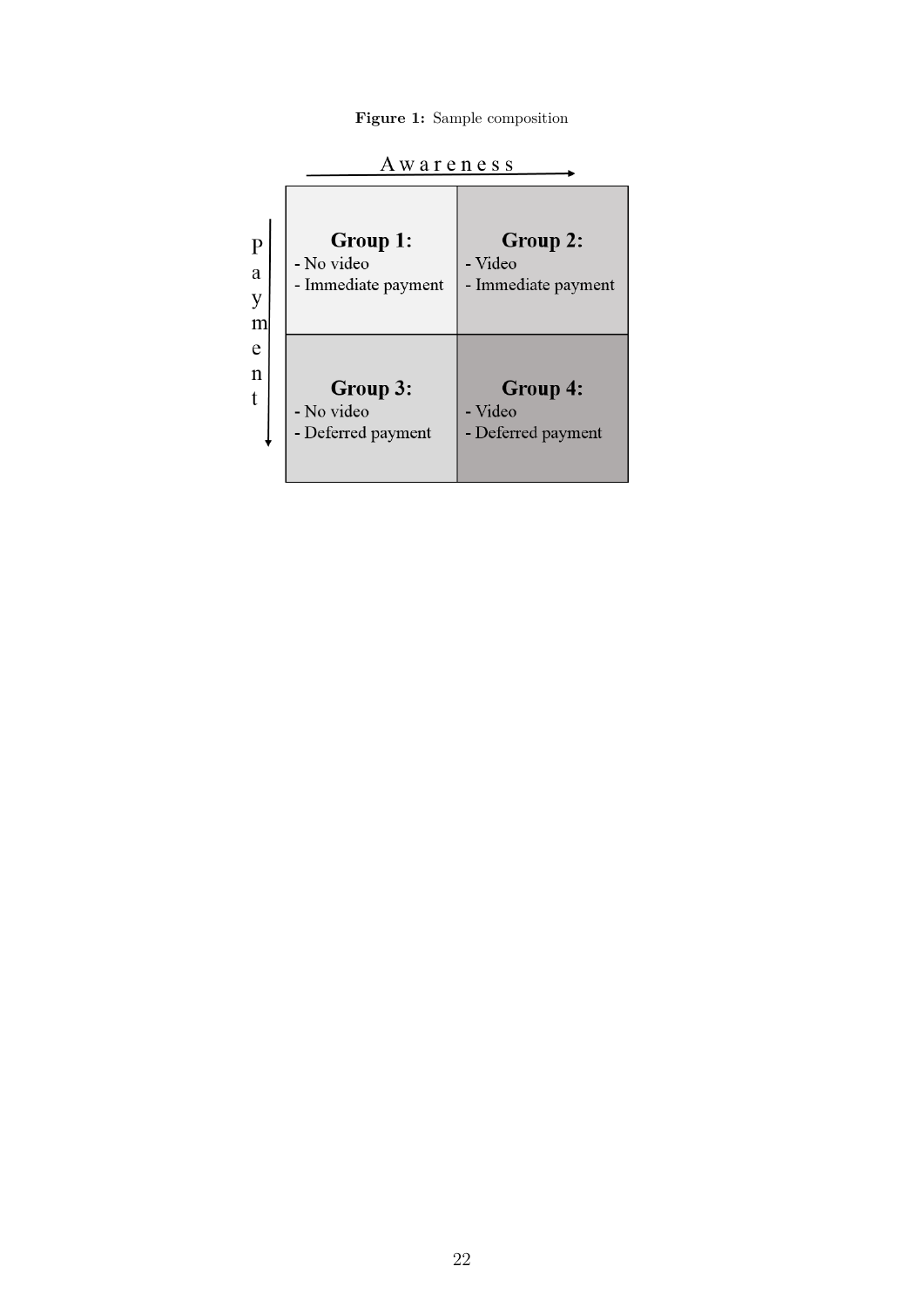

<span id="page-25-0"></span>

Figure 3: Willingess to pay by type of glasses prescribed

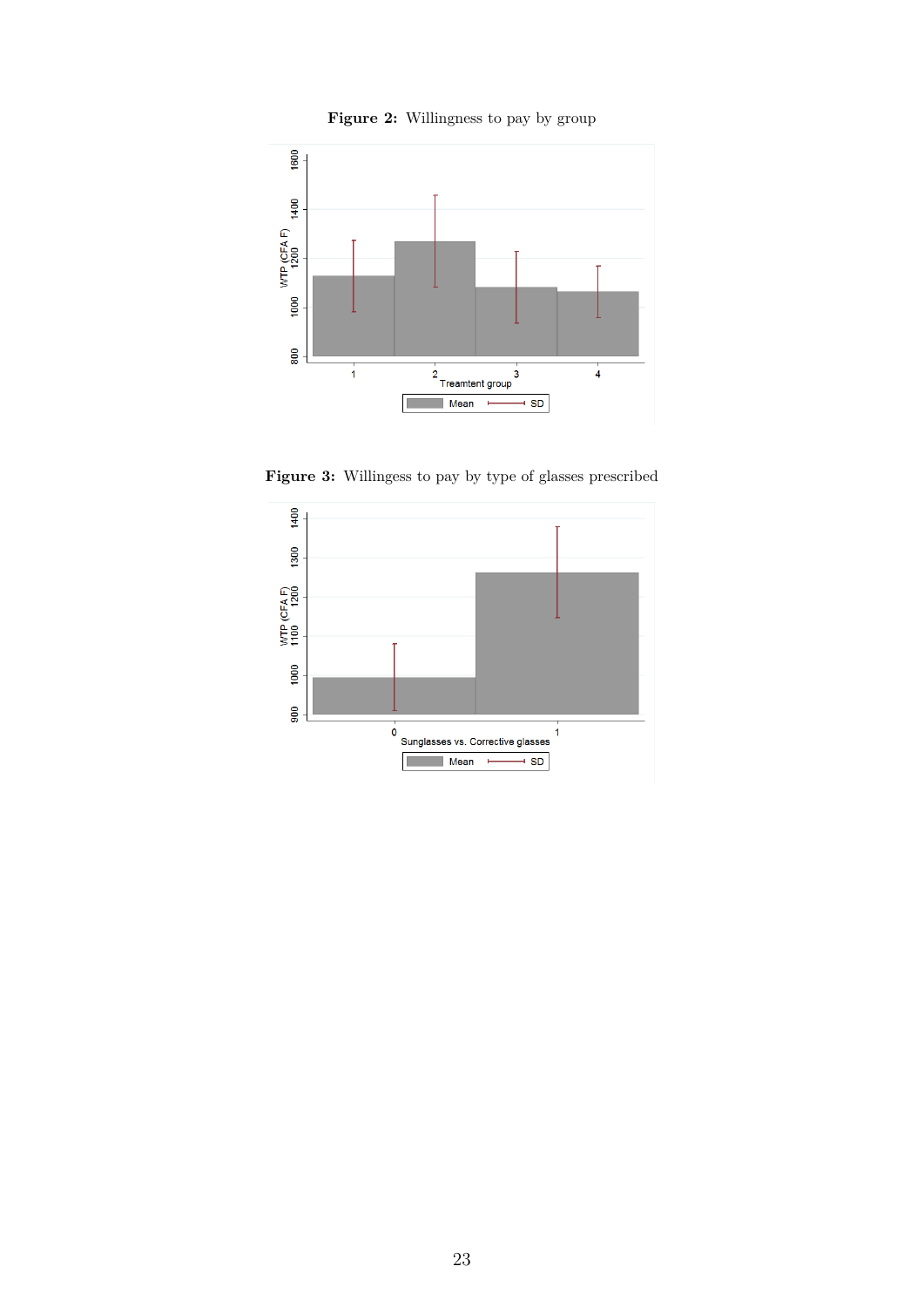<span id="page-26-0"></span>

<span id="page-26-1"></span>**Figure 5:** Demand curves by type of glasses prescribed



<span id="page-26-2"></span>Figure 6: Demand curves of treatment groups seeing the video

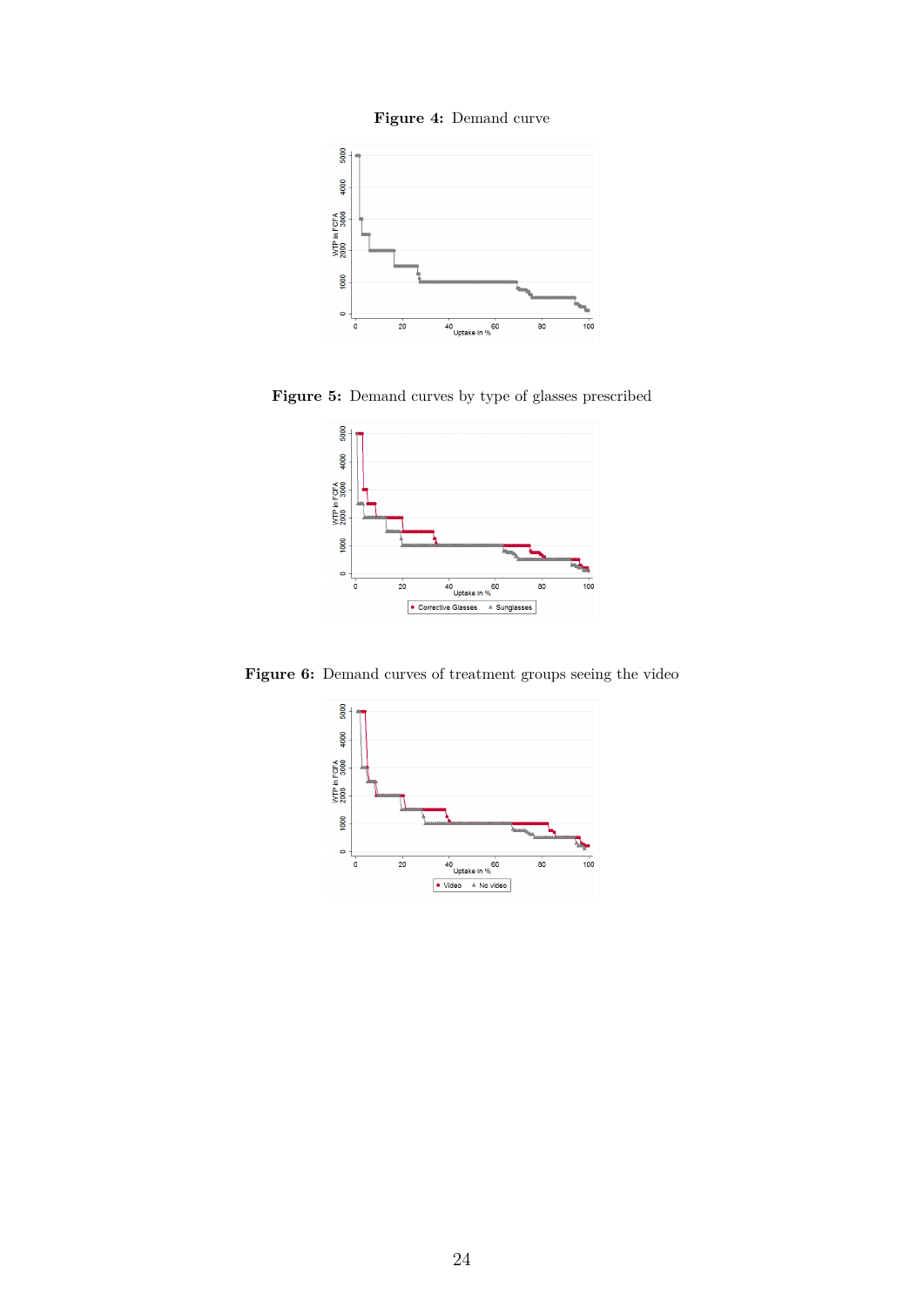**Figure 7:** Price elasticity of demand

<span id="page-27-0"></span>

*Note*: Approximation based on the reported change in quantity over the change in the bids.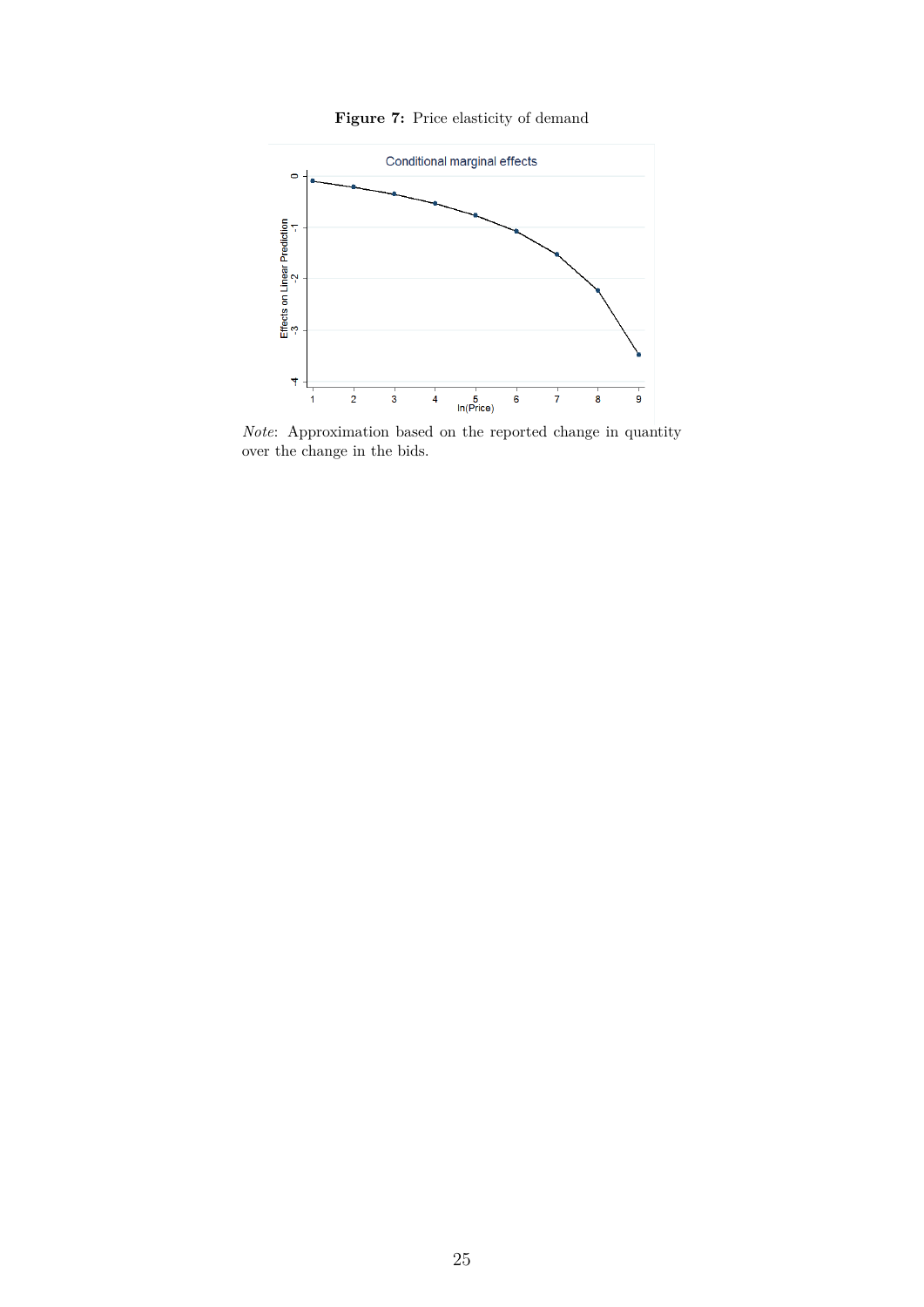<span id="page-28-0"></span>

Figure 8: Eyeglass usage by degree of correction necessary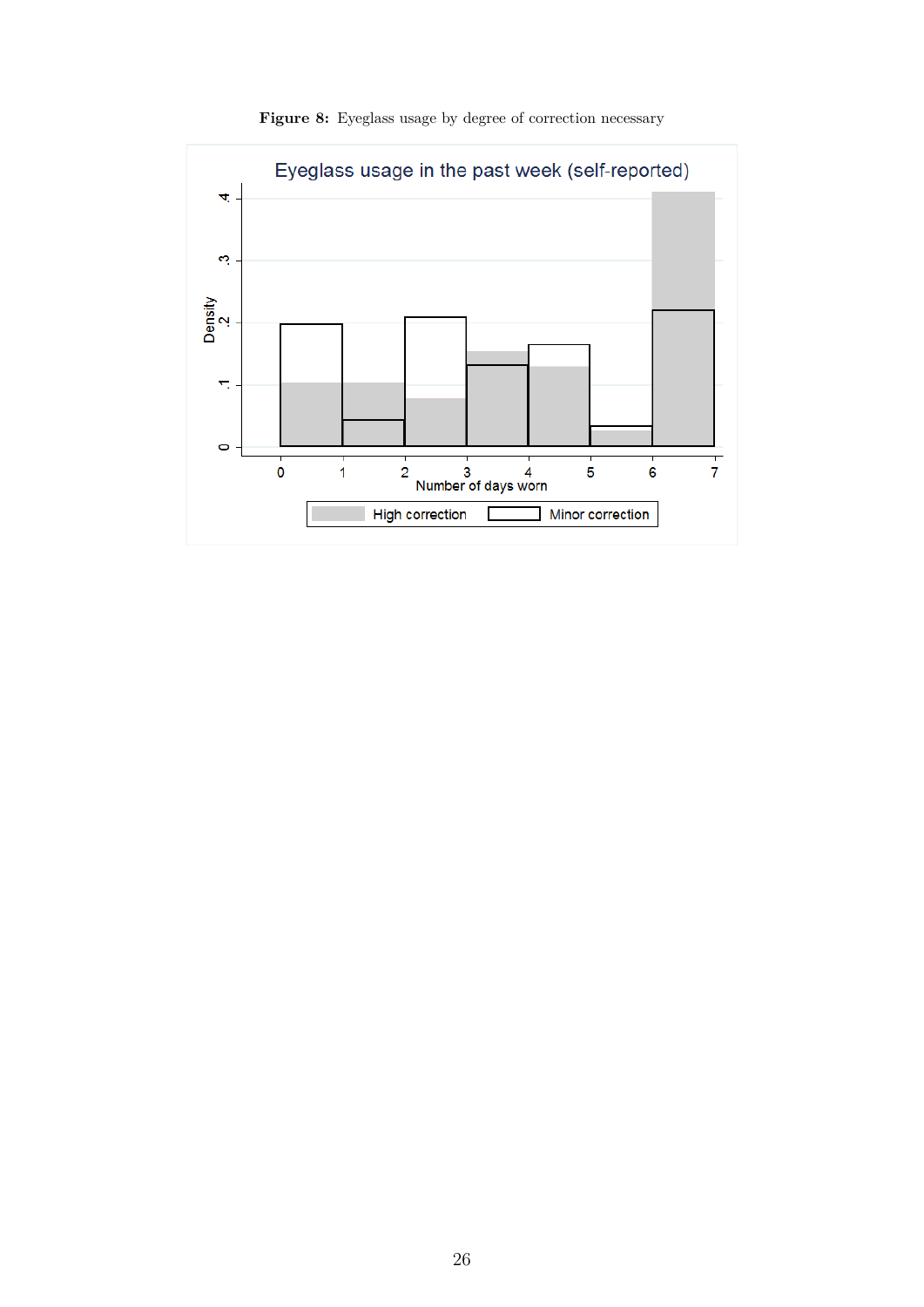|                                 | Mean  | S.D.     |
|---------------------------------|-------|----------|
| <i>Personal characteristics</i> |       |          |
| $Sex (Male=1)$                  | 0.60  |          |
| Age $(yrs.)$                    | 57.51 | 14.96    |
| Married monogamous $(=1)$       | 0.33  |          |
| Married polygamous $(=1)$       | 0.50  |          |
| $Single/widowed (=1)$           | 0.16  |          |
| $Mossi (=1)$                    | 0.95  |          |
| Moslem $(=1)$                   | 0.66  |          |
| Illiterate $(=1)$               | 0.83  |          |
| No schooling $(=1)$             | 0.81  |          |
| Household characteristics       |       |          |
| # of members                    | 12.50 | 7.59     |
| $\#$ of children (0-5 yrs.)     | 2.57  | 2.56     |
| $\#$ of children (6-18 yrs.)    | 4.28  | 2.99     |
| $\#$ of elderly (65+ yrs.)      | 0.86  | $0.83\,$ |

<span id="page-29-0"></span>**Table 1:** Socio-demographic characteristics (N=412)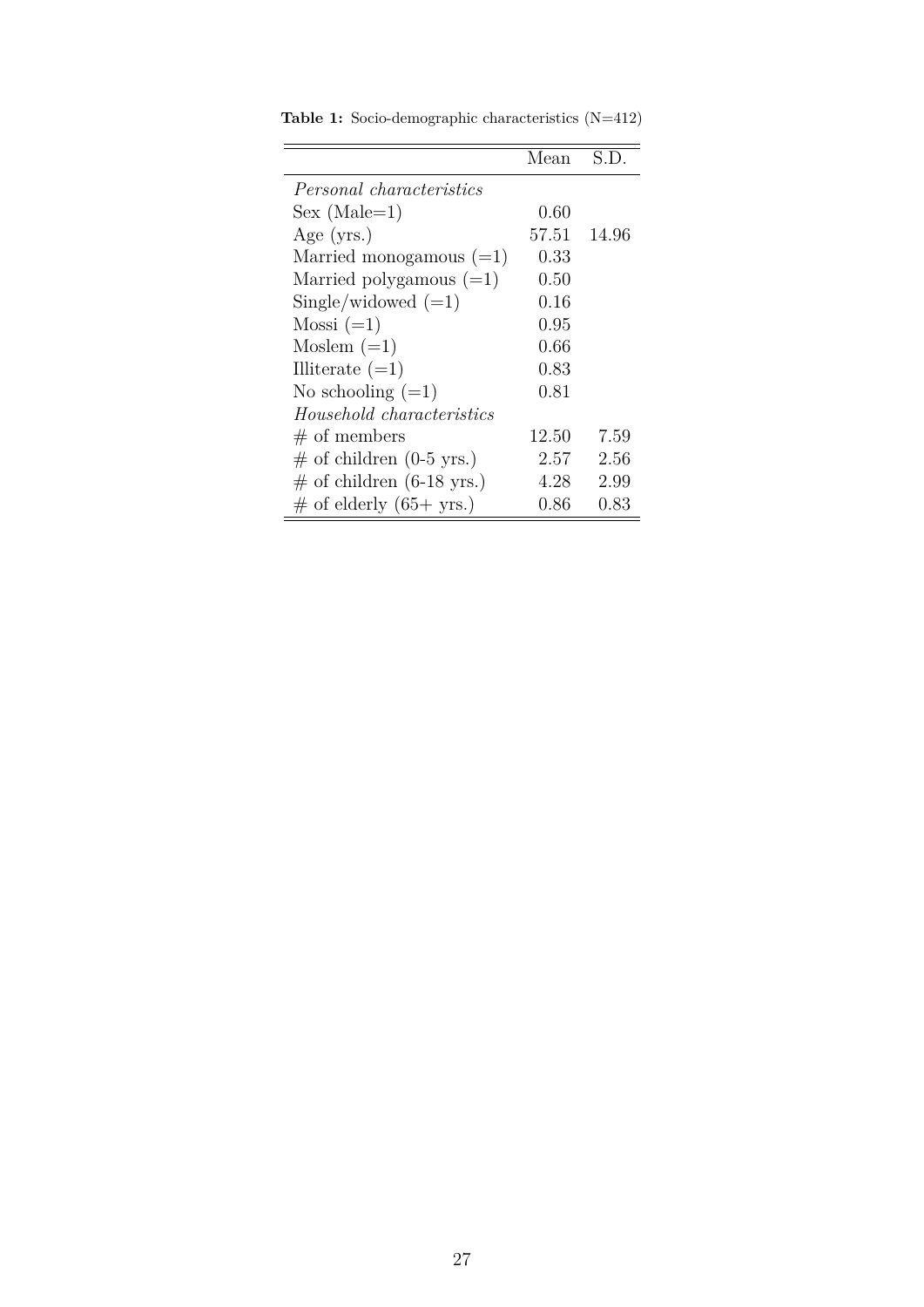<span id="page-30-0"></span>

|                                                    | Mean      | S.D.              |
|----------------------------------------------------|-----------|-------------------|
| <i>Occupation</i> & <i>Income</i>                  |           |                   |
| Subsistence framer $(=1)$                          | 0.72      |                   |
| Inactive $(=1)$                                    | 0.16      |                   |
| Other employment $(=1)$                            | 0.12      |                   |
| Breadwinner $(=1)$                                 | 0.35      |                   |
| Monthly income (CFA F)                             | 27,997.46 | 33,991.73         |
| Per capita monthly income (CFA F)                  |           | 3,642.99 9,526.70 |
| Income insufficient to cover needs $(=1)$          | 0.84      |                   |
| Has a vehicle $(=1)$                               | 0.68      |                   |
| Of which have a car $(=1)$                         | 0.01      |                   |
| Of which have a motorcycle $(=1)$                  | 0.55      |                   |
| Of which have a bicycle $(=1)$                     | 0.71      |                   |
| Access to finance and credit                       |           |                   |
| Bank account $(=1)$                                | 0.25      |                   |
| Difficult to obtain credit $(=1)$                  | 0.56      |                   |
| Person of confidence for support $(=1)$            | 0.71      |                   |
| Productive implications of vision impairment       |           |                   |
| Work negatively affected by vision problems $(=1)$ | 0.63      |                   |
| Days inactive due to vision problems last months   | 1.35      | 5.24              |
| Revenue lost due to inability to work              | 22,736.84 | 81,667.09         |

**Table 2:** Socio-economic characteristics (N=412)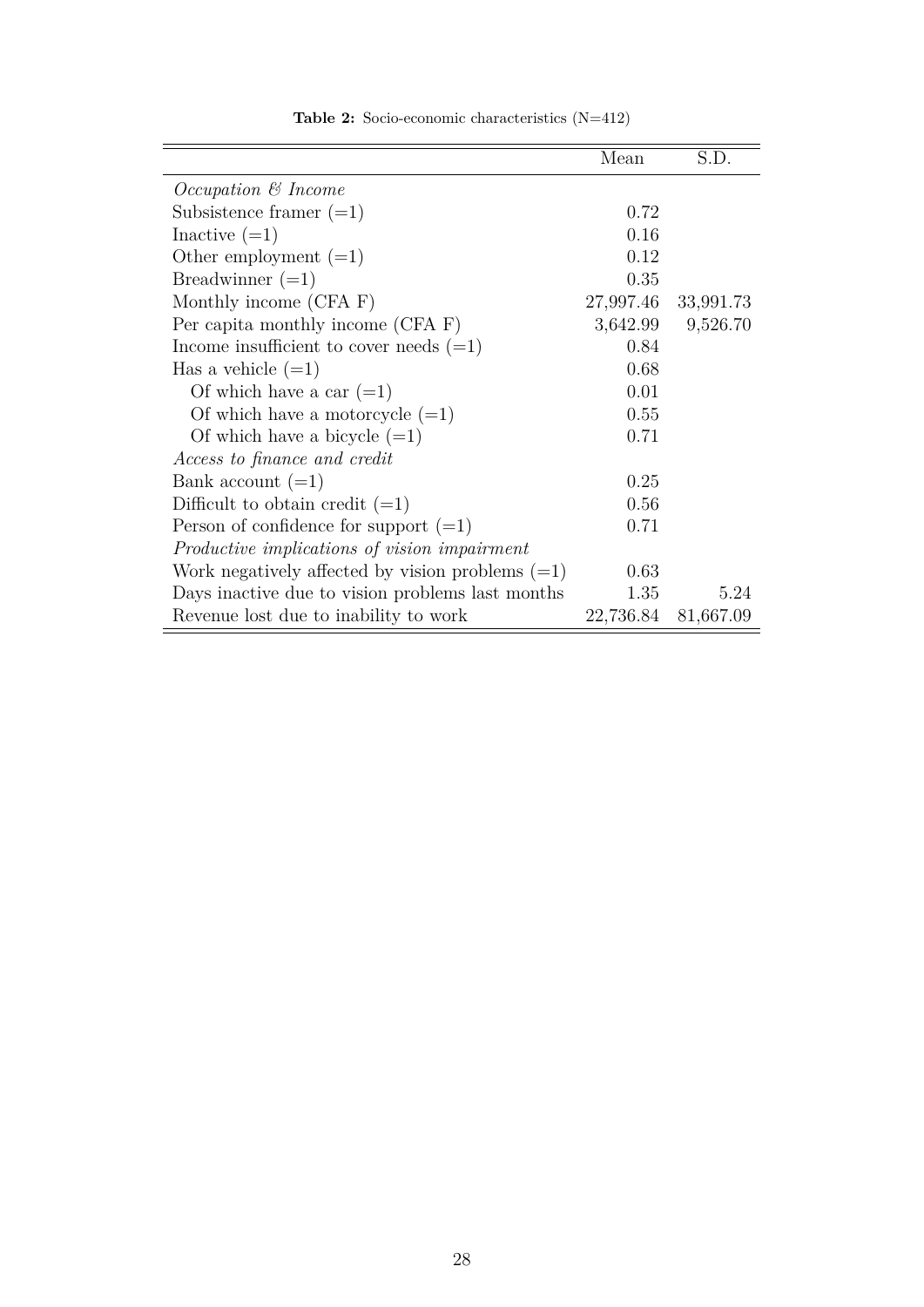<span id="page-31-0"></span>

|                                       | Mean |
|---------------------------------------|------|
| Chronic illness $(=1)$                | 0.28 |
| Of which chronic pain $(=1)$          | 0.35 |
| Of which hypertension $(=1)$          | 0.18 |
| Of which other illness $(=1)$         | 0.60 |
| Suffering from headache $(=1)$        |      |
| Often $(=1)$                          | 0.15 |
| Sometimes $(=1)$                      | 0.41 |
| Never $(=1)$                          | 0.45 |
| Aware of vision problem $(=1)$        | 0.87 |
| Had eye infection $(=1)$              | 0.44 |
| Has other eye problems $(=1)$         | 0.31 |
| Of which bad eyesight $(=1)$          | 0.36 |
| Of which cataract $(=1)$              | 0.05 |
| Of which watery eyes $(=1)$           | 0.24 |
| Of which trachoma and dry eyes $(=1)$ | 0.14 |

**Table 3:** Health characteristics (N=412)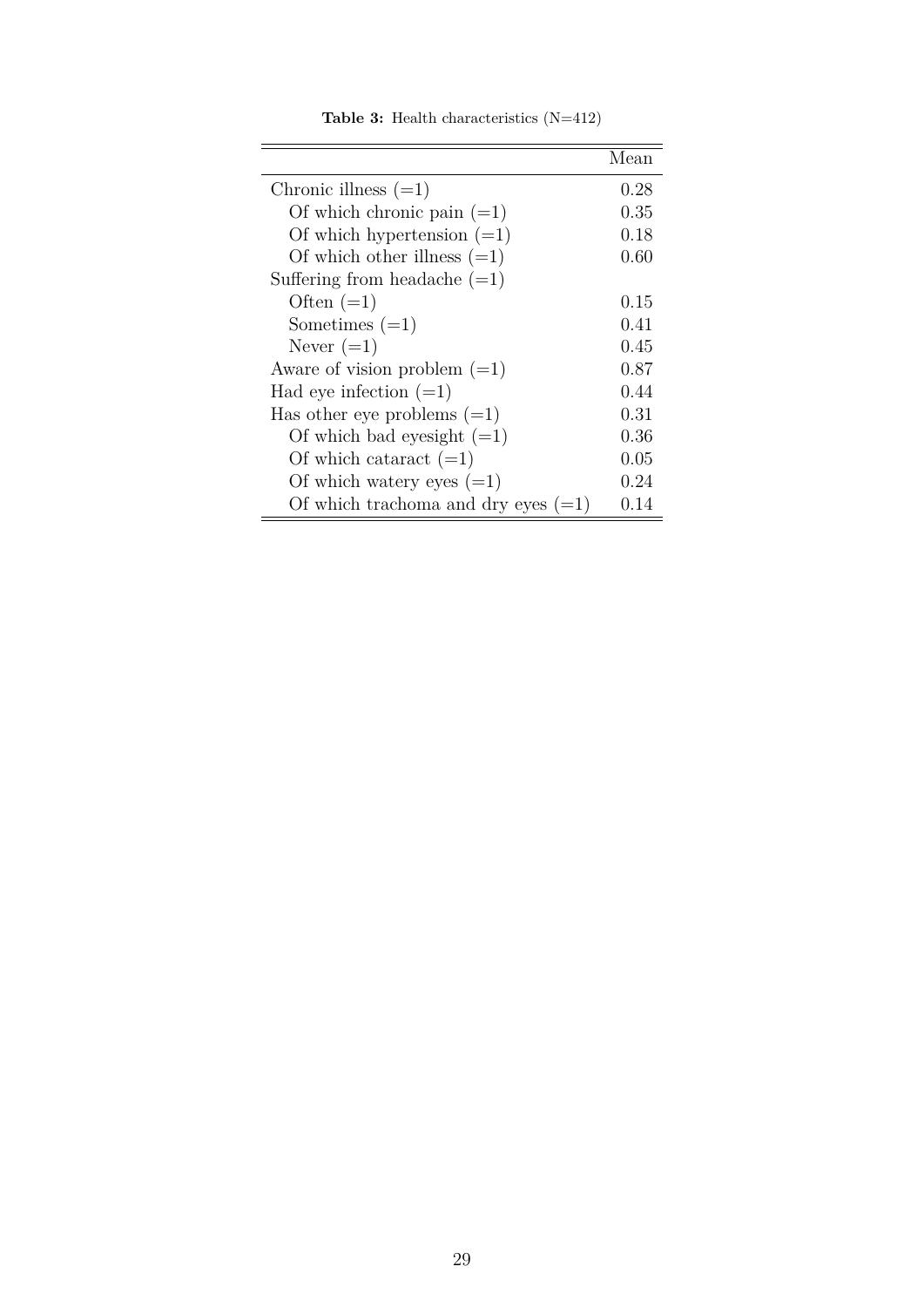**Table 4:** Balance

|                                |       | p-value           | p-value            | p-value            | p-value            | p-value            | p-value            |
|--------------------------------|-------|-------------------|--------------------|--------------------|--------------------|--------------------|--------------------|
|                                | Mean  | Group 1 vs. 2     | $1 \text{ vs. } 3$ | $1 \text{ vs. } 4$ | $2 \text{ vs. } 3$ | $2 \text{ vs. } 4$ | $3 \text{ vs. } 4$ |
|                                | (1)   | $\left( 2\right)$ | (3)                | (4)                | (5)                | (6)                | (7)                |
| $Sex (Male=1)$                 | 0.60  | 0.440             | 0.530              | 0.328              | 0.887              | 0.840              | 0.731              |
| Age $(yrs.)$                   | 57.51 | 0.864             | 0.768              | 0.714              | 0.647              | 0.844              | 0.517              |
| Married monogamous $(=1)$      | 0.33  | 0.753             | 0.657              | 0.846              | 0.457              | 0.618              | 0.808              |
| Married polygamous $(=1)$      | 0.50  | 0.980             | 0.189              | 0.600              | 0.207              | 0.625              | 0.442              |
| Single/widowed $(=1)$          | 0.16  | 0.653             | 0.231              | 0.632              | 0.465              | 0.976              | 0.485              |
| $Mossi (=1)$                   | 0.95  | 0.651             | 0.891              | 0.846              | 0.758              | 0.529              | 0.746              |
| Moslem $(=1)$                  | 0.66  | 0.775             | 0.893              | 0.945              | 0.882              | 0.729              | 0.843              |
| Illiterate $(=1)$              | 0.83  | 0.538             | 0.538              | 0.696              | 1.000              | 0.826              | 0.826              |
| Chronic illness $(=1)$         | 0.28  | 0.542             | $0.081*$           | 0.299              | 0.265              | 0.673              | 0.491              |
| Subsistence farmer $(=1)$      | 0.72  | 0.861             | 0.420              | 0.155              | 0.536              | 0.221              | 0.543              |
| $#$ of HH members              | 12.50 | 0.394             | 0.952              | 0.549              | 0.451              | 0.866              | 0.604              |
| Has a car                      | 0.01  | 0.952             | 0.952              | 0.342              | 1.000              | 0.321              | 0.321              |
| Has a motorcycle               | 0.55  | 0.435             | 0.628              | 0.468              | 0.772              | 0.958              | 0.813              |
| Has a bicycle                  | 0.71  | 0.205             | 0.487              | 0.104              | 0.576              | 0.723              | 0.361              |
| Aware of vision problem $(=1)$ | 0.87  | 0.403             | 0.853              | 0.701              | 0.318              | 0.235              | 0.845              |

<span id="page-32-0"></span>*Notes:* \* p<0.10, \*\* p<0.05, \*\*\* p<0.01.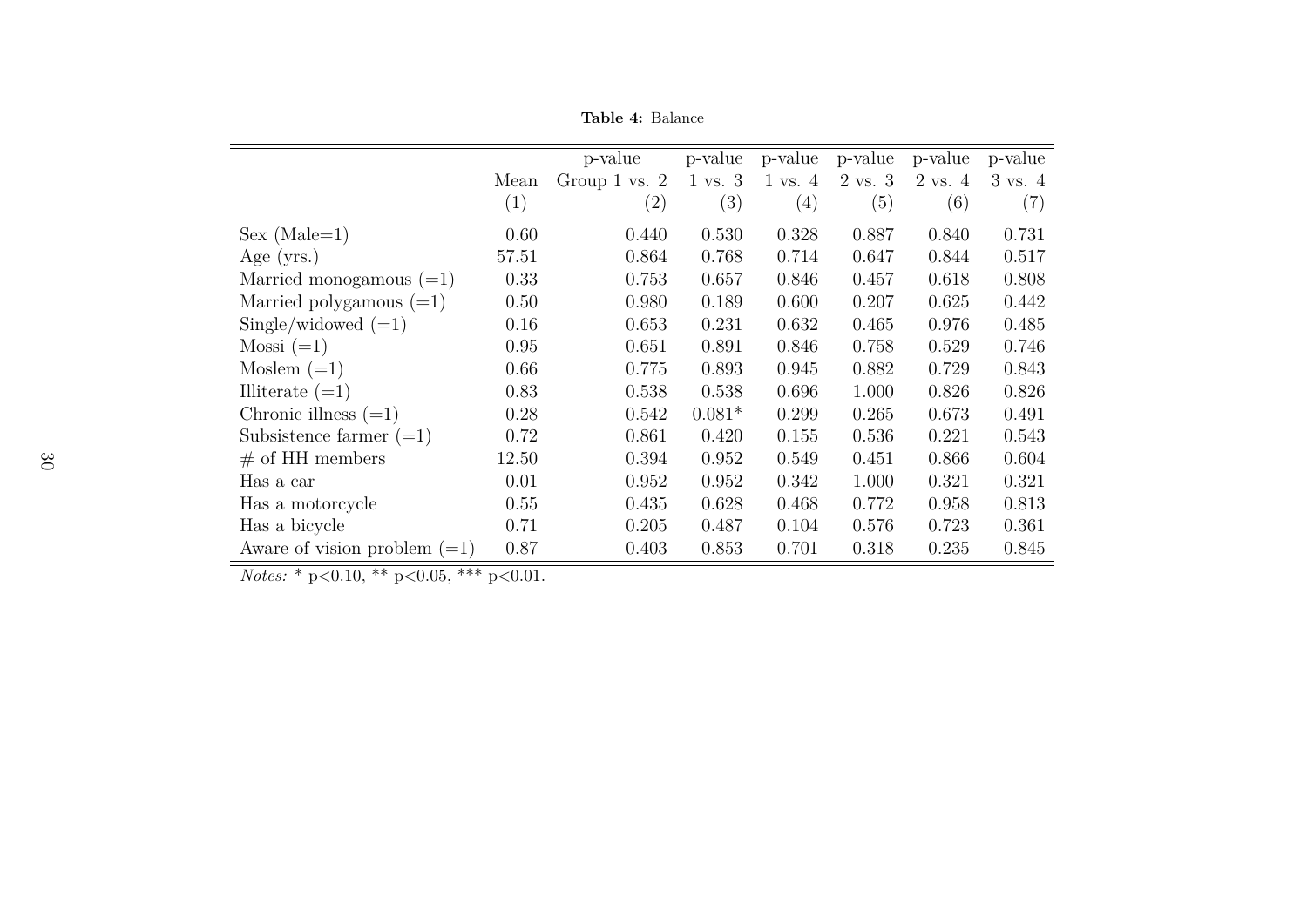|                                | Corrective glasses | Follow-up | Other    | p-value       |
|--------------------------------|--------------------|-----------|----------|---------------|
|                                | $(N=171)$          | $(N=130)$ | $(N=41)$ | Follow-up vs. |
|                                | Mean               | Mean      | Mean     | Other         |
| $Sex (Male=1)$                 | 0.69               | 0.71      | 0.66     | 0.573         |
| Age $(yrs.)$                   | 54.46              | 54.43     | 54.59    | 0.948         |
| Married monogamous $(=1)$      | 0.44               | 0.48      | 0.29     | 0.035         |
| Married polygame $(=1)$        | 0.47               | 0.44      | 0.56     | 0.185         |
| Single/widowed $(=1)$          | 0.09               | 0.08      | 0.15     | 0.191         |
| $Mossi (=1)$                   | 0.97               | 0.97      | 0.98     | 0.828         |
| Moslem $(=1)$                  | 0.65               | 0.64      | 0.71     | 0.404         |
| Illiterate $(=1)$              | 0.72               | 0.69      | 0.83     | 0.083         |
| Chronic illness $(=1)$         | 0.24               | 0.22      | 0.27     | 0.570         |
| Subsistence farmer $(=1)$      | 0.70               | 0.70      | 0.71     | 0.907         |
| $#$ of HH members              | 12.92              | 12.56     | 14.05    | 0.276         |
| Has a car                      | 0.01               | 0.02      | 0.00     | 0.426         |
| Has a motorcycle               | 0.49               | 0.47      | 0.54     | 0.480         |
| Has a bicycle                  | 0.51               | 0.49      | 0.59     | 0.282         |
| Aware of vision problem $(=1)$ | 0.89               | 0.89      | 0.90     | 0.844         |

<span id="page-33-0"></span>**Table 5:** Characteristics of participants receiving corrective glasses and those traced back in the follow-up survey

*Notes*: \*\*\*  $p<0.01$ , \*\*  $p<0.05$ , \*  $p<0.10$ .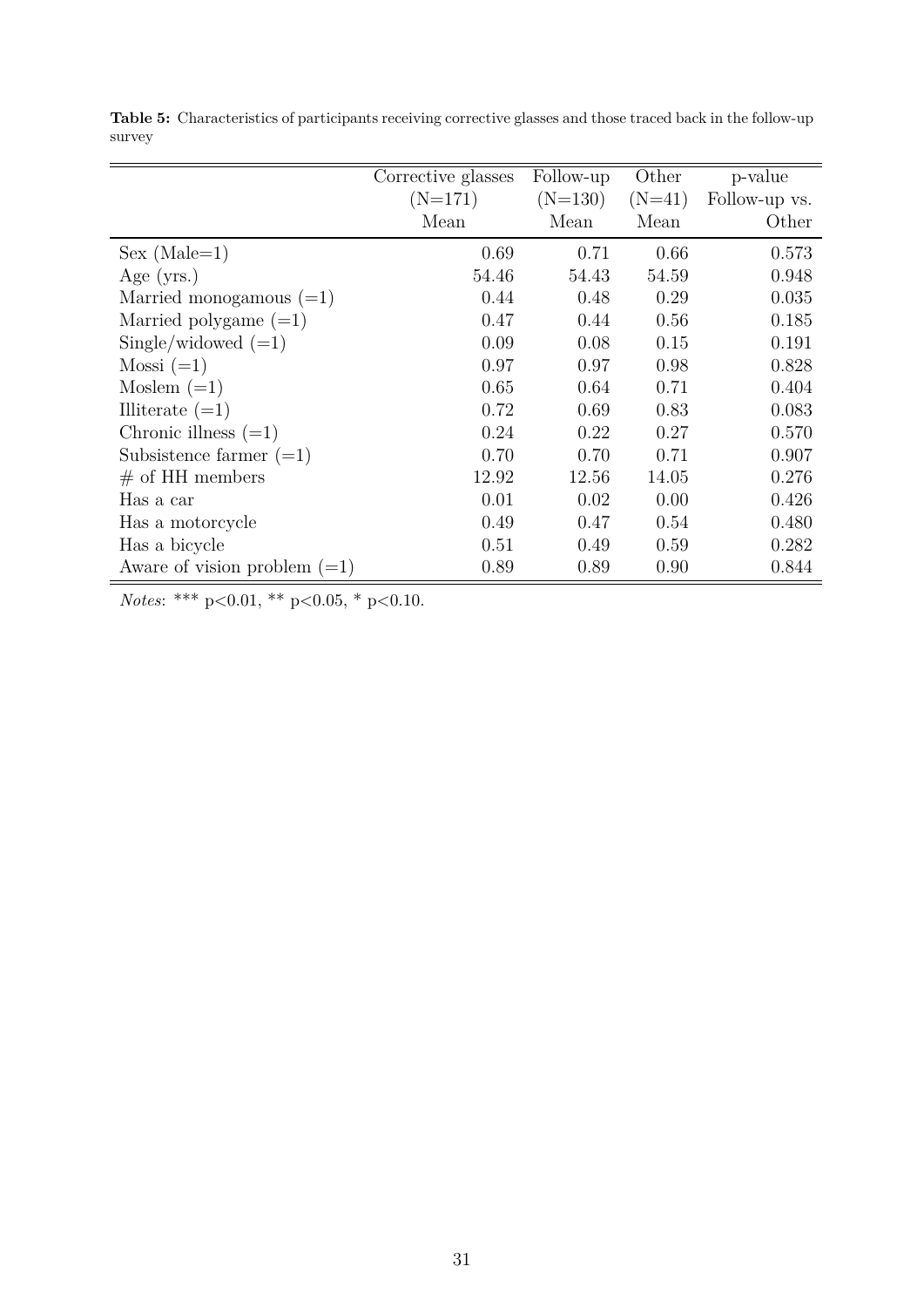<span id="page-34-0"></span>

|                                           | (1)        | (2)         | (3)         | (4)         |
|-------------------------------------------|------------|-------------|-------------|-------------|
| Treatment                                 |            |             |             |             |
| Video $(=1)$                              | 0.066      | 0.089       | $\,0.091\,$ | $0.097\,$   |
|                                           | (0.056)    | (0.059)     | (0.061)     | (0.057)     |
| Deferred payment $(=1)$                   | $-0.069$   | $-0.059$    | $-0.048$    | $-0.074$    |
|                                           | (0.088)    | (0.072)     | (0.071)     | (0.065)     |
| Socio-economic characteristics            |            |             |             |             |
| $Sex (Male=1)$                            |            | 0.120       | 0.107       | $0.109\,$   |
|                                           |            | (0.074)     | (0.073)     | (0.080)     |
| Age $(yrs.)$                              |            | $-0.004*$   | $-0.004*$   | $-0.004*$   |
|                                           |            | (0.002)     | (0.002)     | (0.002)     |
| Illiterate $(=1)$                         |            | $-0.346***$ | $-0.344***$ | $-0.294***$ |
|                                           |            | (0.076)     | (0.079)     | (0.090)     |
| Chronic illness $(=1)$                    |            | $-0.105*$   | $-0.120**$  | $-0.095$    |
|                                           |            | (0.052)     | (0.052)     | $(-0.056)$  |
| Subsistence farmer $(=1)$                 |            | $-0.098*$   | $-0.114*$   | $-0.236***$ |
|                                           |            | (0.055)     | (0.057)     | (0.077)     |
| $#$ of HH members                         |            | $-0.001$    | 0.000       | $-0.002$    |
|                                           |            | (0.003)     | (0.003)     | (0.004)     |
| Has a car $(=1)$                          |            | 0.307       | 0.241       | $0.156\,$   |
|                                           |            | (0.249)     | (0.266)     | (0.243)     |
| Has a motorcycle $(=1)$                   |            | $0.232***$  | $0.222***$  | $0.208**$   |
|                                           |            | (0.076)     | (0.075)     | (0.089)     |
| Has a bicycle $(=1)$                      |            | Ref.        | Ref.        | Ref.        |
| Eyesight characteristics and expectations |            |             |             |             |
| Aware of vision problem $(=1)$            |            |             | $-0.006$    | $-0.018$    |
|                                           |            |             | (0.064)     | (0.066)     |
| Dioptre correction (>= $+/- 2$ )          |            |             | 0.046       | $0.013\,$   |
|                                           |            |             | (0.083)     | (0.093)     |
| Eye infection $(=1)$                      |            |             | $0.110*$    | $0.130*$    |
|                                           |            |             | (0.059)     | (0.072)     |
| Duration (months)                         |            |             | $0.003*$    | $0.003*$    |
|                                           |            |             | (0.001)     | (0.001)     |
| Expected benefits (index)                 |            |             |             | 0.022       |
|                                           |            |             |             | (0.037)     |
| Constant                                  | $6.883***$ | $7.313***$  | $7.205***$  | $7.253***$  |
|                                           | (0.092)    | (0.143)     | (0.166)     | (0.190)     |
| Pseudo R-squared                          | 0.138      | 0.272       | 0.280       | 0.310       |
| Observations $(N)$                        | 412        | 412         | 412         | 341         |

**Table 6:** Correlates of the willingness to pay (full sample, OLS regression)

*Notes*: Village fixed effects included in all specification. Standard errors in parenthesis. Standard errors are clustered at the village level. \*\*\* p<0.01, \*\* p<0.05, \* p<0.10.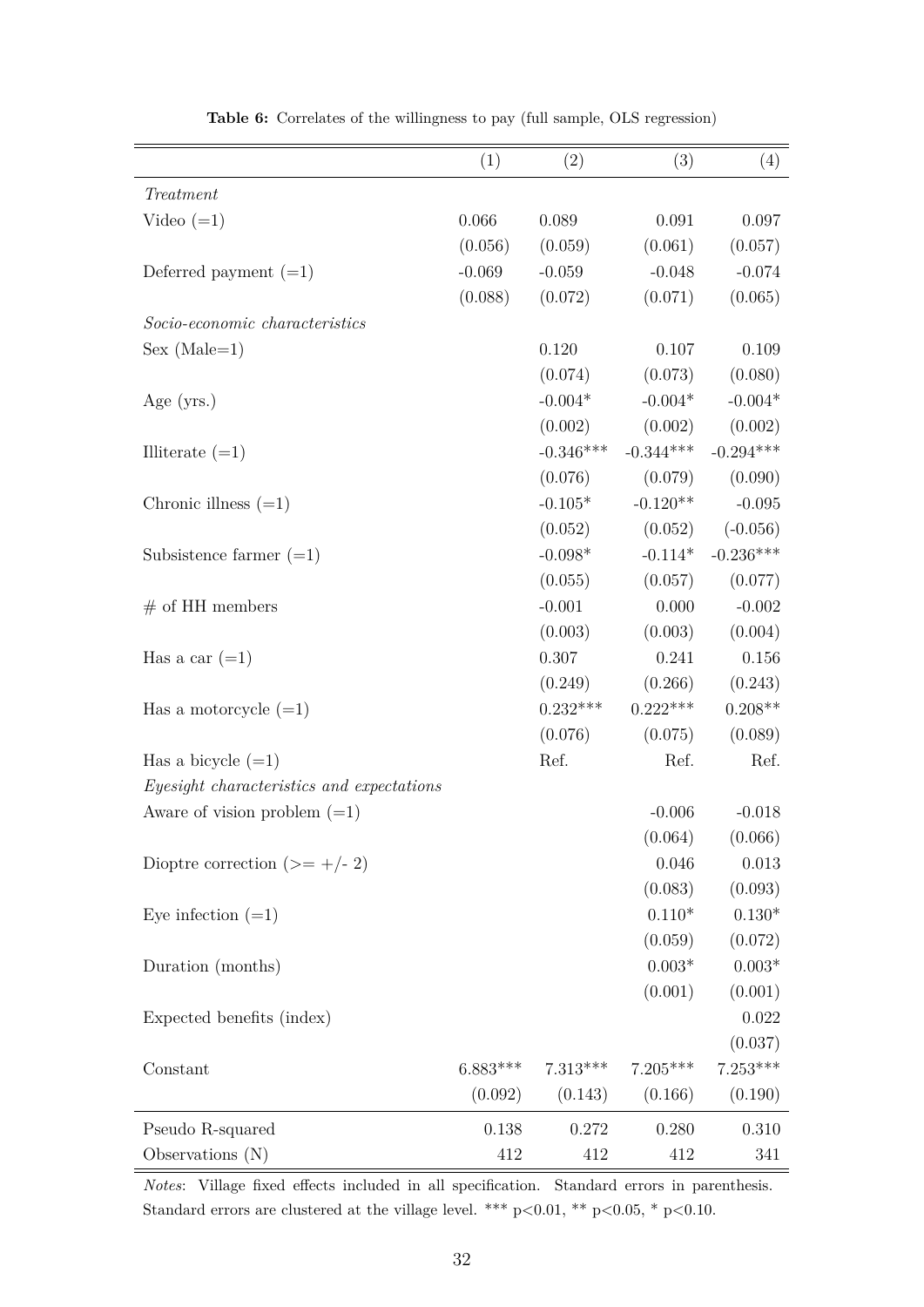<span id="page-35-0"></span>

|                                           | Corrective Glasses |             | Sunglasses (cataract) |            |
|-------------------------------------------|--------------------|-------------|-----------------------|------------|
|                                           | (1)                | (2)         | (3)                   | (4)        |
| Treatment                                 |                    |             |                       |            |
| Video $(=1)$                              | $0.112*$           | $0.158**$   | 0.001                 | $-0.003$   |
|                                           | (0.062)            | (0.069)     | (0.095)               | (0.107)    |
| Deferred payment $(=1)$                   | $-0.001$           | 0.000       | $-0.077$              | $-0.047$   |
|                                           | (0.092)            | (0.070)     | (0.138)               | (0.130)    |
| Socio-economic characteristics            |                    |             |                       |            |
| $Sex (Male=1)$                            |                    | 0.038       |                       | 0.096      |
|                                           |                    | (0.098)     |                       | (0.112)    |
| Age $(yrs.)$                              |                    | $-0.002$    |                       | $-0.003$   |
|                                           |                    | (0.006)     |                       | (0.002)    |
| Illiterate $(=1)$                         |                    | $-0.357***$ |                       | $-0.235$   |
|                                           |                    | (0.121)     |                       | (0.180)    |
| Chronic illness $(=1)$                    |                    | $-0.089$    |                       | $-0.107$   |
|                                           |                    | (0.095)     |                       | (0.109)    |
| Subsistence farmer $(=1)$                 |                    | $-0.166$    |                       | $-0.009$   |
|                                           |                    | (0.103)     |                       | (0.101)    |
| $#$ of HH members                         |                    | 0.002       |                       | $-0.003$   |
|                                           |                    | (0.004)     |                       | (0.004)    |
| Has a car $(=1)$                          |                    | 0.413       |                       | $-0.274$   |
|                                           |                    | (0.411)     |                       | (0.190)    |
| Has a motorcyle $(=1)$                    |                    | $0.242***$  |                       | $0.218*$   |
|                                           |                    | (0.078)     |                       | (0.119)    |
| Has a bicycle $(=1)$                      |                    | Ref.        |                       | Ref.       |
| Eyesight characteristics and expectations |                    |             |                       |            |
| Aware of vision problem $(=1)$            |                    | $-0.036$    |                       | (0.047)    |
|                                           |                    | (0.076)     |                       | (0.112)    |
| Dioptre correction (>= $+/- 2$ )          |                    | $-0.009$    |                       |            |
|                                           |                    | (0.086)     |                       |            |
| Eye infection $(=1)$                      |                    | 0.127       |                       | $0.147*$   |
|                                           |                    | (0.078)     |                       | (0.083)    |
| Duration (months)                         |                    | 0.002       |                       | $0.001***$ |
|                                           |                    | (0.002)     |                       | (0.000)    |
| Constant                                  | $6.796***$         | $6.915***$  | $6.638***$            | $6.776***$ |
|                                           | (0.062)            | (0.284)     | (0.138)               | (0.263)    |
| Pseudo R-squared                          | 217                | 217         | 195                   | 195        |
| Observations $(N)$                        | 0.143              | 0.283       | 0.128                 | 0.178      |

**Table 7:** Correlates of the willingness to pay (by type of glasses, OLS regression)

*Notes*: Village fixed effects included in all specification. Standard errors in parenthesis. Standard errors are clustered at the village level. \*\*\* p<0.01, \*\* p<0.05, \* p<0.10.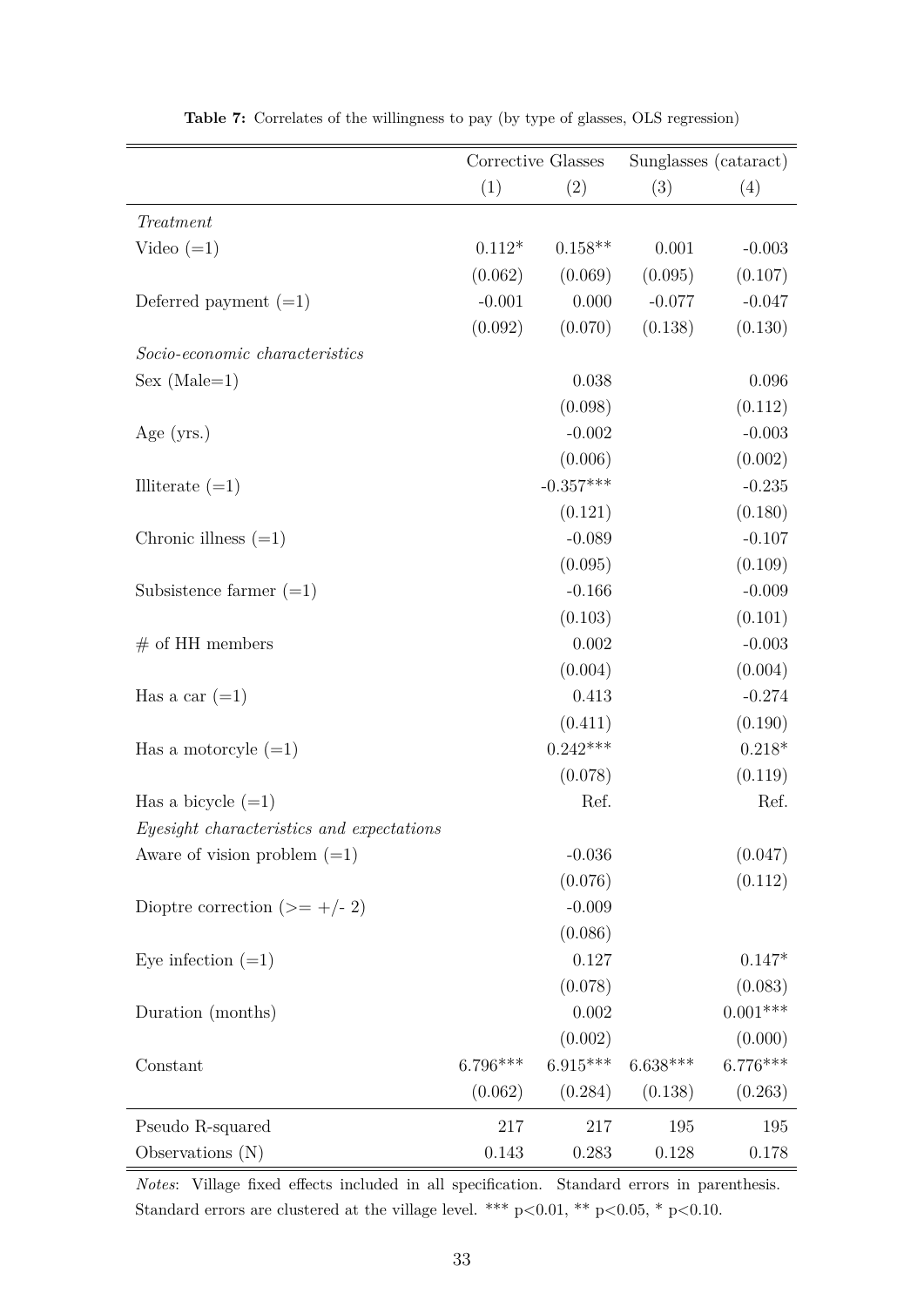|  | Table 8: Eyeglass usage and prices |  |  |
|--|------------------------------------|--|--|
|--|------------------------------------|--|--|

<span id="page-36-0"></span>

|                                       | $\overline{\text{OLS}}$ |             |            | Tobit      |
|---------------------------------------|-------------------------|-------------|------------|------------|
|                                       | (1)                     | (2)         | (3)        | (4)        |
| $Ln(Random)$ price drawn $(CFA F)$    | $-0.238$                | 0.715       | $-0.626$   | 1.116      |
|                                       | (1.226)                 | (1.095)     | (2.072)    | (1.733)    |
| Ln(WTP (CFA F))                       | $-0.463$                | $-0.746$    | $-0.908$   | $-1.452*$  |
|                                       | (0.428)                 | (0.461)     | (0.768)    | (0.793)    |
| Video $(=1)$                          |                         | 0.510       |            | 0.816      |
|                                       |                         | (0.367)     |            | (0.623)    |
| Deferred payment $(=1)$               |                         | 0.098       |            | 0.146      |
|                                       |                         | (0.400)     |            | (0.663)    |
| $Sex (Male=1)$                        |                         | 0.412       |            | 0.644      |
|                                       |                         | (0.495)     |            | (0.810)    |
| Age $(yrs.)$                          |                         | $-0.041**$  |            | $-0.064**$ |
|                                       |                         | (0.016)     |            | $-0.029$   |
| Illiterate $(=1)$                     |                         | $-1.057*$   |            | $-1.841**$ |
|                                       |                         | (0.598)     |            | (0.923)    |
| Chronic illness $(=1)$                |                         | 0.426       |            | 0.919      |
|                                       |                         | (0.585)     |            | (1.044)    |
| Subsistence farmer $(=1)$             |                         | $-0.801$    |            | $-1.363$   |
|                                       |                         | (0.594)     |            | (0.966)    |
| $#$ of HH members                     |                         | 0.009       |            | 0.009      |
|                                       |                         | (0.036)     |            | (0.061)    |
| Has a car $(=1)$                      |                         | $-3.352***$ |            | $-5.426**$ |
|                                       |                         | (0.729)     |            | (2.316)    |
| Has a motorcyle $(=1)$                |                         | $-0.693$    |            | $-0.949$   |
|                                       |                         | (0.480)     |            | (0.751)    |
| Has a bicycle $(=1)$                  |                         | Ref.        |            | Ref.       |
| Dioptre correction (>= $+/- 2$ )      |                         | $1.320***$  |            | $2.238***$ |
|                                       |                         | (0.417)     |            | (0.677)    |
| Constant                              | 8.424                   | 6.788       | 14.440     | 11.040     |
|                                       | (7.117)                 | (7.210)     | (12.284)   | (11.513)   |
| Sigma                                 |                         |             | $4.121***$ | $3.713***$ |
|                                       |                         |             | (0.279)    | (0.289)    |
| Adjusted R-squared / Pseudo R-squared | 0.005                   | 0.004       | 0.086      | 0.046      |
| Observations $(N)$                    | 130                     | 130         | 130        | 130        |

*Notes*: Dependent variable is the number of days glasses used in the past week (self-reported). Standard errors in parenthesis. Standard errors are clustered at the village level. \*\*\* p<0.01, \*\*  $p<0.05$ , \*  $p<0.10$ .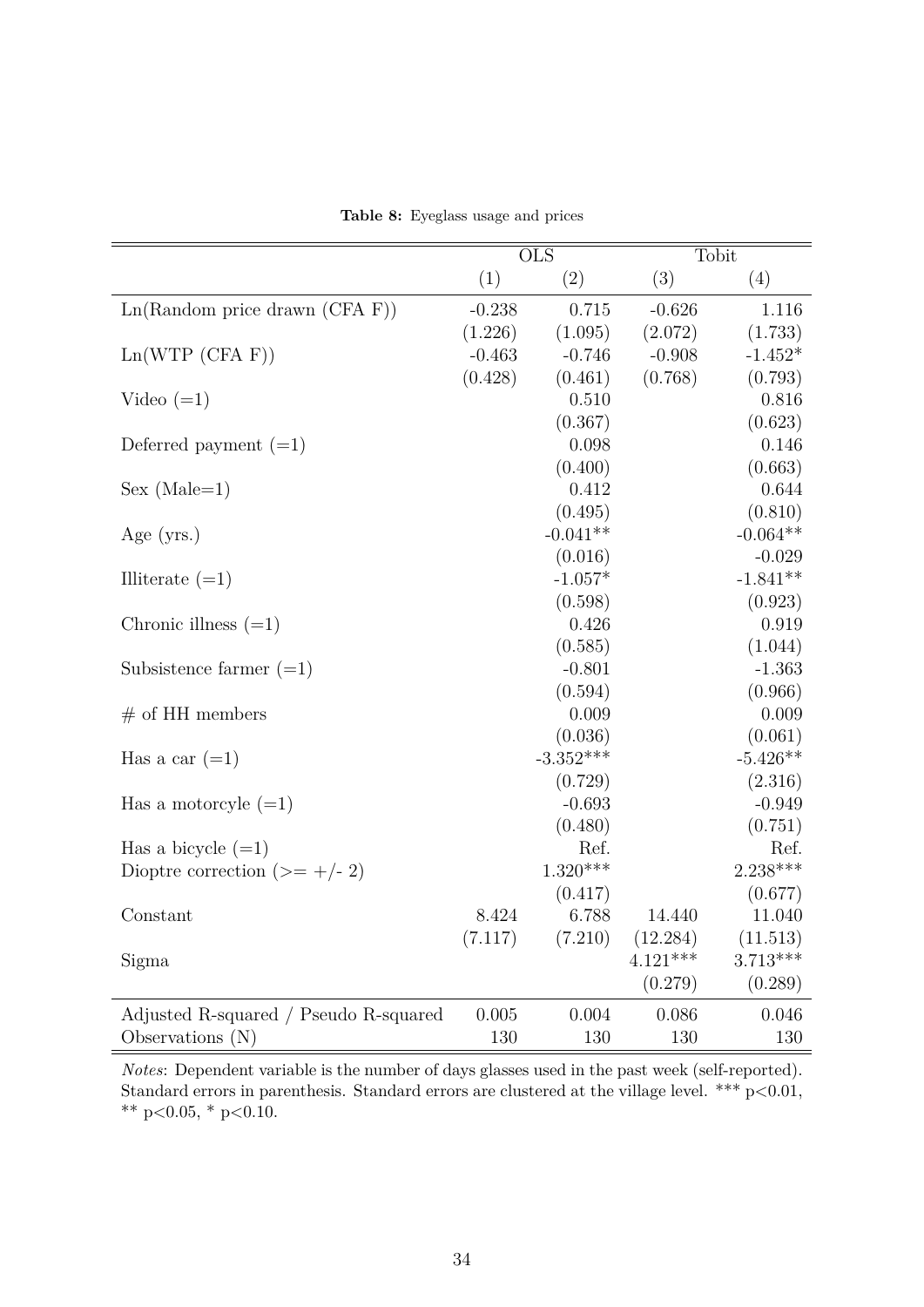# **Appendix Figures**

<span id="page-37-0"></span>

**Figure A1:** OneDollarGlasses Eyeglasses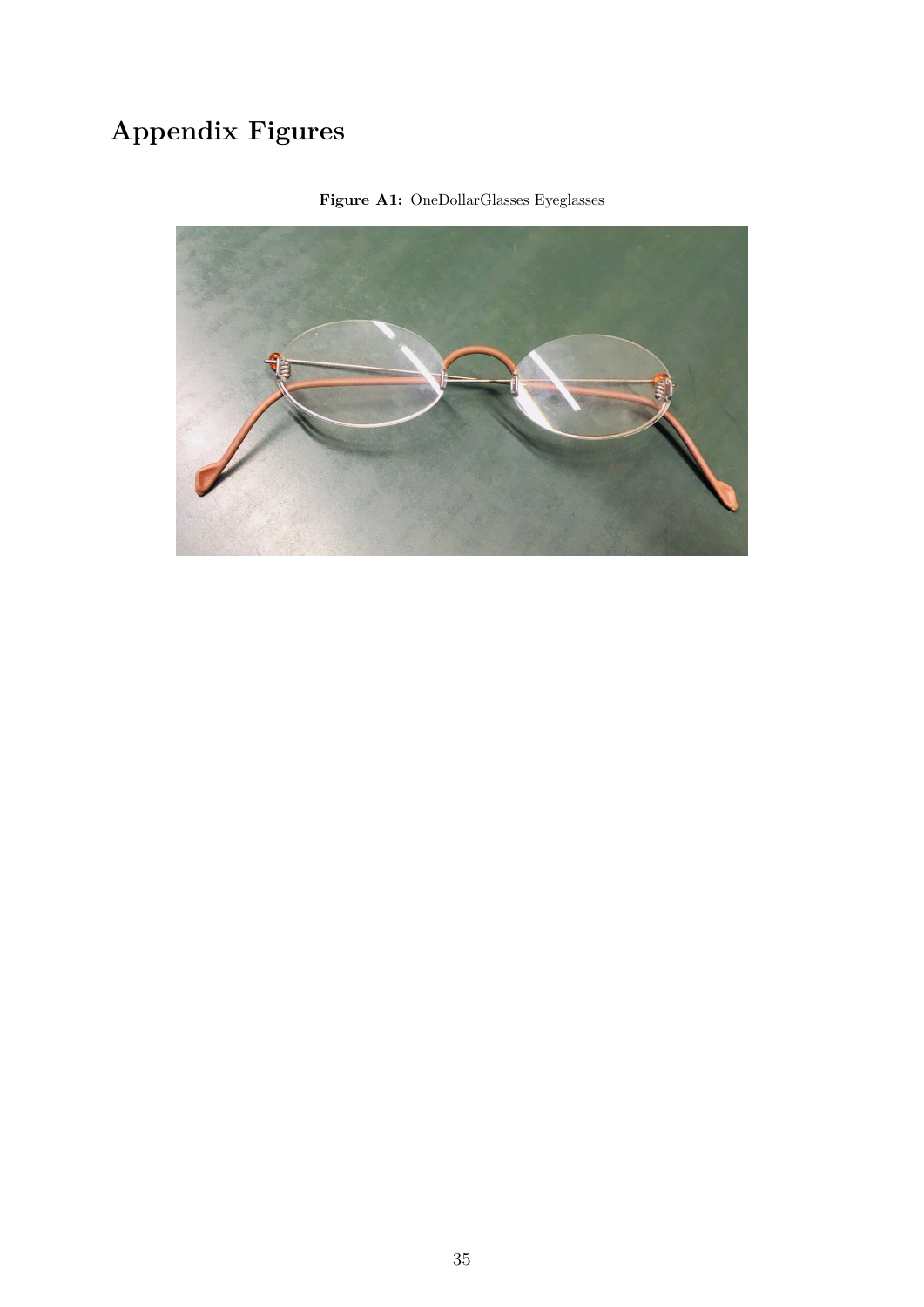| Status                                             | N   | $\%$  |
|----------------------------------------------------|-----|-------|
| Participants interviewed                           | 130 | 76.02 |
| Participants not visited because villages excluded | 3   | 1.75  |
| Deceased                                           |     | 0.58  |
| Moved                                              | 3   | 1.75  |
| Unavailable (due to work/travel)                   | 11  | 6.43  |
| Did not buy glasses in the end/sun glasses         | 8   | 4.68  |
| Unknown                                            | 15  | 8.77  |
| Total participants                                 | 171 |       |

**Table A1:** Breakdown of participant status in follow-up survey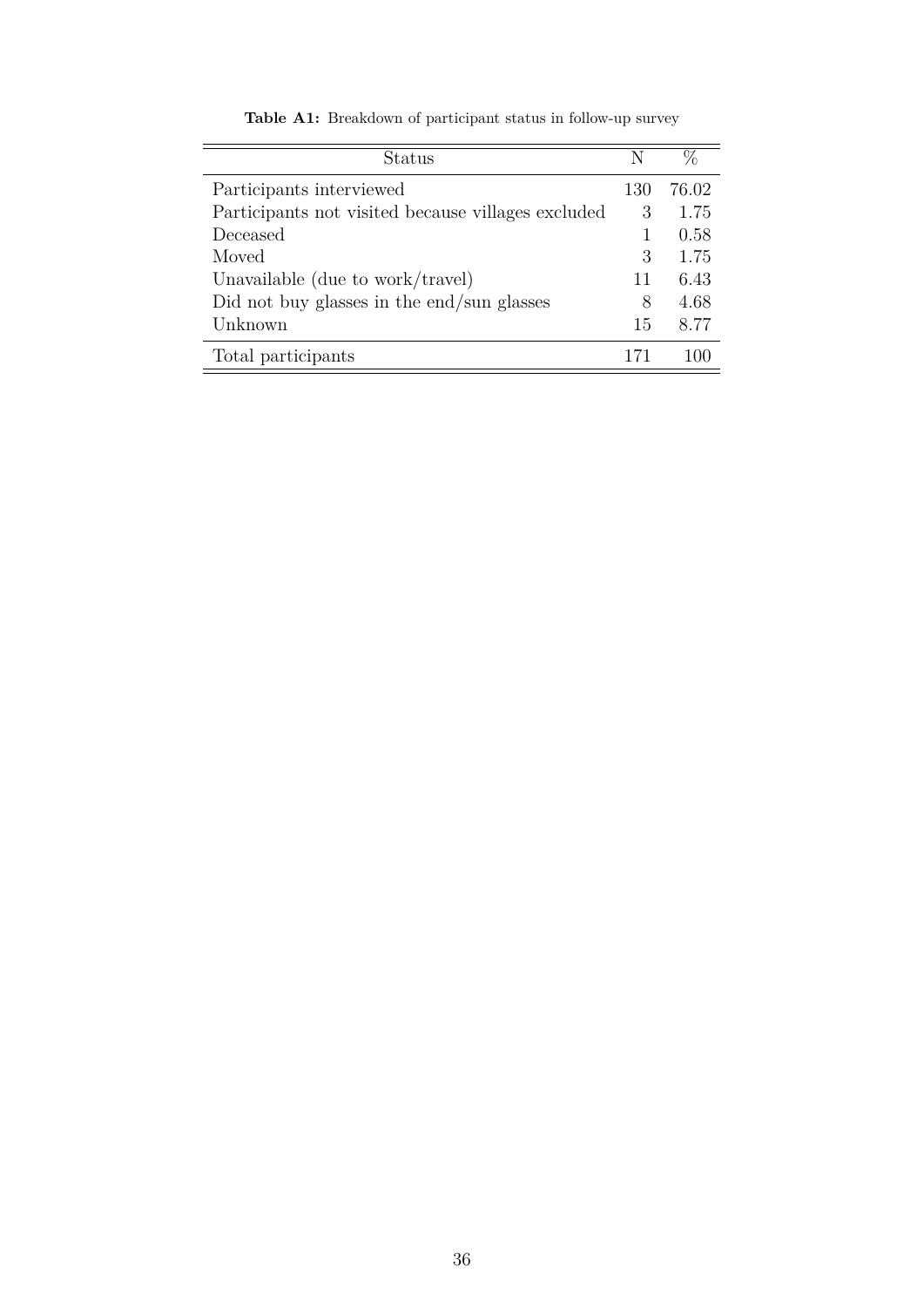|                                | Coef.      | M.E.     |
|--------------------------------|------------|----------|
| $Sex (Male=1)$                 | $-0.069$   | $-0.020$ |
|                                | (0.272)    |          |
| Age $(yrs.)$                   | $-0.005$   | $-0.001$ |
|                                | (0.010)    |          |
| Married monogamous $(=1)$      | $-0.715**$ | $-0.208$ |
|                                | (0.336)    |          |
| Married polygamous $(=1)$      | $-0.421$   | $-0.123$ |
|                                | (0.396)    |          |
| $Single/widowed (=1)$          | Ref.       | Ref.     |
| $Mossi (=1)$                   | 0.046      | 0.013    |
|                                | (0.567)    |          |
| Moslem $(=1)$                  | 0.072      | 0.021    |
|                                | (0.284)    |          |
| Illiterate $(=1)$              | $0.499*$   | 0.145    |
|                                | (0.269)    |          |
| Chronic illness $(=1)$         | 0.089      | 0.026    |
|                                | (0.177)    |          |
| Subsistence farmer $(=1)$      | $-0.011$   | $-0.003$ |
|                                | (0.270)    |          |
| $#$ of HH members              | 0.007      | 0.002    |
|                                | (0.015)    |          |
| Has a motorcycle               | 0.329      | 0.096    |
|                                | (0.212)    |          |
| Aware of vision problem $(=1)$ | 0.093      | 0.027    |
|                                | (0.322)    |          |
| Enumerator ID code             | 0.048      | 0.014    |
|                                | (0.105)    |          |
| Group 1                        | $-0.223$   | $-0.065$ |
|                                | (0.240)    |          |
| Group 2                        | 0.173      | 0.050    |
|                                | (0.402)    |          |
| Group 3                        | $-0.116$   | $-0.034$ |
|                                | $-0.406$   |          |
| Group 4                        | Ref.       | Ref.     |
| Constant                       | $-0.837$   |          |
|                                | (1.341)    |          |
| Observations $(N)$             | 171        |          |
| adj. R-sq                      | 0.063      |          |

<span id="page-39-0"></span>**Table A2:** Sample selection probit estimates: Probability that participant was included in the follow-up

*Notes*: Standard errors in parenthesis. Standard errors are clustered at the village level. \*\*\* p<0.01, \*\* p<0.05, \* p<0.10.